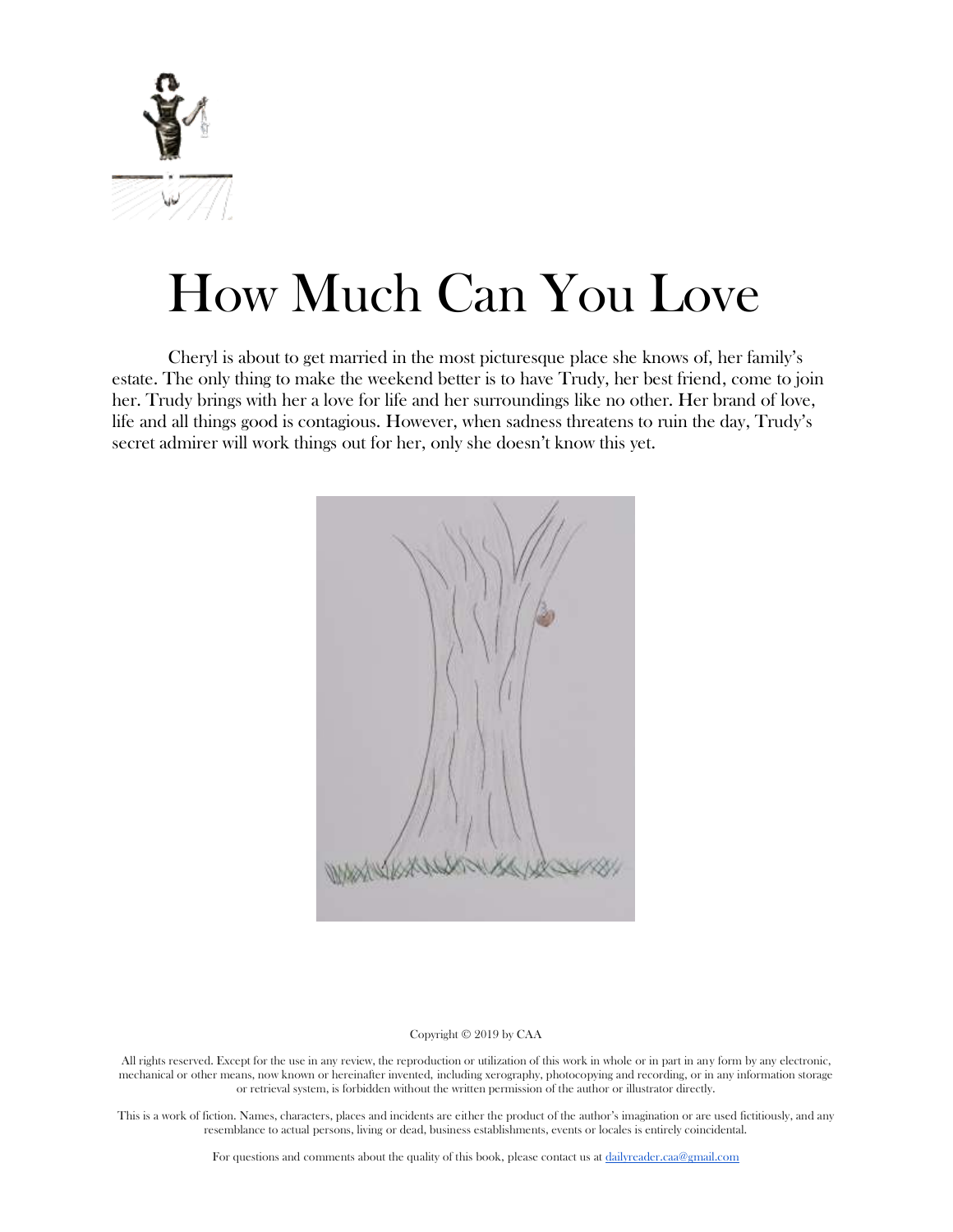

The Daily Reader – A Commuter's Library How Much Can You Love **1** "Whatever you do, you can't tell Trudy Daddy, you promised," Cheryl reminds him. "I heard you a million times," he says annoyed.

"Daddy, look at me," he turns to look at his daughter's demanding eyes. He is pulled in and he can't look away.

"Trudy is everything to me Daddy. She is the one who taught me how to live after my mother spent a lifetime telling me when to breathe in and when to breathe out. I was not alive until you let me go to the college of my choice. Then I was reborn when I met Trudy. She took this soulless gal and turned her into someone I can now look in the mirror and be proud to say I know the person in my reflection. I've become something in my own right. An engineer, I mean who would have thought I could love math so much? The only numbers Mother taught me had to do with making a party or a shopping list. I'm sure she meant well, but she had no life and she dragged me into a soulless life as well. Trudy brought me out. She can smell bad news, you can't tell her Daddy. I want her aura bright and fun for the next couple of days, after the wedding, you can tell her if you want. If you can tie her down long enough to have a serious conversation that is." Cheryl says with concern.

"So, why the hell are all these snobs coming as bride's maids?" another voice from behind her asks.

"Oh, hi love," she leans over and kisses her favorite cousin in the whole world. "I need her to breathe life into the doldrums these other women are likely to bring. They called me as soon as they heard I was engaged and basically told me they are ready to be there for me on my special day. I never officially invited them, but its giving my mother something to do, so it's not all bad, is it? But Trudy, she is my one true maid of honor and all around best friend ever. We will be rooming together in my suite. I'm sure she will have me up as early as 7:00am, the other girls won't be up before a respectable 9:00," she says with an air of snobbery in her voice.

"In those first two hours of the morning, anything can happen and I'm counting on it to happen as well. That's why you are around. To capture all of the wonder on your magical camera, my dear cousin. That, and I want you to join us for meals and all the fun group activities. Maybe you'll meet someone you like?" she smirks at him knowing the truth, she knows exactly where his heart lies.

"Ahhh, no, my dear Cheryl. I am not here to be matched up especially since you so willingly gave all your court such glowing reviews. No, I will assume the role of paparazzi and stay behind the lens. Although if something looks of interest to me at the meals, you can be sure I will be eating. Are you having respectable food, or real food?" he asks, laughing.

"Oh, only real food. I can't eat finger sandwiches for three days. Heavens no. I want corn beef sandwiches, lasagna, and chicken cutlets along with all the roasted vegies Cook can come up with. Trudy also taught me how to enjoy food and still stay healthy. Oh Daddy, I can't wait for her to be here, how about you?" she asks excitedly.

"You know I love Trudy, from the first moment you brought her home freshman year. But your mother, is not a fan, are you sure she will deal with her shenanigans while being here? And before your big day no less," he asks cautiously.

#### Copyright © 2019 by (CAA

All rights reserved. Except for the use in any review, the reproduction or utilization of this work in whole or in part in any form by any electronic, mechanical or other means, now known or hereinafter invented, including xerography, photocopying and recording, or in any information storage or retrieval system, is forbidden without the written permission of the author or illustrator directly.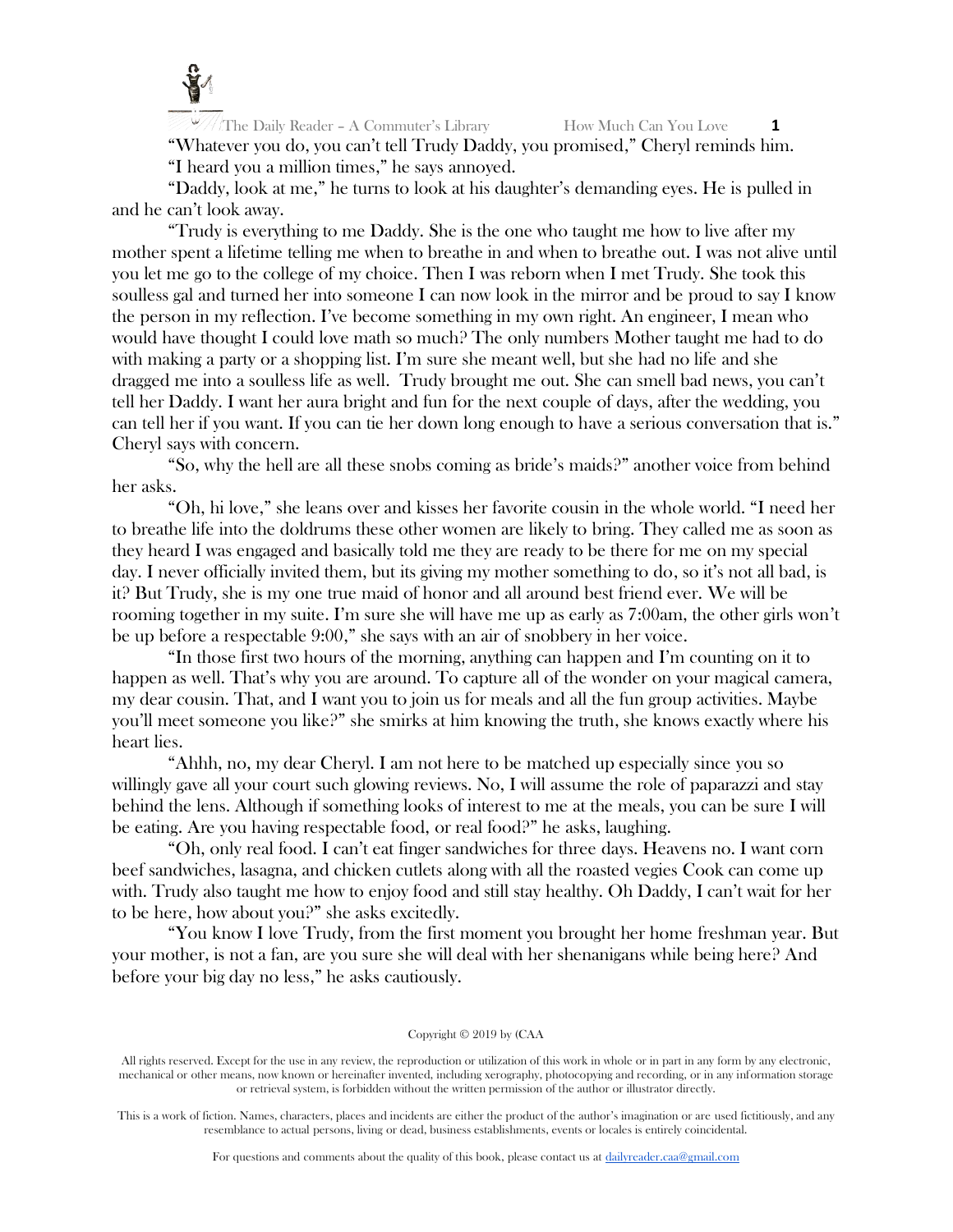

"Oh, I told Mother already that the next couple of days are for me to enjoy my friends any way I want to. I also told her if she tried to micromanage any of the activities I have planned, or cancel any of them or even alter them in any way, then she would be seated in a pew in the front row like a guest at the ceremony and that you will be the only one to walk me down the aisle. I reminded her whose estate this was and told her she is a guest as much as the girls are and she should play the good guest and follow the schedule that will be provided in her room," Cheryl smiles remembering the look on her astonished mother's face. Trudy had also taught her how to have a backbone and stick up for what she really wants, and she wants a fun time before the wedding on the estate.

"Bravo, my dear. You hear that my nephew? Cheryl here has finally put her mother in her place. About damn time," he says with a smile and gives her a kiss on the cheek.

Donovan loved his wife at one time. He even enjoyed being with her on many of her 'gatherings', as she used to call them, in the early part of their marriage. However, when he watched his girls turn into young women, he didn't like the women they were headed to become. He put his foot down. His wife had their life set out as if they had no purpose other than to be a wife and socialite, did his wife really have no other identity? He had thought to himself. How had he never noticed that, how sad for her. That was not going to do for his daughters though. So, he sent Cheryl off to college, where she grew up more in one semester with Trudy than she did in all the years at home under his wife's influence.

His oldest son is soon to be finishing medical school, the next one decided to become a photographer, much to his mother's chagrin. He is a photo journalist and has been published in many famous magazines but he won't give his mother the pleasure of knowing when and where his photographs are featured. He is too upset that she chose to snub him with his chosen profession to all her friends, as if he is a curse on the family name. Therefore, she does not get to enjoy in his successes. Donavan is proud of his sons. They have done well. Now Cheryl will be working at an engineering firm while her husband Calvin will be first headed to his graduate program in medical research. Maybe he will come up with the cure for what ails him, at least for the next guy. His youngest is in her second year of college now, far away from home. She has always been his princess, because she always reminded him of the princesses in their bedtime stories, happy and full of life.

His nephew, his sister's only child, has also chosen to become a photographer, but he wants to take pictures of people, not events like a journalist has to do. His sister was not happy at first and pleaded with Donovan to talk to her son. He did, his nephew has a plan, a direction, and the will to make his photography work. Plus, he has the talent. When he explained this to his sister, she hugged him and thanked him for being the father, the boy didn't have. When Donavan's sister filed for divorce, she thought it was going to be the end of the life she knew. Instead she was able to make a new life, she credits her brother with being her guiding light in this.

Since then, she has actually begun to live for the first time. His nephew is happy to watch his mother blossom and become her own person. He continues to thank Donavan for his hand in his mother's happiness. Donovan only pointed out what she was missing in her life and what she

#### Copyright © 2019 by (CAA

All rights reserved. Except for the use in any review, the reproduction or utilization of this work in whole or in part in any form by any electronic, mechanical or other means, now known or hereinafter invented, including xerography, photocopying and recording, or in any information storage or retrieval system, is forbidden without the written permission of the author or illustrator directly.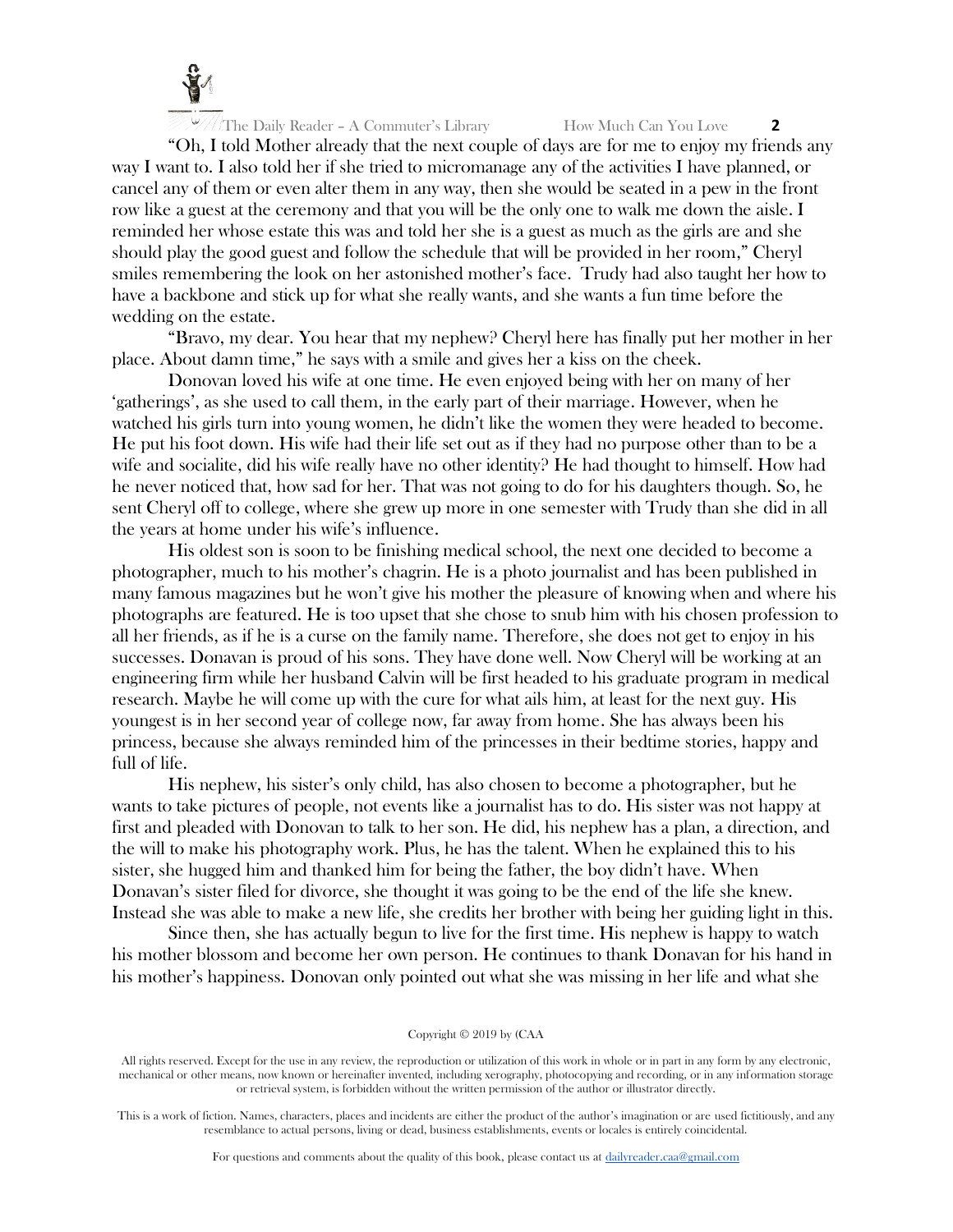

The Daily Reader – A Commuter's Library How Much Can You Love **3** had always wanted to have. Upon recognizing that, his sister went to talk to a lawyer to see what she needed to do.

Looking around, Donovan realizes that he is one very lucky man. Though some of his wealth, this estate for example, came directly from his father, Donovan has done well for himself in his own right. Despite having many tragedies and losses within his family, Donavan has made his life picture perfect with the help of his brother Cade. He is reminded of that every time they visit this estate. The grounds are beautiful, the housing plentiful and tastefully done in simple furniture, nothing extravagant. His mother wouldn't allow anything fancy. Only simple beauty, she would tell him, and this is how he has kept the place. The estate had to meld with nature not the other way around these were her only rules.

He is not long in this world, but for as long as he has, he will stay on the estate. He has not lived in the same home as his wife in many years already. He won't divorce her because, for his wife, it would be the worst scandal possible. But, as a widow, he thinks, she can play up for the rest of her life if she wants. Donovan provided for her nicely in his Will, but the rest of what he has, all goes to his kids. This estate, goes to Cheryl, it's all she wants. Nothing else matters to her. The boys will be getting what they need and so will his princess. Maybe he will live longer than predicted, you never know, they say there is no way to tell. Right now, he still doesn't even show any outward signs of the illness.

"Daddy? Daddy! I've been calling you, where did you go?" Cheryl asks with concern.

"I'm ok baby girl, memories keep me silent. I'm sorry. What did you ask me?" he asks.

"First of all, I'm not your baby girl; that would be Abby. But now that you are back with me, I was asking you how the groomsmen intend on keeping to their side of the estate so I don't see Calvin before the wedding?" she looks at him still concerned for him.

"Don't give me that look. I'm fine, really, I am. I was thinking of how proud I am of you and all that you've accomplished, all my children actually. Calvin's side, by the way, arrive here at noon today and will be keeping the menfolk to their side of the estate, your brothers too, all those involved over there will stay there. Calvin's parents will stay over there as well so that they can enjoy him privately while there are group activities between both parties. I believe he has some cousins coming over tomorrow night as well to hang out and have fun.

Now, look at the time. Its nearly 8:30 and Trudy will be here by 9:00 if the flight is on time. Now go, shoo, get ready," he pushes her out of his office and she runs like an excited school girl.

"Uncle Donovan, you sure you're ok?" the nephew asks putting a hand on his shoulder. They have always had an honest relationship.

"I am fine, really I am. Sometimes I get lost in thought is all, unfortunately for me, Cheryl is usually around when that happens so she gets worried. It's going to take years before this takes me down, I've got plenty of time to enjoy the estate. I hope you will join me now and again," Donovan smiles.

Donovan turns to stare out the window now. His nephew taps his shoulder, "I'm going to get ready for the furry known as Trudy," he smiles, Donovan laughs. Little does anyone know why he is actually smiling though. He knows his nephew's true heart. No one had to tell him, he can see love in his eyes like his mother used to tell him about. Always look in the eyes, where are they

## Copyright © 2019 by (CAA

All rights reserved. Except for the use in any review, the reproduction or utilization of this work in whole or in part in any form by any electronic, mechanical or other means, now known or hereinafter invented, including xerography, photocopying and recording, or in any information storage or retrieval system, is forbidden without the written permission of the author or illustrator directly.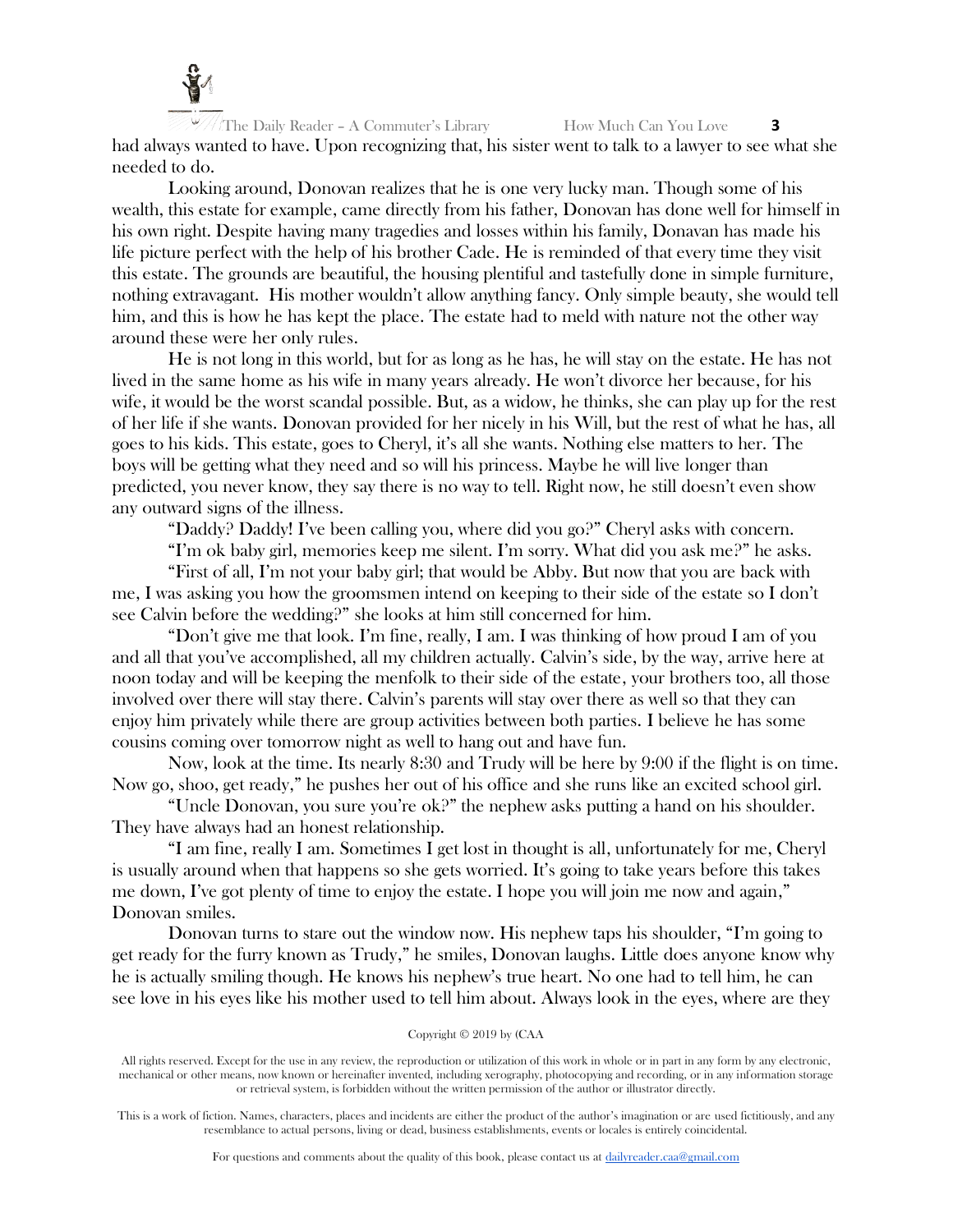

The Daily Reader – A Commuter's Library **How Much Can You Love** and how wide they are open. He can see and he is hoping he will see something happen this weekend.

 $\sim$   $\sim$   $\sim$ 

Cheryl is her best friend. Trudy has always known that her friend had a lot of money but never realized how much until she received the invitation to come to an estate for pre-wedding festivities. She is flying first class, courtesy of Cheryl's father. Her first and probably last time for this. Something to be said for these cushy seats though.

Trudy met the stuffed shirt known as Cheryl almost their first day of college. She saw a raw potential there and she molded her and brought her out of the society shell she was under and brought her into a world of fabulous possibilities. Trudy is a free spirit, she does what she wants when she wants to, assuming she has no obligations, like when she had to attend class, no, that she never missed.

College was a gift she received through scholarships and some loans. She wasn't going to waste time like some kids did. No, she and her friends, they studied hard, but she also reminded them they have to live life outside their books. Trudy is the one who organized camping trips, hikes, boat rides, and even snowball fights on the campus. She organized the group to all go skydiving when the last of them turned twenty-one. Cheryl had been scared out of her mind, but she and Calvin did that one together. They have been together ever since.

Trudy had dates in college but never a real boyfriend. She had Cheryl though and that brought her great enjoyment. She told her mom about the stuffed shirt that she converted into being a part of real life. Her mom laughed and laughed. Over the next couple of years, the girls spent various holidays, vacations and/or weekends at each other's parent's homes. Going to Cheryl always meant she would see her cousin who hung out there all the time, her brothers who were rarely, however, there was a cousin she enjoyed seeing all the time, but the worst of them all, was Cheryl's mother. Cheryl's mother did not approve of Trudy and Trudy did not give her any of her mind, in fact, she usually ignored the woman even when spoken to directly because what she said was usually something snobby or condescending.

Trudy loves life, she embraces everything around her. Nature, by far, fascinates her, so with her passion, she became a zoologist with a minor in botany and she is now working two different jobs. One at a nature preserve and the other is at a small children's zoo not too far from where they went to school.

The next couple of days are about Cheryl, and keeping her from getting cold feet. Trudy asked what was on the estate and Cheryl told her all there was to do; Trudy plans on doing as much as she can. She managed to pack all her clothes in a carry on, she did not have to worry about the wedding dresses because those were being pressed and delivered directly to the estate.

No other fancy clothes needed, she took the barest of essentials. She will be there only three days, how much do you need? Cheryl told her that some of her other relatives will be there and a couple of obligatory friends will be there, none of which are from the same background as Trudy. In other words, they are all snobs but she assured Trudy, that she has full reign of the activities.

#### Copyright © 2019 by (CAA

All rights reserved. Except for the use in any review, the reproduction or utilization of this work in whole or in part in any form by any electronic, mechanical or other means, now known or hereinafter invented, including xerography, photocopying and recording, or in any information storage or retrieval system, is forbidden without the written permission of the author or illustrator directly.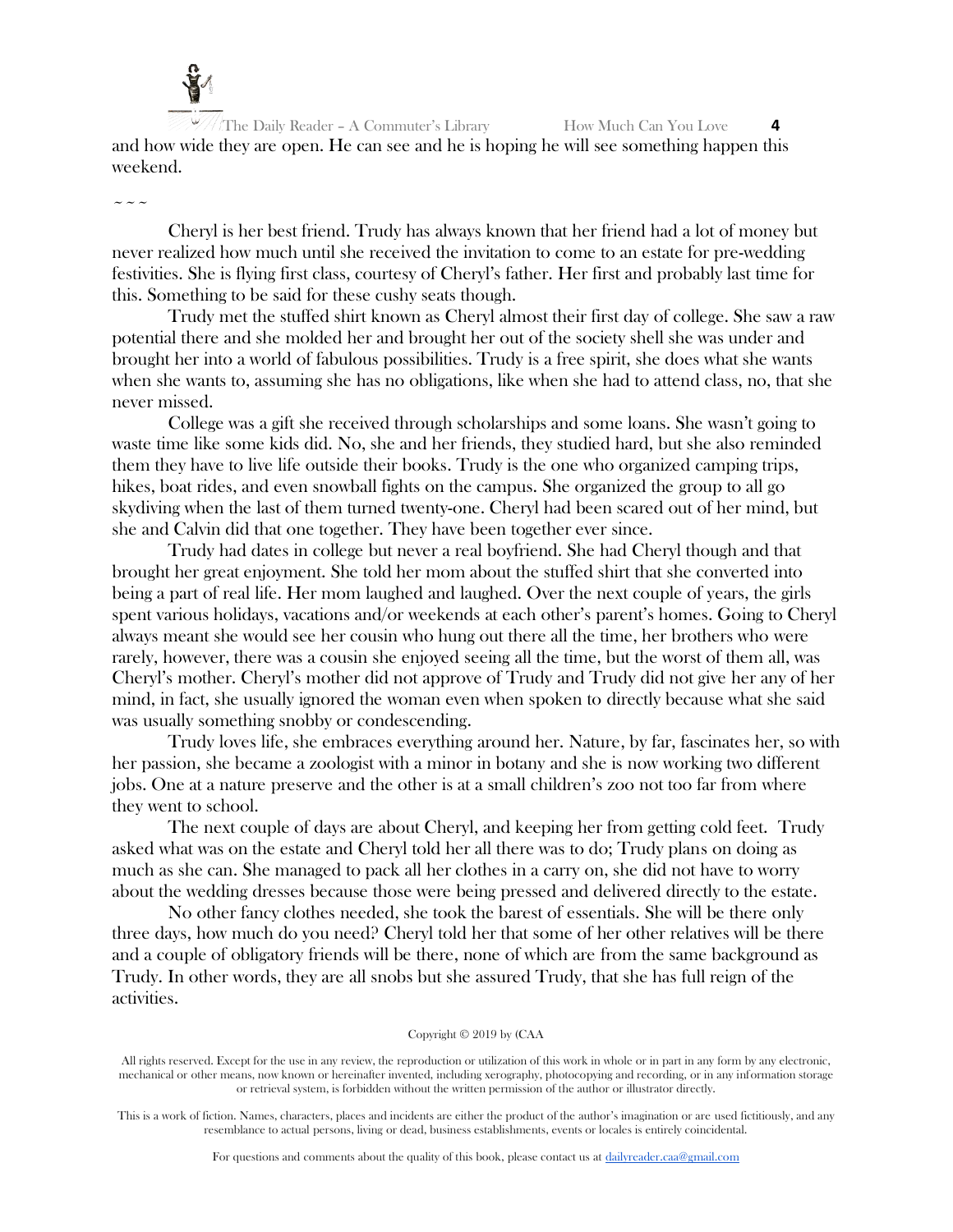

Trudy walks off the plane and sees a man holding a card with her name on it. She walks up to him, "I'm Trudy," she says.

"Welcome Ms. Trudy. I trust your travel went well?" he asks.

"Um, sure. Are you here to drive me to the estate?" she asks.

"Yes, Ms. We will go wait for your baggage to arrive then I will get the car," he says.

"Well, you had better go get the car sir, because this is all I have," she holds up her carry

on.

Trying not to show his shock, he says, "Very well. If you will follow me," he didn't dare take the small suitcase because he had the distinct feeling that she would not let him. When he pulls the car up, Trudy throws her suitcase in the back seat and proceeds to sit down in the front passenger seat. She will not be chauffeured, not even for Cheryl.

He smiles, "Ms. Trudy. I like you already," he says as he begins to drive away. "You can call me Trever. I've been working at the estate for many years. It's a magical place. My number on the estate is extension 666," he smiles at her.

All is not lost on Trudy, she begins to laugh, and so does Trever. They talk and joke all the way to the estate. As he turns into the compound Trudy suddenly becomes quiet. This is not an estate. This is a whole village onto itself. Oh my, Trudy thinks to herself as they pass a small pond, "Can you swim in there?" she asks.

"This pond divides the estate. It was here back when the grounds were first bought and the original owner, Cheryl's father's father, kept it as is. For the next couple of days, the groom and his party will be staying on the far side of the estate so that you will not worry about accidently running into them.

They have all the same amenities as you will have, except one. The stables and horses are on this side. Ms. Cheryl loves the horses. There are tennis courts, handball courts, croquet sets, horseshoe sets and even bocce ball," he continues.

"Excuse me, Trever, but I don't even know what any of those are, ok tennis I know and I certainly know horses. But the rest? Won't be on the agenda. No, we will be hiking over there to the left to discover what is in that wooded area, we will be having water balloon fights, a great game of soccer and maybe even a touch football game, girls against boys, what do you think?" she asks.

"I would assume the men will like that, Ms. Cheryl will go, many of her other women may not though. Being honest, sorry," he says.

"No worries, we will have fun without them. Besides, it's more fun getting all the guys' attention anyway," she laughs and so does Trever. This will be an interesting couple of days, he thinks to himself. "Oh, and Ms. Trudy, I can rustle up some equipment for any game you may need. You contact old Trever here. I will make sure the fun happens. How about a midnight bar b que? We haven't had one of those since Ms. Cheryl was a young girl," he says looking at his passenger with a smile.

"I like the way you think Trever, ok. Let's do one. I'm game and bring plenty of blankets to sit on the hill over there with, stargazing at midnight must be amazing around here. She leans over and kisses him on the cheek.

#### Copyright © 2019 by (CAA

All rights reserved. Except for the use in any review, the reproduction or utilization of this work in whole or in part in any form by any electronic, mechanical or other means, now known or hereinafter invented, including xerography, photocopying and recording, or in any information storage or retrieval system, is forbidden without the written permission of the author or illustrator directly.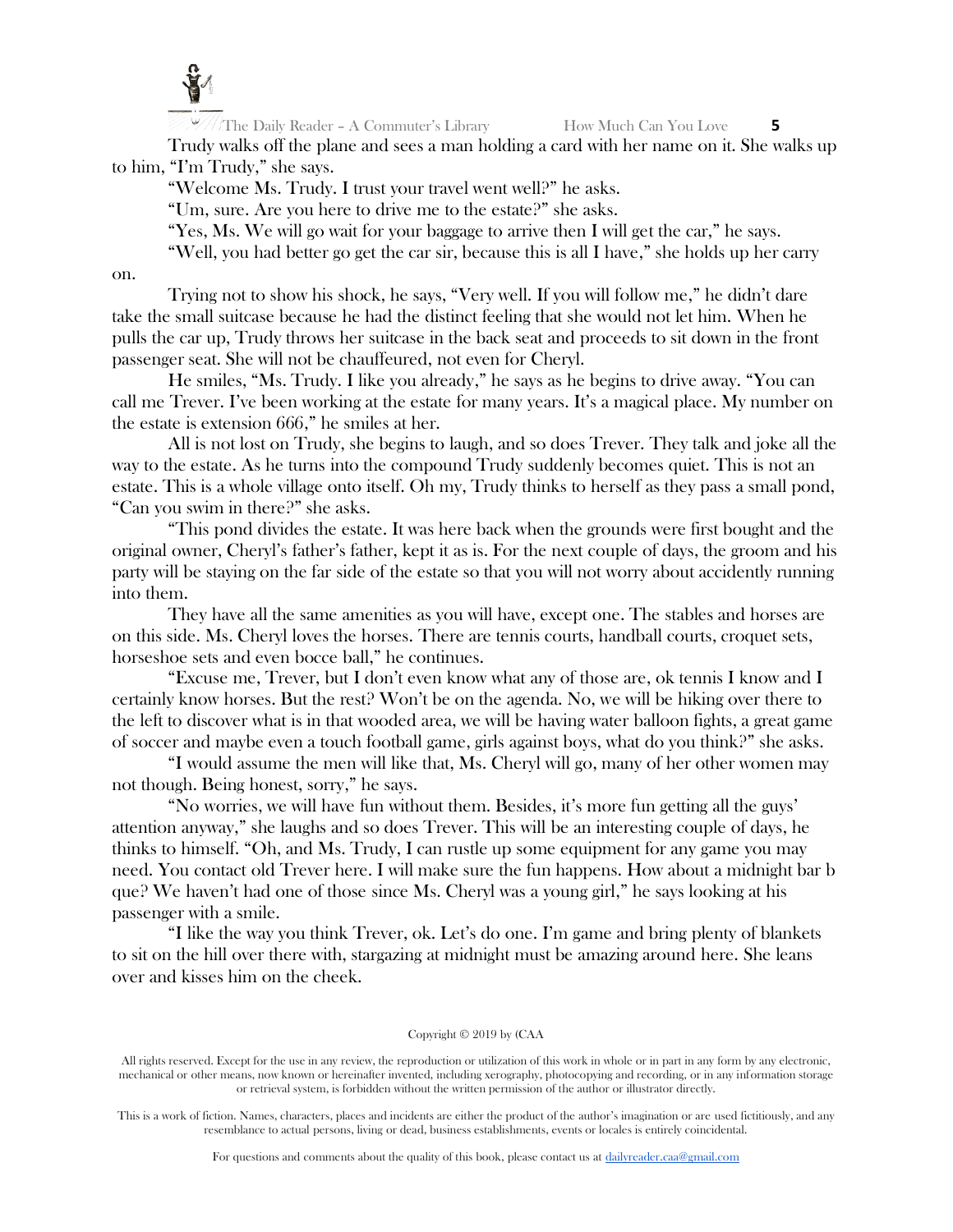

They are about to pull up to the house when Trudy says, "Oh God!! Stop the car," he does and she jumps out and starts running across the grass. Trever watches where she is running to. Oh, oh my, she is headed towards the wild horse that likes to visit. He watches as she runs more. Ms. Cheryl comes running out, "Oh Trever why didn't you stop her?" she says.

"Trudy!" she calls and begins to run.

Donovan and his nephew run as well. They can't catch her and she can't hear them. As they get closer to her, she waves them back, they stop where they are and watch.

"Oh my, look at you," Trudy says softly as she approaches the horse. He is black as black can be, not a single hair is any other color. His hooves are black, his mane and tail are long and wavy. "You don't belong here, do you? Or maybe you do?" she says in a soft voice.

The horse looks towards her and she gasps, "Hello to you to," she says looking in his eye. Cheryl and Donovan have already called the stable workers to come by with a rope, in case of necessity. "Oh Trudy, you haven't been here five minutes," Cheryl says in fear. They watch from afar too afraid to get close and spook the horse. He has them all mesmerized. He is beautiful they can all agree on that.

Trudy looks at his face, she puts her hand in her pocket and pulls out a sugar cube. "Come on baby, come take the sugar cube. You will love the taste," she whispers to him. Trudy is in awe of this creature.

"What the hell is she doing?" Trever asks, having caught up to them.

"Trudy loves sugar cubes, it's her favorite candy. She probably had one in her pocket and is giving one to him. Her spirit is calming to him, look. This is why she is here Daddy, she will bring spirit back to this place, you will see. Watch. Oh my," Cheryl says as they watch the wild horse take the sugar cube straight from Trudy's hand.

xx

"Well, I'll be. I can't say I've ever seen that happen before," Donovan says softly. The stable manager is right next to them. "Me either boss, me either," he says.

The horse bows its head and Trudy pets him. She rubs him from his forehead to his nose and the horse stays there. He blows air on her once, twice. "Ahhhh, I hear you. You are a free spirit aren't you but you like people. Want another?" she asks.

The horse steps back a moment and she reaches in her pocket and pulls out another sugar cube. She holds her hand out to him. He takes the sugar cube, then takes another step back and turns to its right to walk away, but before he does, he stands up on his hind legs to his fullest height, what a magnificent creature, she thinks to herself. I will ride you before I leave, I promise you that. She thinks to herself again.

# xx

The horse comes down then trots off and builds quickly to a run. At this point, the others run towards Trudy, "Trudy!!!!" Cheryl calls to her.

Finally, Trudy turns to see her friend. "Oh my, did you see that creature?! I have never seen a more magnificent horse in my life. He is so dark, his eyes pull you in. He has a wild spirit in

#### Copyright © 2019 by (CAA

All rights reserved. Except for the use in any review, the reproduction or utilization of this work in whole or in part in any form by any electronic, mechanical or other means, now known or hereinafter invented, including xerography, photocopying and recording, or in any information storage or retrieval system, is forbidden without the written permission of the author or illustrator directly.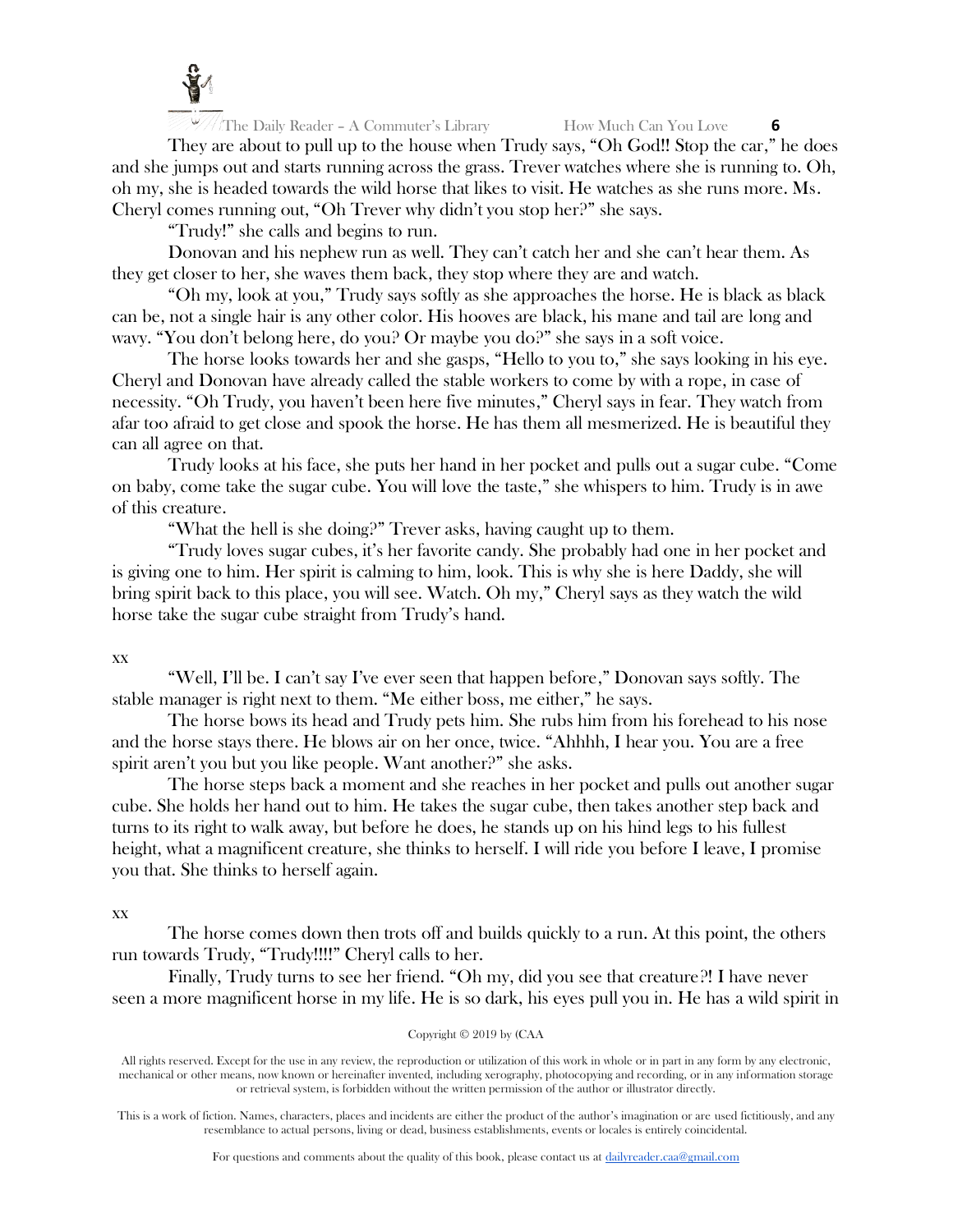

The Daily Reader – A Commuter's Library How Much Can You Love **7** him, but he loves humans. He is not fully wild. I formed a theory already, someone owned him at some point but couldn't control him. You can't control his spirit, you have to embrace him and he will stay around this estate. I promise you that. Respect him and he will do the same," she says almost breathless to her friend.

"Trudy my dear, you had us all a bit scared there though. What if he wasn't at all tame?" Donovan asks.

"I would have known not to offer the sugar cube, Mr. Donovan, sometimes I can feel spirits. This horse belongs here. I promise you that. How long has he been hanging around?" she looks to the other older gentleman he sees there.

"Oh, I'd say about the past few months, shows up, grazes here and there. He is a sneaky one too, so stealth. I almost jumped out of my skin one day when I turned to see him only a few feet behind me. He stared right at me, like he did you," he says

"Ahhhh, he trusts you then. That's a good sign. He will be back. I hope it's while I'm here." She turns to her friend, "We're getting married!" she screams and the two girls go off as if nothing happened, babbling on about the plans and everything from having coffee to a swim in the pond.

"Trudy is amazing," a voice from behind says.

Donovan smiles at his nephew, he puts a hand on his shoulder, "Yes, yes she is my son." The two of them walk back towards the house together and the stable manager stands there, still staring at the spot where the horse was. He is a magnificent beast that is for sure, he thinks to himself shaking his head as he heads back to the stables.

 $\sim$   $\sim$   $\sim$ 

Trever is true to his word, he managed to convince the cook that a midnight bar b que is what everyone wants. Proud of himself, he comes to find Trudy and Cheryl to tell them. Trudy jumps into his arms and gives him another kiss on the cheek, both of them actually. He is going to enjoy having this young woman here for a couple days. Shake things up a bit. The place needs someone like her once in a while, needs someone to appreciate all that the place has to offer.

Cheryl is the only other person who loves this place with true abandonment. Donovan appreciates it, but his girls? They breathe the estate and he wants to do everything in his power to allow them to do so. Trever knows Donovan won't be around to watch Cheryl transform the place back into life, so the least he can do is make sure he sees all the life that they will bring back in the next couple of days.

"A midnight bar b que? Trudy, how perfect. The last of the guests are getting here around 10:00pm tonight. It's simply perfect. We will have it out on the greens where we were this morning Trever, it's the only place that has good lighting and don't forget to bring."

"The blankets," Trudy and Trever say in unison. The three of them laugh as they see all minds are on the same thing. "Can we get some music playing as well? Not dancing music, but background music." Cheryl looks to Trever.

"Music? I like the idea. Ok. I'll see what I can find. Will your lady friends be joining you? Cook wants to know how many to cook for," he says.

## Copyright © 2019 by (CAA

All rights reserved. Except for the use in any review, the reproduction or utilization of this work in whole or in part in any form by any electronic, mechanical or other means, now known or hereinafter invented, including xerography, photocopying and recording, or in any information storage or retrieval system, is forbidden without the written permission of the author or illustrator directly.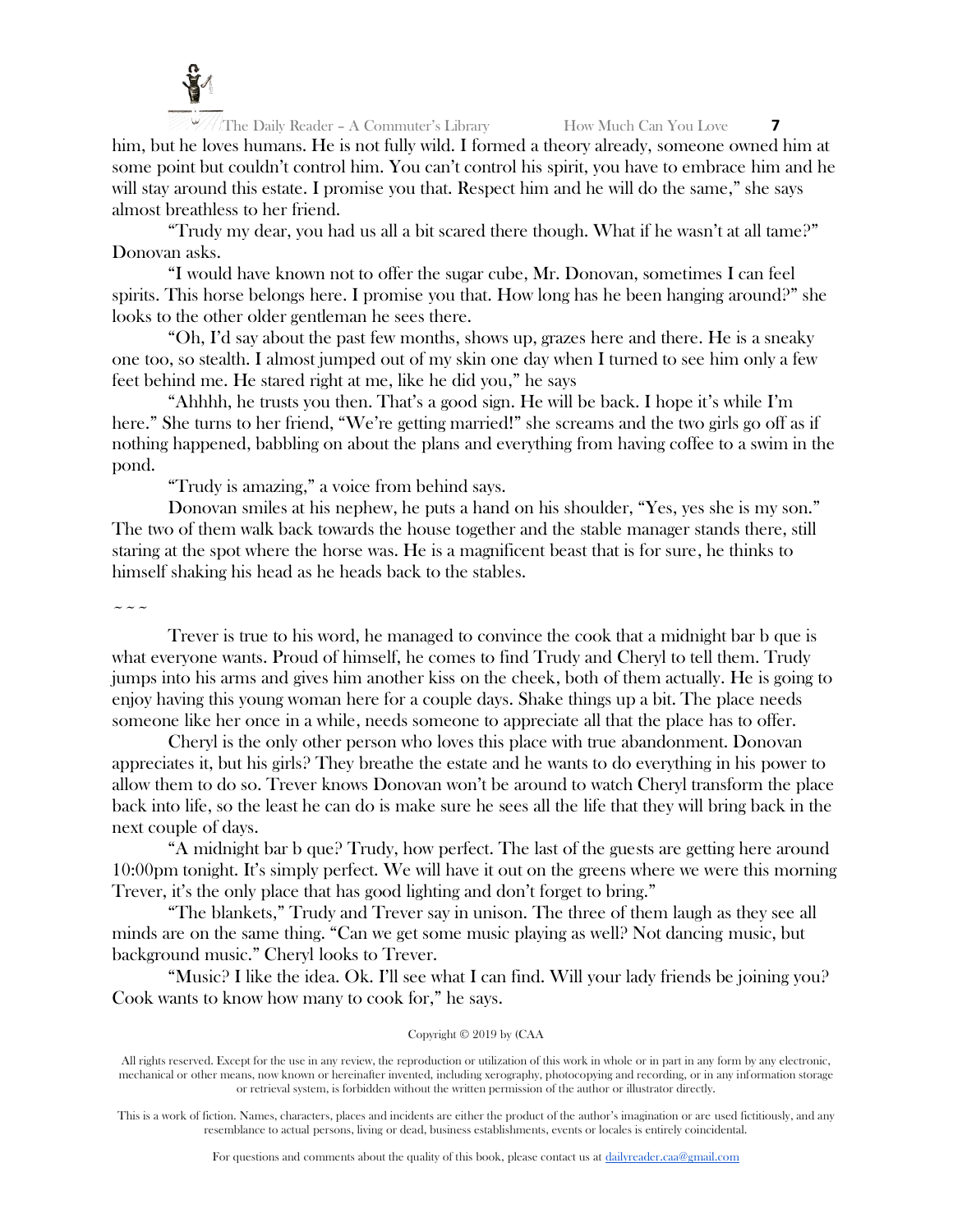

"HA! If they do come, do you think they are eating at that hour? There are eight guys who will be there and I'm sure someone will bring some food back to Calvin and his dad, they love bar b que food."

"Fair enough, let me go tell him now so he can get prepared. Lunch will be served on the terrace in the back. Some of your guests are already here Cheryl, you may want to greet them, they are in the library I believe," he says firmly.

"Ok Trever, we'll go now. Thank you," she says looking over at Trudy who wants nothing to do with her snobby friends. She wants to go explore the estate. You could live here with a hundred people and no one would ever bump into each other Trudy thinks to herself.

The two friends walk into the library together anyway. "So happy you all could come in time for lunch. It will be served on the terrace I'm told, and probably within the hour," Cheryl says.

The girls turn to her and walk over to her, kisses on the cheek with each one and greetings of 'we wouldn't miss this' all around. "Trudy, these are my friends from the club; Meredith, Penelope, Sasha and Tawny. Everybody this is Trudy, my most dearest friend from college, practically the sister I never knew I was missing," she smiles at Trudy who returns the smile. The other girls put out their hands to shake Trudy's. Ahhh, she is not worthy of even fake cheek kisses, Trudy thinks to herself. No matter. She will not see them after these couple of days ever again. She is saddened to note, she is not sure how much she will see Cheryl either. She knew her friend came from money, she never knew how much though, she reminds herself to not think of this. This part is not important, the wedding is.

Seeing this place and these women, she realizes that after marriage, Cheryl will be going back to the life that was planned out for her. Trudy shakes her head, she will make the best of these days together with Cheryl; she will take all she can from this place. That horse, he better come back, she simply has to ride him. His entire being exudes free spirit, if he were a man, she would be in love. She smiles to herself.

"Trudy?!" Cheryl calls her. Trudy looks to her friend.

"Sorry, lost in thought. So, how many of you are coming to the midnight bar b que? Cook needs numbers," Trudy says matter of factly.

Trudy wants to laugh at their stunned expressions. One even put her hand to her chest in shock, "Really, I'm not kidding. I never kid about a bar b que," Trudy says to emphasize the point that it is going to happen whether they want to come or not, "all the men folk will be there for sure. I hear there are eight of them, and only four of you, that makes two a piece!" she laughs, they did not.

"Cheryl, we have traveled so far today. I'm sure an early dinner is planned and we will be retiring early to properly prepare for tomorrow's activities," Tawny speaks for the crowd.

"Suit yourself," Cheryl adds, supporting her friend, "I plan on being there and having a grand ole time. The cook here makes a bar b que like no other and Trever is bringing out blankets so everyone can lay down and stargaze over on the greens by the first hill. Since you've had such a rough traveling experience though, you are free to go to sleep early, I'm sure we can send something up for dinner to your room," she says in a half mock of their experience, she knows

## Copyright © 2019 by (CAA

All rights reserved. Except for the use in any review, the reproduction or utilization of this work in whole or in part in any form by any electronic, mechanical or other means, now known or hereinafter invented, including xerography, photocopying and recording, or in any information storage or retrieval system, is forbidden without the written permission of the author or illustrator directly.

This is a work of fiction. Names, characters, places and incidents are either the product of the author's imagination or are used fictitiously, and any resemblance to actual persons, living or dead, business establishments, events or locales is entirely coincidental.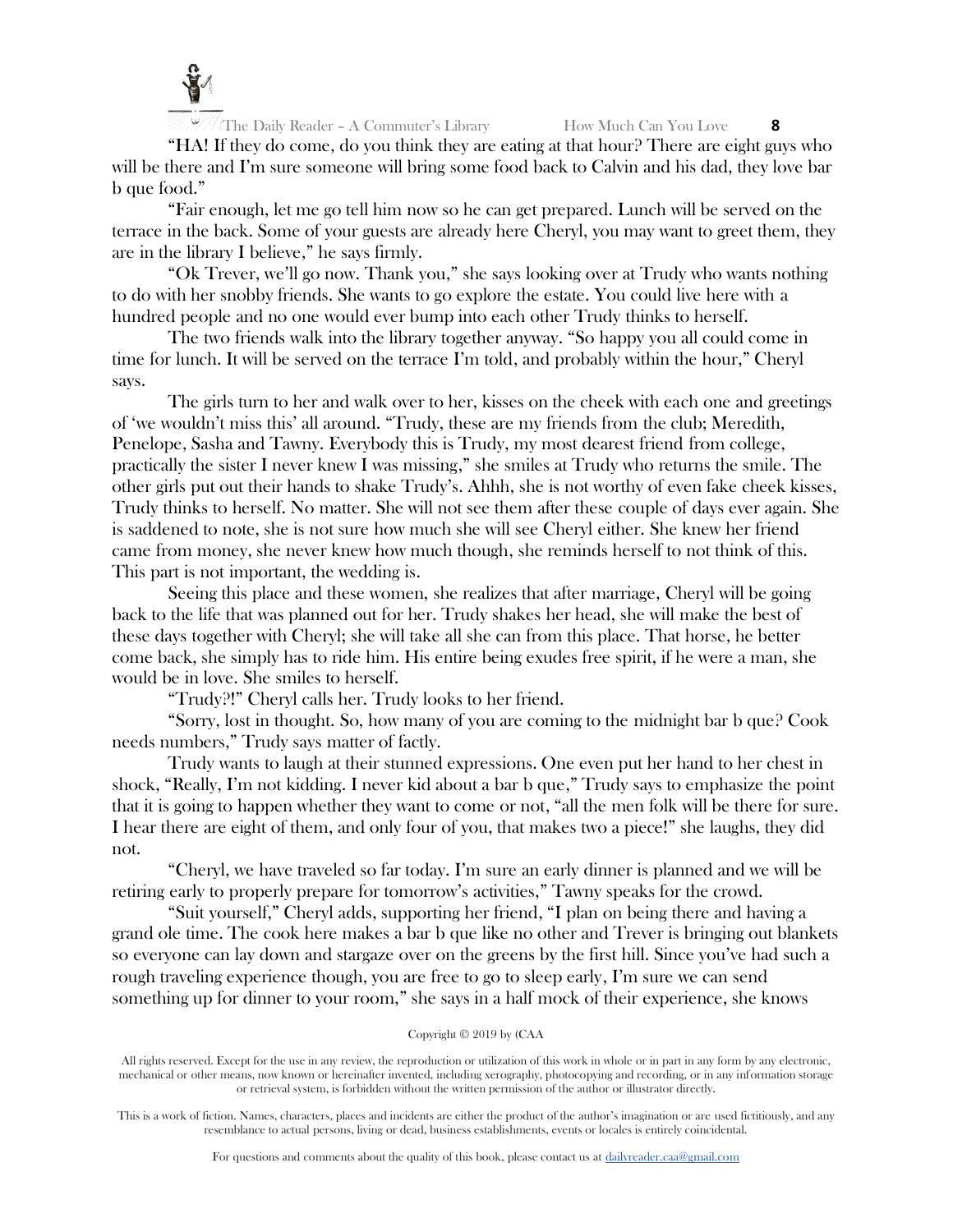

damn well they all flew first class and had a driver pick them up and bring them to and from the airport, they never even touched their suitcases. Suitcases!!! They are here for a couple of days and each of them has more than one. Unlike her Trudy, she didn't even have one, she puts her arm around Trudy's shoulder, "Come I'll show you the rest of the grounds while these ladies get settled before lunch. See you on the terrace in an hour ladies," she calls to them as she pulls Trudy out of the room.

"They are your friends, you invited them," she reminds Cheryl.

"Retire my ass, none of them ever worked a day in their life, what could they retire from? I'll put money on their first-class flight as well as their door to door poor dear don't lift a finger treatment. Ugh, they exasperate me. Daddy told me I was still obligated to invite them. He hates all this propriety shit as much as I do, but we were in the same club and the fathers and mothers are friends, it's to be expected. Besides, it will give my mother someone to talk to. But I don't have to like it, nor do I have to cater to them. Come," she leads Trudy out the back of the house towards the terrace but they walk further, down a path and come to another pond inside the thick trees.

"Is this the same pond you see when you come in?" Trudy asks.

"Oh, no, that one is clean water, only has plant life in it. The grounds keepers make sure things stay that way. This one has fish, frogs, crawfish and who knows what, it's the one my brothers and I prefer; we always liked to watch the life take place. Look over there on the rock to the left," Cheryl points out, "a bull frog and its mate"

The girls crouch down to look together, Trudy watches in amazement, "Oh Cheryl, a life on this estate must have been exhilarating," she says.

xx

"We only came here to visit my grandparents. When the last of them died, we only came for family functions because this is the only place that can accommodate everyone. My brother's wedding was here too. He is so tied up at school, they aren't coming until the morning of the wedding, or so he says, I think my sister in law has other plans. He says he has only twenty-four hours off, but a lifetime after that to enjoy Calvin. Calvin and he met a few times already though. Calvin spoke to him about graduate work and places to go. I can't believe we will be so close to the estate. The idea feels like a dream. We are contemplating living here, Calvin brought it up himself and I nearly fell over," Cheryl says in a dream like voice.

"Cheryl, that wouldn't be my dream, it would be a fantasy. First the horse, now this pond, it's secluded, it tunes out the rest of the world by listening to the sounds of nature here. I'm guessing you came here because you know your club girls won't follow you here," she says.

"Precisely. They will be powdering their noses and preparing for lunch. Eight boys two for each of them? Really Trudy I almost pissed in my pants after you said that. You know as well as I do that one of them is my brother and two others are Calvin's brothers, one of which is married, only two are actually eligible, the rest are family and would never even look at them," she begins to laugh again.

Trudy joins in the laughter, they look as if they are enjoying life to the fullest; the sparkle in their eyes show up, the light behind their joy is visible through the lens.

## Copyright © 2019 by (CAA

All rights reserved. Except for the use in any review, the reproduction or utilization of this work in whole or in part in any form by any electronic, mechanical or other means, now known or hereinafter invented, including xerography, photocopying and recording, or in any information storage or retrieval system, is forbidden without the written permission of the author or illustrator directly.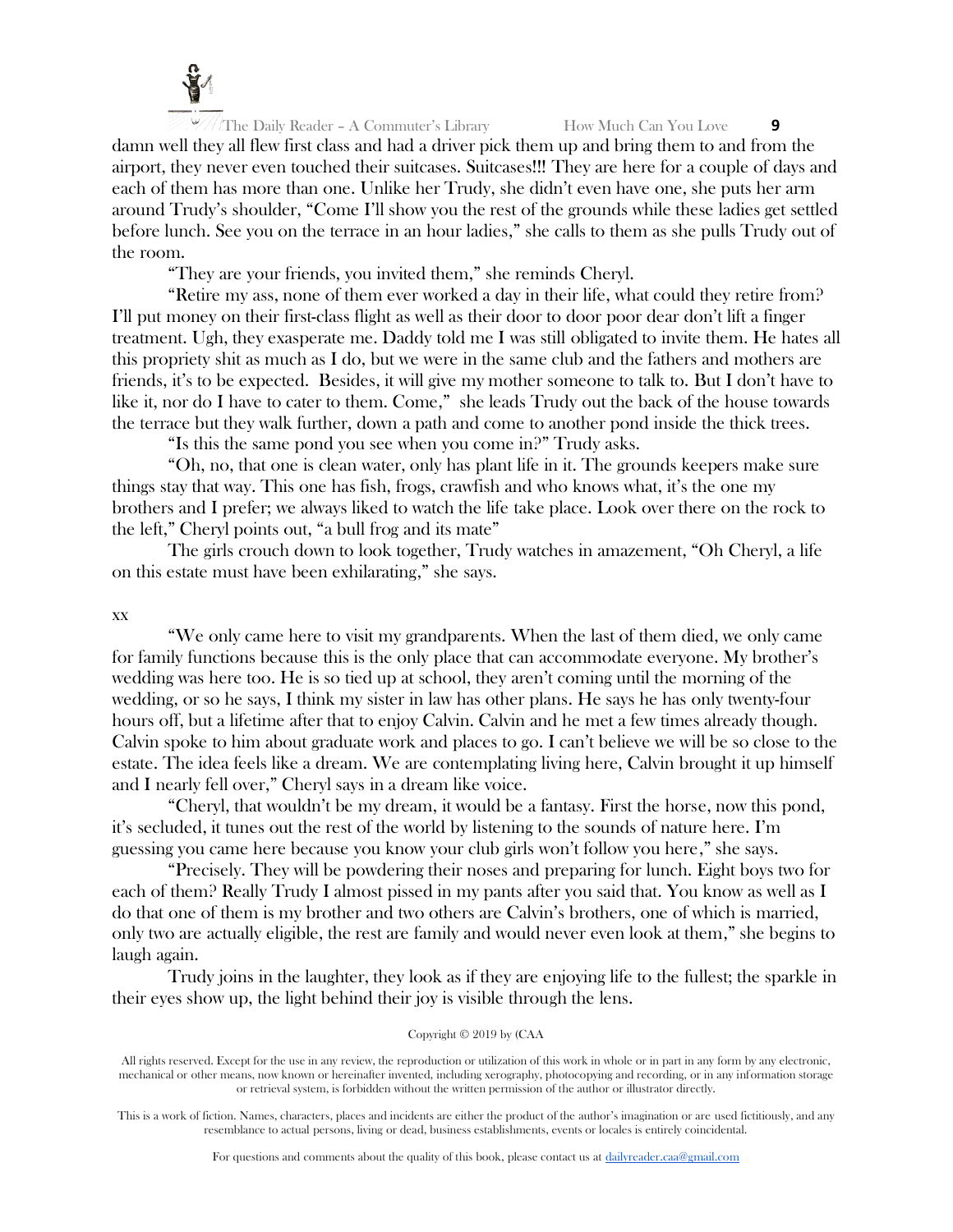

## xx

"What else have you got planned Trudy? Or are we not planning and going to simply have fun?" Cheryl asks.

"Oh, planning, yeah not my thing, is it? But I would like to organize a good old fashion game of water balloons, imagine how much fun that will be? Remember we did it on campus and all of a sudden people we didn't know joined it, it was a blast!" Trudy screams.

"I haven't thought about that in a long time. That was the day that my baby sister came to visit and she met her first college boyfriend. That didn't last long. He thought she was easy picking," she laughs.

"Yeah, don't make any unwanted physical advance on a girl who is trained in military style self- defense," Trudy laughs and so does Cheryl.

They hear a chime and Trudy looks to Cheryl. "It's the lunch bell. No telling where anyone is in this place at any given time, so Daddy installed speakers all over the estate, Cook only has to chime once and everyone knows it's time to eat. Come on, we'll visit the frogs later, the best time is at sunset, they're so noisy then," Cheryl gets up from her perch on the rock and Trudy follows her back to the terrace where she sees a spread fit for twenty or more. "Wow, Cook outdid himself," Cheryl says, "Look Trudy," she points to a table to the side.

"He remembers me?" Trudy asks.

"No one else ate his Vienna rolls like you did. I'll bet he has a million of them stacked away for the next couple of days and the leftovers to go home with you. And look at all these spreads and salads. Ooo pasta salad, roasted peppers, and my all-time favorite pasta with broccoli. Come, let's grab a plate. First come first eat here," Cheryl says.

They grab plates and begin filling them up hungrily. A few of the men who have arrived show up as well. Donovan comes out and smiles. He loves Cheryl, he loves watching her enjoy life here as well, no one loves this place like she does, well, except maybe Trudy. He notes. "Afternoon ladies," he says.

"Daddy!! You're here. Look Trudy only took two rolls, she is holding back I guess," she jokes.

"Hey!" Trudy says.

Trudy hugs Donovan with her free hand and he in turns kisses the top of her head. "Love you too kiddo, what's good?" he asks.

"Fooooood! I'm starved," a voice from behind calls.

"Trudy, you remember my cousin, don't you?" Cheryl asks, hoping she doesn't sound stupid introducing them again.

"I remember everyone. Nice knees," she says.

He looks down, his pant legs are filthy, probably from being crouched down and snapping paparazzi pictures of her all day. The camera loves her smile. "Occupational hazard," he smiles.

"Vienna rolls? Hey those are mine!" he says grabbing one off of Trudy's plate before she can react.

#### Copyright © 2019 by (CAA

All rights reserved. Except for the use in any review, the reproduction or utilization of this work in whole or in part in any form by any electronic, mechanical or other means, now known or hereinafter invented, including xerography, photocopying and recording, or in any information storage or retrieval system, is forbidden without the written permission of the author or illustrator directly.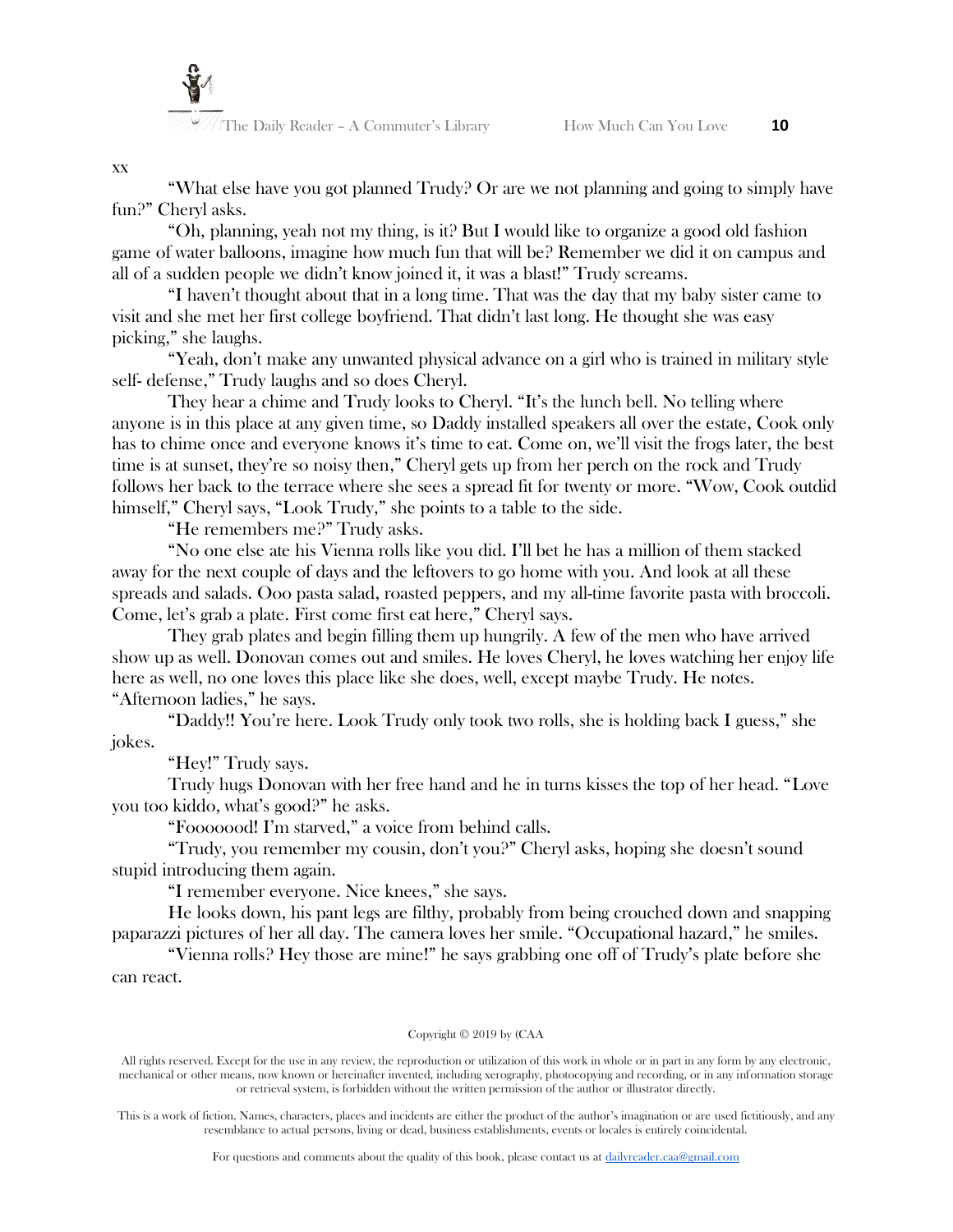

 $\sqrt{\frac{1}{\pi}}$ The Daily Reader – A Commuter's Library **How Much Can You Love 11** 

Trudy watches him as he smiles and takes a bite. She knows that look, it's one of pure enjoyment. These rolls are the kind you have to savor. She will forgive him, at least he appreciates what he took from her, there are plenty back on the table waiting for her and she is sure the cook has a private stash for her as well.

"If you look around, you'd find the table is full of them," Trudy says.

"But you picked this one out, it was probably the best one on the table, and let me tell you, it is. Want the other half?" he says still with a mouth full and holding out the half of roll.

"No thanks, I always put the lesser one on top so I can enjoy the better one more fully," She says smiling as she takes a bite of the one on her plate. Oh, she is savoring this, Cook's rolls are to die for.

"Cheater," he says laughing and walks away to take a plate and fill up.

"Who else is eating all of this?" Trudy asks.

"Oh, this is lunch, everyone comes to eat, see, here comes the stable manager and his crew, the gardeners will be here soon, they have to come the furthest, but lunch for the people on the other side of the pond is being served there today. It's too complicated to try and only serve half of the people. This whole, don't see each other until the wedding thing, is pretty tricky. Good thing we have the pond right Daddy?" she asks sweetly

"Oh, that's why we kept it, yeah good thing," he laughs

"Trudy, that was some horse maneuver you did out there this morning," the stable manager calls to her.

"It wasn't a maneuver, I was saying hello. He is a fascinating stallion, he wants the attention. He will come around, you'll see. He will be back tomorrow. I know he will. Do you have a place for him?" she asks.

"For a wild one? No, you can't contain them. We have enough, not looking for more," he says.

"He isn't wild, he was owned, he has markings around his neck that's how I formed my theory about him, he has been ridden before, but they tried to tame his spirit, you can't, it's his personality but he likes it here. You'll see tomorrow. Come with me to the hill in the early part of the morning, bring a rope and a bucket," she says.

"A bucket?" he asks.

"You'll see," she says.

The stable manager shrugs, "Ok. But early morning to me is 5:00am," he says, "I start work at 6:00am," he says feeling that she may be like Cheryl's other friends who don't understand what real morning is.

"5:00 it is then. I'll be there, and so will he, you'll see," she says with confidence and longing.

Cheryl looks at her friend, what the hell is she thinking? A rope she understands but a bucket? She lets that thought simmer in her mind a minute, then she stops suddenly, oh Trudy you can't be thinking of riding him? Can you? She looks at her friend. Trudy smiles a knowing smile, Cheryl has read her mind. You can't stop a moving train, she only hopes that Trudy doesn't get hurt before the wedding.

# Copyright © 2019 by (CAA

All rights reserved. Except for the use in any review, the reproduction or utilization of this work in whole or in part in any form by any electronic, mechanical or other means, now known or hereinafter invented, including xerography, photocopying and recording, or in any information storage or retrieval system, is forbidden without the written permission of the author or illustrator directly.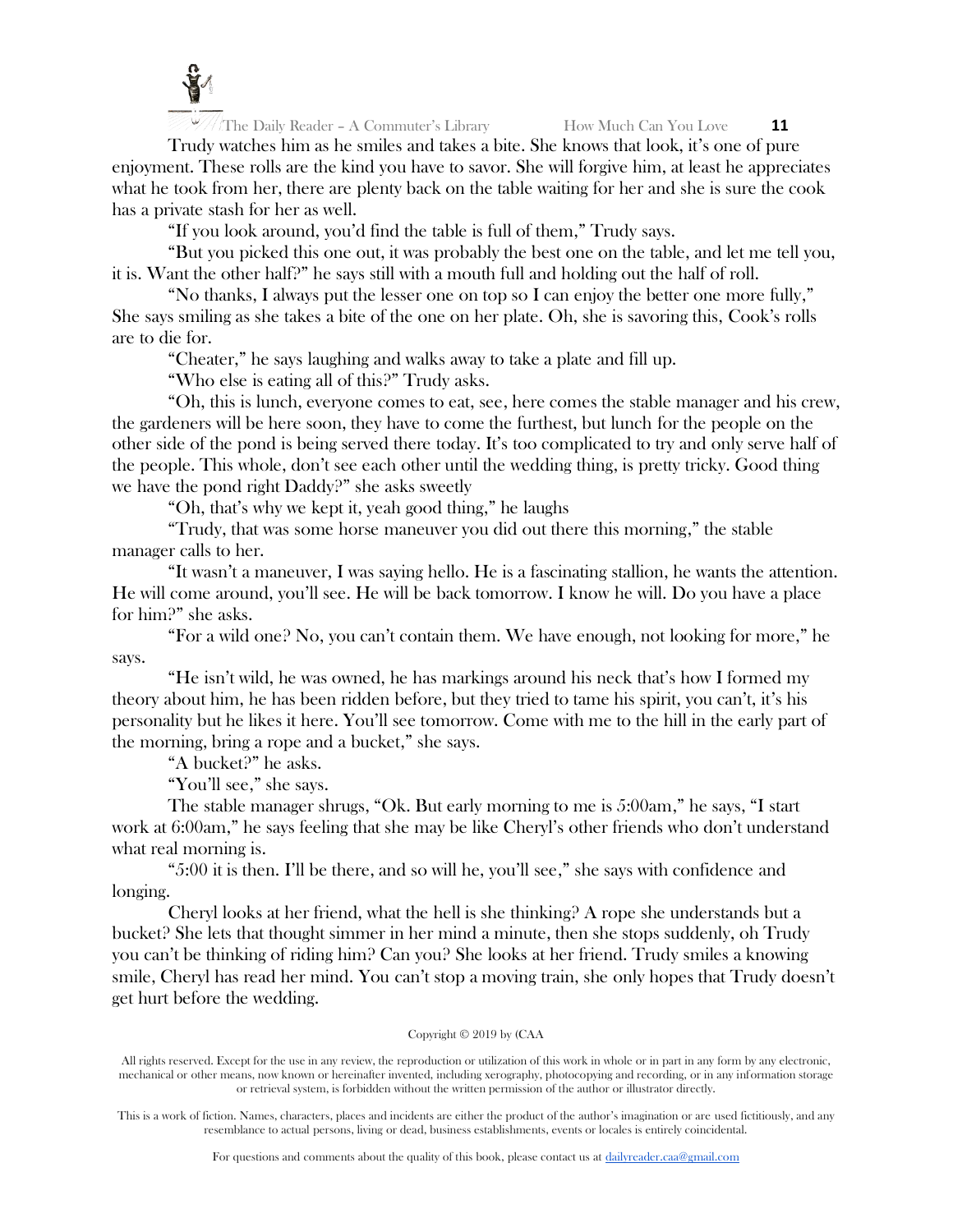

Life, that is what Trudy breathes into every place she goes and love, lots of love. This is why Cheryl loves her so much. She brings life, she brings love, she brings an aura of enjoyment to everything even if it's mundane like eating lunch. Cheryl looks around and sees how everyone is now talking with and laughing with Trudy, it's what she does.

Donovan comes up behind his daughter, "She sure is special Cheryl. I've never heard my stablemen talk so much and so adamantly. Grandpa would have loved her too, don't you think?" he asks.

Cheryl turns to her father, "Everyone does," she says simply. It's true, you can't meet her and not love her, except for those ladies inside, who haven't joined us for lunch. They won't come out until the workers have left, then they will claim that they had fallen asleep or something. Damn snobs, she hates that everyone talked her into having them here. She will tell the photographer not to take group shots with her in it. Yeah, that's how she will handle this. She will let them have a private photo shoot with him, they will love the attention, but she will not have to see those pictures in her album, she may take one, make it small and put it in a collage photo. Cheryl smiles at this idea, it's what Trudy would have thought of if she asked her opinion.

She thinks back on when Trudy talked to her about how much Calvin loved her, she said to her; does he love you in the mud? Does he love you when you've been up all night studying and have no make-up on? Does he love you when you were sick and couldn't move? Cheryl, he loves you the person, your looks are only part of you. Trudy was right then and she still is now, true love comes from within, it's for all occasions not only the fancy, dressed up ones. Cheryl is lucky, she and Calvin are very close, they are already best friends; getting married will only enhance their relationship.

"Cheryl, you're drifting in and out of reality. You have a house full of guests, let's join them for lunch," Donovan says.

"You're right Daddy, but it's this place, my mind always wanders here, it's such a free place. Damn those ladies for not coming out, these people are the best. I won't stay here with them for lunch Daddy, I won't. I'm sure Trudy has something planned and if she doesn't something will come to her," she says.

"I'm sure she will. Trudy, save me a roll, will you?" Donovan calls to Trudy.

Trudy looks over at father and daughter. Cheryl will make a beautiful bride, a wonderful wife and an equally wonderful mother when the time comes. She hopes Donovan is alive long enough to see, at least the first baby. They don't think she knows, but she does, she can see the illness in his eyes. If they don't want to tell her, she is ok, she understands. This is Cheryl's happy time, she will keep life happy.

"Mr. Donovan I've picked you out the perfect one but you'd better come quickly your nephew keeps grabbing them from me," she smiles back at him as he picks up his pace to join her near the bread table. Cheryl is right behind him.

"So, what are we doing after lunch Trudy?" Cheryl asks.

"Hmmmm, I was thinking we take a walk along the pond you showed me. I think there is something there we haven't seen yet. I saw some bird nests I want to investigate. If they are what I think, you may have babies being born here sooner than later, this place will be hoping with animal

Copyright © 2019 by (CAA

All rights reserved. Except for the use in any review, the reproduction or utilization of this work in whole or in part in any form by any electronic, mechanical or other means, now known or hereinafter invented, including xerography, photocopying and recording, or in any information storage or retrieval system, is forbidden without the written permission of the author or illustrator directly.

This is a work of fiction. Names, characters, places and incidents are either the product of the author's imagination or are used fictitiously, and any resemblance to actual persons, living or dead, business establishments, events or locales is entirely coincidental.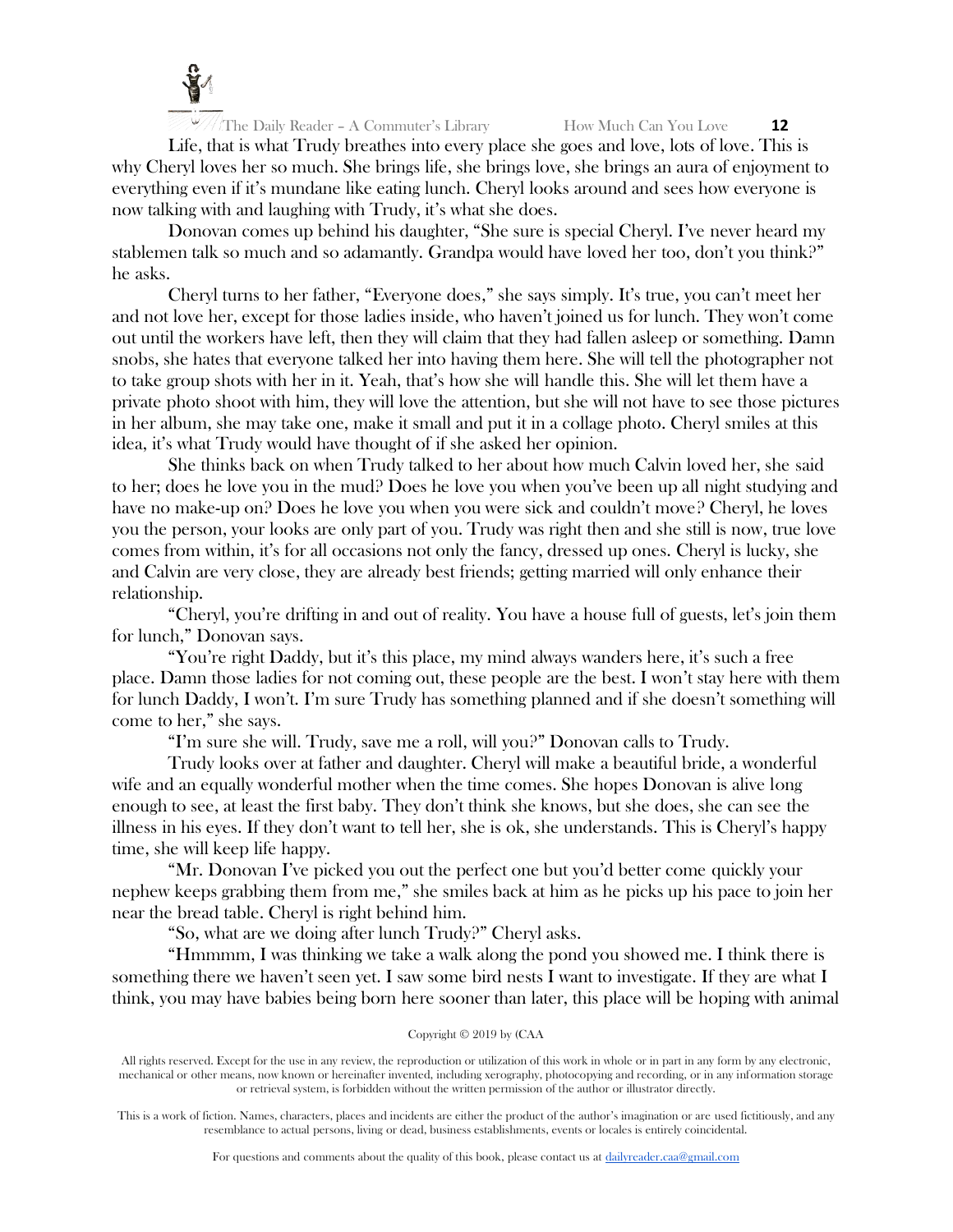

life. There are certain kinds of birds that will draw other wildlife. It's as if they are saying, this is a safe place here. They draw animals but none you'd have to be afraid of," she says warmly. Every time she talks of animals and nature, there is warmth in her heart. She makes you want to love the nature around you too.

"Wow, you saw that in our short time there? Sounds great. Daddy want to join us?" Cheryl asks. If Cheryl is asking, she wants him to go, he thinks to himself, "Ok baby girl. It's your week, I'm at your command," he says.

"Baby girl? I thought the princess was younger?" Trudy asks.

"HA!! You call me princess too!" a voice from behind says.

"Abby!!!" Cheryl squeals. The sisters hug a tight hug.

xx

"I hear we're having a midnight bar b que; haven't done that in years. Trever told me it was Trudy's idea but I think this one was his. He is too happy about all the planning. Bringing blankets and all. I can't wait. Thank you for having real food Cher, I'm starved. Don't get me wrong I love me a good garden salad but hand me over some of Cook's pasta salad any day and I'm a happy camper. Hi Daddy," she kisses him on both cheeks, "you look wonderful," she whispers in his ear.

"I also heard about the black stallion, I can't wait to see him. Where did he come from?" she asks looking around for the man in charge.

"We aren't sure, showed up about a couple months ago, hasn't left. Trudy here thinks he was once owned but they tried to control him, he is a free spirit I think is what she calls him," Donovan answers.

"He is, you will see when you see him up close, he loves attention but he also loves his freedom. I'm telling you if he were a man, I'd marry him in a minute," she says.

"Hey the princess is here, the parties can start now," their cousin calls out.

"Not you too, will I ever outgrow that nickname?" Abby says.

"No," comes from everyone in unison. Then there is laughter and a lot of it. Lunch goes on for another half an hour, then people start to disperse back to their jobs, lots of kisses and hugs as they leave.

This really is a village in it of itself, Trudy observes. Everyone who works here is loved and everyone who is loved enjoys working here. What a place. She had better make the most of her time here for as long as it lasts. The day of the wedding will be total chaos but she is sure it will be organized chaos, judging by the group she has already seen here. Maybe she can stay an extra day, she doesn't need to report to work for five days; she took the whole week off. She assumed she would need a day to recuperate from here, it's not recuperation she will need though, its detox. How can she go back to her work after being here? This place breathes nature in so many ways you don't see in a man-made zoo or conservatory.

She could spend the rest of her life here and never tire, ever. Trudy puts her plate down and walks aimlessly away towards the pond she was near earlier with Cheryl. Her curiosity has the better of her. She finds the exact spot that she and Cheryl sat and sits down again. She closes her eyes and listens. She wants to hear all who live here. Trudy puts herself in a yoga trance and focuses on the world around her.

## Copyright © 2019 by (CAA

All rights reserved. Except for the use in any review, the reproduction or utilization of this work in whole or in part in any form by any electronic, mechanical or other means, now known or hereinafter invented, including xerography, photocopying and recording, or in any information storage or retrieval system, is forbidden without the written permission of the author or illustrator directly.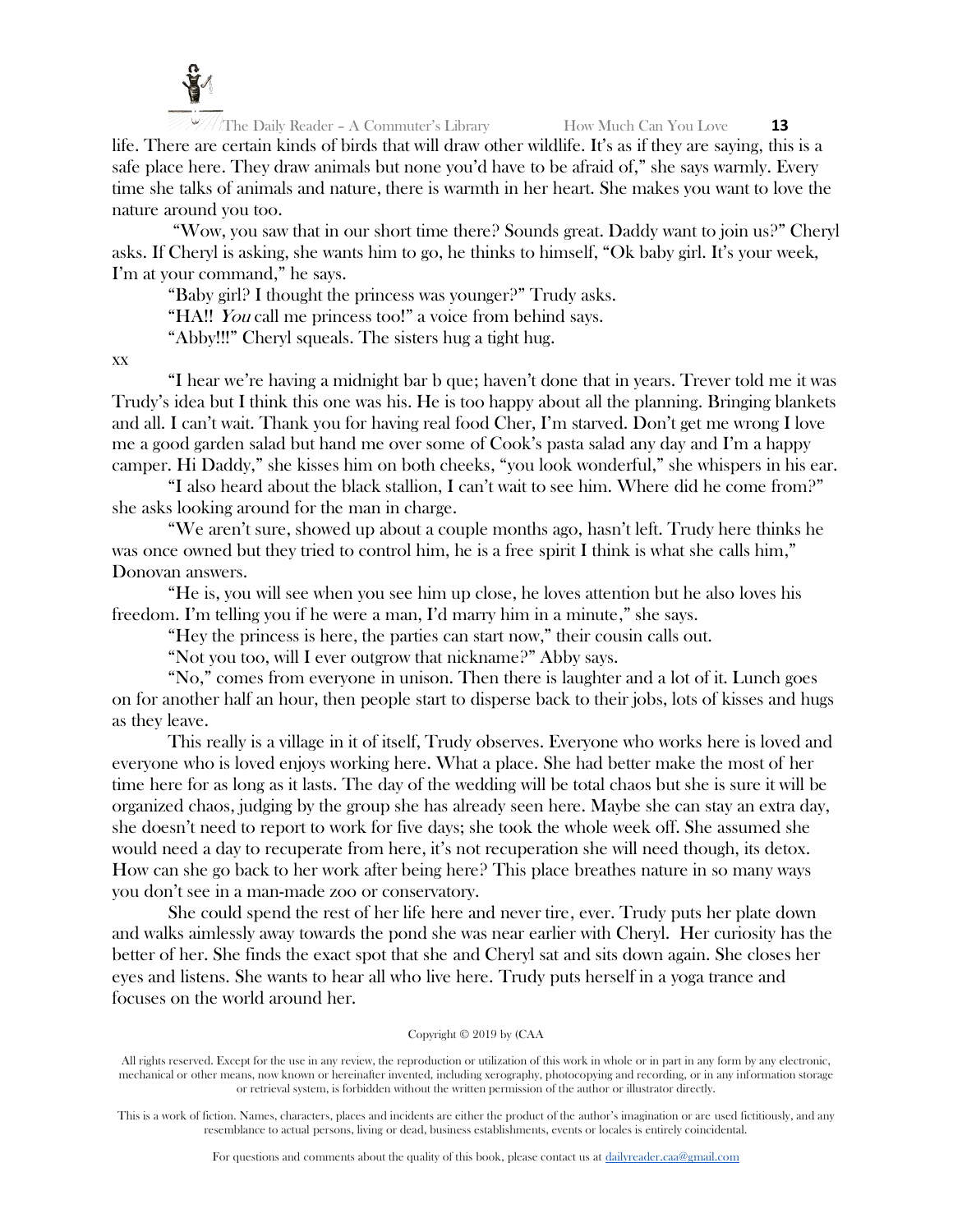

Trudy looks up and sees the nests she saw before, she wants to make sure they are what she thinks they are; she looks for a good place to climb. The tree next to the one with the nests looks strong enough, Trudy walks over and begins to climb. It's a peaceful climb, the trees are strong here, there is enough give on each branch that she can pull herself up to the next one without worrying that it will snap and make her fall. Trudy perches on a branch almost exactly parallel to the one with the nest. She reaches her phone out to snap a picture of the nest, zooms in her lens. "Got it," she says softly.

She brings her phone back and looks at the picture. "Oh, what a wonder small babies are. It's them alright," she sighs, "all the new life that will come. Spring time means the autumn will be filled with babies here. The pond that has no fish life will be a great water hole for every one of them. Oh Cheryl, do you even know how much of life you have here?" she says softly.

"Trudy?" a voice from below calls softly.

Trudy looks down and sees Abby, "Hey," she says softly.

"Don't move, I'm coming up," Abby says and quickly climbs the limbs to sit next to Trudy. "What did you discover?" she asks.

"Look," she points to the nests.

"Oh wow. How did you know they were here?" she asks quietly.

"I saw the bottom of the nest, they are very specific in how they build their nests. I'll show you when we go back down. It's a good sign you know. Their nest means more animals will come," Trudy says keeping her voice very low.

"Trudy, this is so amazing. Wow zoology must be fascinating. I always did love nature but Cheryl says you live nature. I haven't decided what to major in yet. I've been taking all the preliminary courses first. I love plant life sometimes more than animals. But can you make a living with that? I want to be able to support myself like Cheryl will. Not that we have to per se, but we want to. What's in savings is there as a cushion for life but we want to make our own lives. Daddy wants us to also. What do you think?" she finishes her ramble.

Trudy thinks for a moment, "Abby, anything with plants can be an amazing field. But can you pinpoint what you love about them and what you'd want to do with them? I've always lived and breathed better with nature, you can ask my parents, when they couldn't find me in my bedroom, they knew I was outside. So, in order for me to be safe, my dad built the best treehouse a girl could want, with a sunroof so I could lay there and watch the stars. I taught Cheryl how to do this and find peace and she has never turned back. You can't watch nature and walk away. Sorry, I'll get off my soap box now," Trudy says softly.

"Trudy, I've met you a handful of times and each time I feel as if I've met you for the first time. You constantly bring newness and freshness to everyone. I love all that plants give us, and how we are supposed to interact with them to enhance our lives, even the ones we eat. I asked Daddy if I could put a greenhouse here and he said I have to ask Cheryl. You know this is all hers, right? He is leaving the whole place to her. My brothers are each getting other items of his

#### Copyright © 2019 by (CAA

This is a work of fiction. Names, characters, places and incidents are either the product of the author's imagination or are used fictitiously, and any resemblance to actual persons, living or dead, business establishments, events or locales is entirely coincidental.

xx

All rights reserved. Except for the use in any review, the reproduction or utilization of this work in whole or in part in any form by any electronic, mechanical or other means, now known or hereinafter invented, including xerography, photocopying and recording, or in any information storage or retrieval system, is forbidden without the written permission of the author or illustrator directly.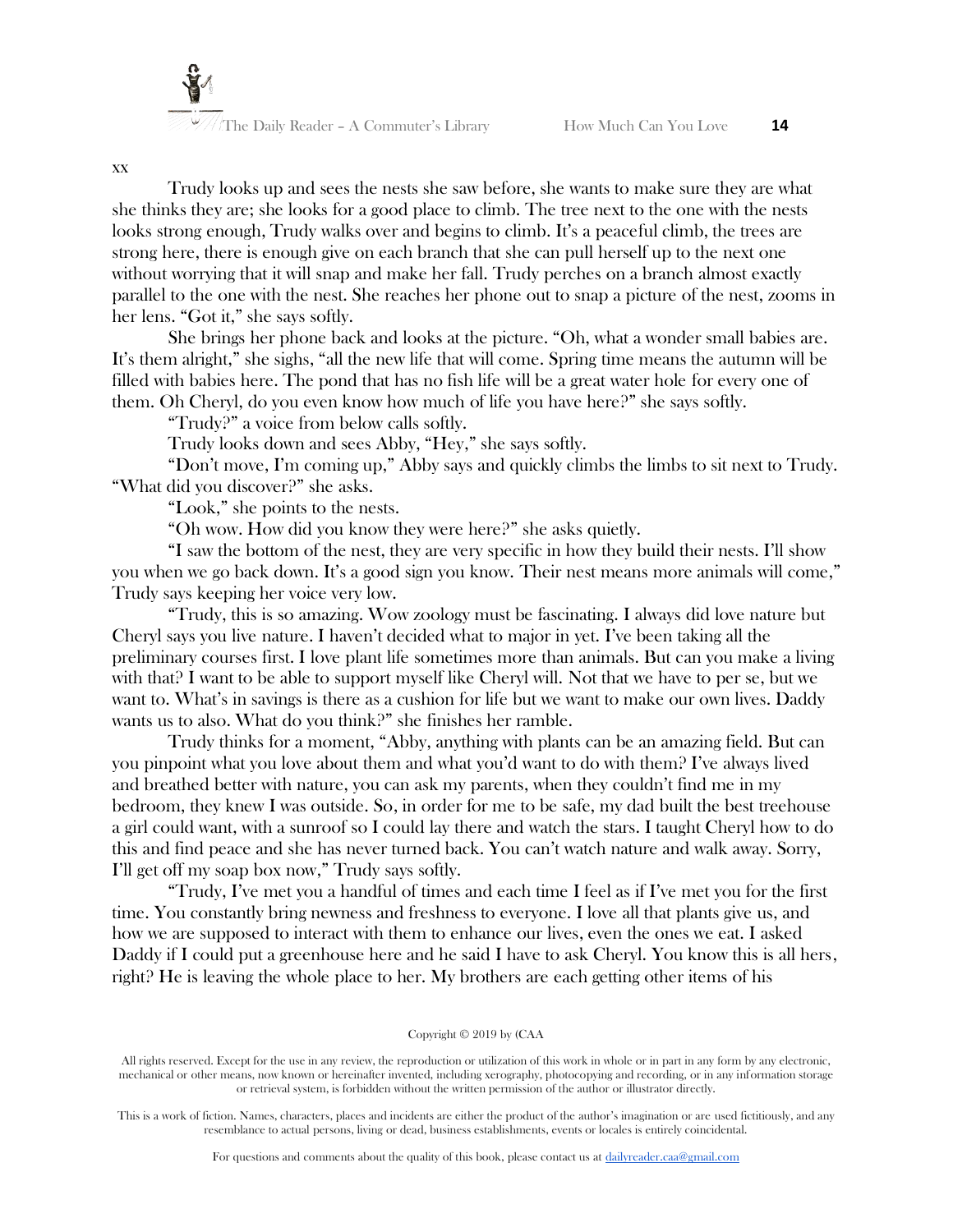

The Daily Reader – A Commuter's Library How Much Can You Love **15** affection, of equal importance to them. Me? I get the boat he bought years ago that my mom would never be caught dead on," Abby says.

"Somehow that doesn't sound like much compared to this estate," Trudy comments.

"Oh, Trudy, it's not a simple boat, it's a large yacht, plus the dock and the boathouse that are connected to it. Something like that is more than enough for me. It's prime real estate, we've had tons of offers over the years by builders who want to commercialize the place, but we won't sell. Annoys the shit out of my mom, probably the reason I won't sell either," she says

"How do you know all this?" Trudy asks.

"Daddy wanted us to know ahead of time what is in his Will. He wanted us to confront him to his face if we had any problems with the contents. We sat down, he and all of us kids and worked everything out. Momma gets to keep the house and enough money to keep her satisfied for the next twenty years if she isn't stupid with the money, it may last longer. I know it's not nice to say, but she is all about that house and everything inside it. Everything in that house is deemed "proper" for this reason or that, otherwise the item was never purchased. We all took a step back from her lifestyle the moment we could. Our daddy, he is a special man. I'll tell you, I'll be bawling like a baby when the time comes. I do hope you're around. I think the situation will be easier the more people are around that loved him. Being around you always makes things better. Sorry, that sounded hokey, even to me. And I probably shouldn't have said anything about Daddy either, damn, Cheryl is going to kill me," Abby bows her head in embarrassment.

"Sounds honest to me and when we speak honestly we feel that way, when we learn to feel honestly and allow ourselves true feelings, our lives are happier. I'm glad I can help you in that. Your brother in law is going to be in plant and medical research. Why not follow him there? There is also, marine biology if you're going to be living in a boathouse by the water, or, hey. Abby," Trudy stops herself, she hates giving advice because if it turns out the person hates what she says, she would always feel guilty, she takes a deep breath, "you see, there are so many possibilities with plants, you need to go visit people who work with them in various capacities and see what pulls at your heartstrings the most. Life may surprise you," she says instead.

"I knew it would be good to talk to you. Thanks Trudy, you really are all the friend a person needs. Look over there, under the brush of the bushes across the way," she points to some movement across the pond.

Trudy and Abby gasp at the same time. Out from under the bush, comes a family of rabbits. One, two, three, and more. Abby grabs Trudy's arm for fear of shouting she puts her other hand on her mouth and leans her head onto Trudy's shoulder. They watch in silence as the new family discovers the outside for what seems to be the first time. "Nature never ceases to amaze," Trudy whispers.

xx

There is a slight rustle in the leaves behind them and the rabbits all scurry back into their hole. "Damn, Trudy you said you would take me here. Where the hell are you?" Cheryl says annoyingly.

"Up here big sis," Abby calls.

Copyright © 2019 by (CAA

All rights reserved. Except for the use in any review, the reproduction or utilization of this work in whole or in part in any form by any electronic, mechanical or other means, now known or hereinafter invented, including xerography, photocopying and recording, or in any information storage or retrieval system, is forbidden without the written permission of the author or illustrator directly.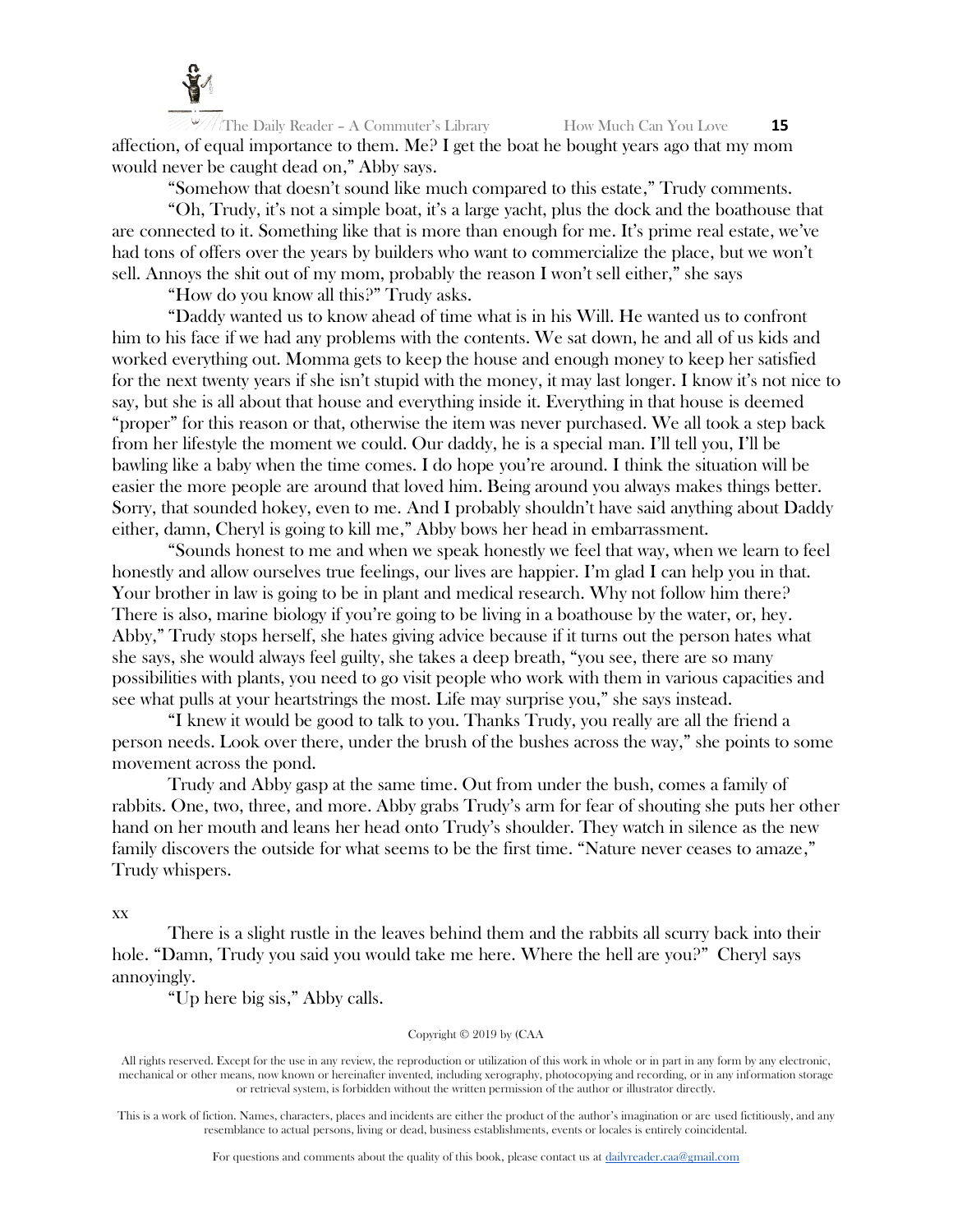

The Daily Reader – A Commuter's Library How Much Can You Love **16** "Aw, damn again. I missed it didn't I. Did they hatch?" she asks.

"No, not yet, but they will soon, but not until after the wedding I'm afraid and we won't be here to witness the blessed event," Trudy says sadly.

"Damn one more time. Trudy, you were supposed to be here to entertain me but you skipped out of lunch before me and I got stuck with those girls. As soon as Abby left they showed up, I was talking to Daddy about the best place to put up the greenhouse Abby and they burst in with all their stupid comments about how lovely the spread is and how elegant the setting. Ooooo, I was so angry at them. I blew up. Well, my mouth did," she says smiling.

"Ok, wait there, we have to hear this face to face," Trudy says, and the two of them climb back down from the tree. Trudy's shirt gets snagged along the way but she doesn't seem to care.

"Come into my parlor, I've all the best seats laid out for you," she shows them all the large boulders surrounding the opening with open arms.

"You always do your best decorating by accident Trudy," Cheryl jokes.

The three women sit down and Cheryl begins her tale, "I couldn't believe the nerve. They came out almost an hour after lunch was called for. I said to them, well, you're an hour late I hope there is enough food left for you. To which they said, 'we were busy', and then I glared at them. I really did Trudy, my eyes were shooting daggers when I said to them, the only reason you didn't come out is because the workers were here you damn snobs. Then I started to walk away and I finally turned back and said, there are no diet salads by the way. Everything here is made with good old fashion butter," Cheryl crosses her arms over her chest, still annoyed that the whole thing happened. How dare they shun her friends, her true friends, the people from the estate.

Trudy and Abby look at each other than began to laugh, the good kind of laugh, the kind that comes from down in the gut and comes out in barrels of laughter. Cheryl soon joins in.

xx

"I, can't, breathe," Trudy finally says through bouts of laughter.

"Am I interrupting something?" Donovan asks, "that was some performance young lady. Took guts I must say. Your mother was right behind them and heard you, the look on her face was priceless, but she shook that off and invited the girls to join her in the tea room, she told them she would have a proper lunch sent up to that room in few minutes," Donovan pauses.

He looks at his girls and at Trudy, more love between these three wasn't possible. Trudy did bring out the best in his girls and he is ever so grateful. His boys arrived asking if Trudy is here yet, "Your brothers are here, waiting for you guys down at the big pond," he smiles.

"I knew he'd come early the big dope," Cheryl says of her brother

"Ok Daddy, but how did you know we were all here?" Abby asks.

"I followed the trail of love," he says.

Trudy is first to jump up and give him a kiss, "You're the best, you know that. If only you were a few years younger, and maybe not so married," she smiles at him. Donovan puts his arm around Trudy's shoulders and leads the girls out of the trees and walks them over to the big pond.

 $\sim\sim\sim$ 

Copyright © 2019 by (CAA

All rights reserved. Except for the use in any review, the reproduction or utilization of this work in whole or in part in any form by any electronic, mechanical or other means, now known or hereinafter invented, including xerography, photocopying and recording, or in any information storage or retrieval system, is forbidden without the written permission of the author or illustrator directly.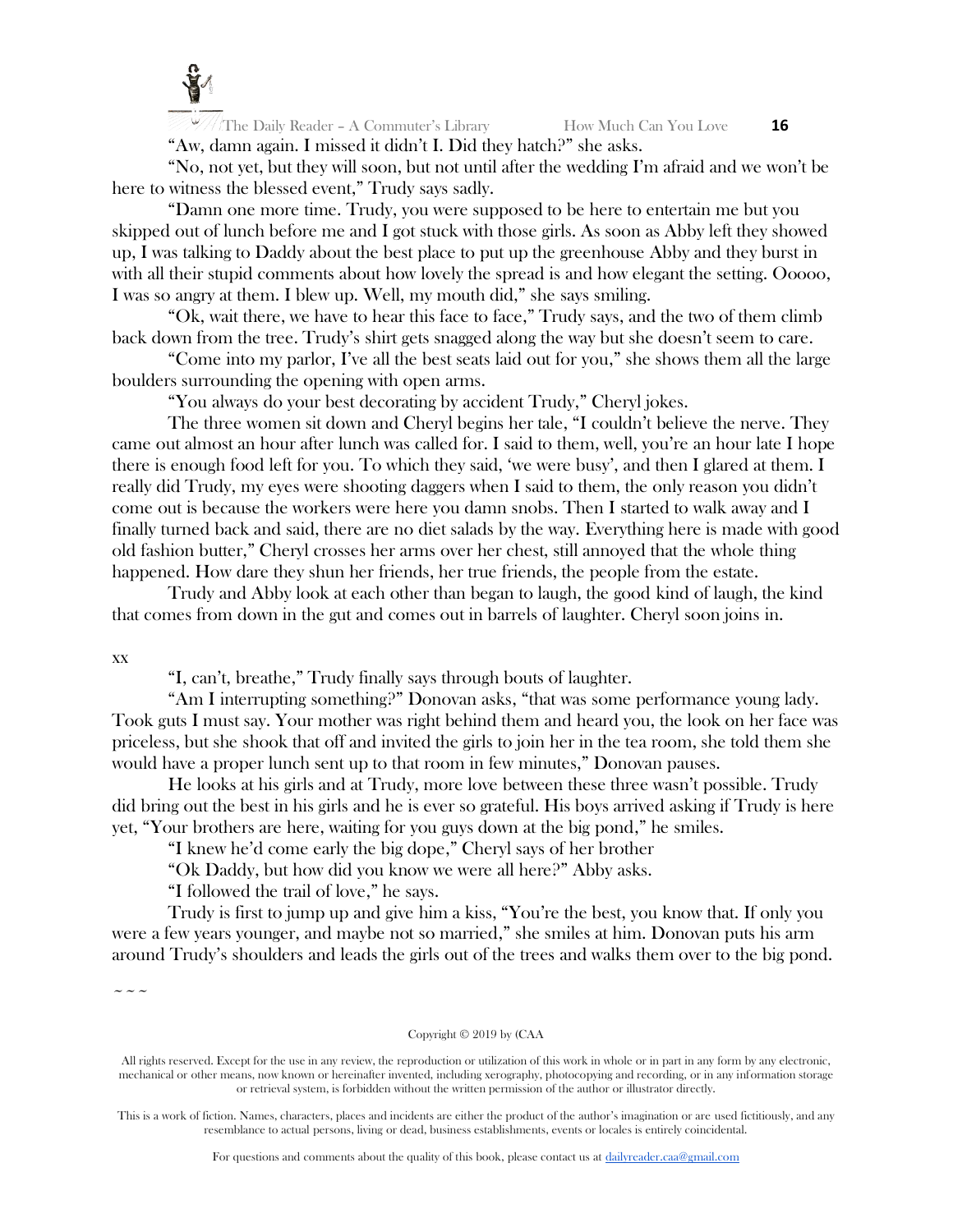

The Daily Reader – A Commuter's Library How Much Can You Love **17** "So, Trever says the purpose for the pond has always been to keep people from interacting with each other?" Trudy asks Donovan.

"Ha, I suppose that's true in a way. My father bought this land with a song and promise. The price was the song but the promise was that the original owners could live on the other side of the pond for as long as they needed to.

At that time, it was the deal of the century to a family down on their luck financially but not used to being so. They all agreed instantly. My father had the main house, the stables, and everything on this side scrubbed down raw, then he started all over again. He and my mother, my brother and myself, and sometimes my sister, we worked every hour we weren't at school or work, to bring this place back to life. When he could afford to, he paid someone to do the hard stuff, when he couldn't, we learned how to do those things ourselves. Nothing wrong with working with your hands, he used to tell us.

My brother became a surgeon because he loved to fix things and he thought people laying on a table wouldn't be as backbreaking. That's the story he tells his children anyway. When each of us got married we lived across the pond for the first year of our marriage, far enough away and close enough if we wanted to be. It's a great way to start things out, but Cheryl's mother didn't think so, no, she believed that we should have had rooms in the main house. I should have known then what life would be like with her, but I made a vow on my wedding day, and part of me loved her, there is a small part that still does. We kind of co-exist these days, well, if I'm honest, for years, but it suits us both. I have my kids to occupy my time and my life, and she has her club and her big house, she worked so hard on," Donovan stops near a rather large oak tree.

"Oh Daddy, remember when I climbed this for the first time? I thought Grandpa was going to personally come up and drag me down," Abby says.

"He came close," Cheryl remembers.

"That he did baby girl, that he did. This tree was planted on a very special day," Donovan says solemnly.

"Let me guess, it was a day full of love, you can tell. Look at the tree. The bark is solid, no cracking at all. It has been tended to with love for many years. No animals live in the trunk, and there are only a select few branches that have nests. A tree this size and age, should have hundreds of animals by now, but the animals know. They know," Trudy says softly rubbing the tree's trunk.

"It was planted the day my grandmother died. With her last acorn. Right Daddy?" Cheryl says softly in remembrance.

"It was planted with her favorite necklace too, wasn't it?" Trudy asks.

Everyone looks at Trudy, no way she knows that. Donovan lifts one eyebrow towards her. Trudy walks over to him and pulls him to the tree, she points up; there, about six feet above him, hanging half way out of the tree is his mother's charm from her necklace. Donovan feels the tear on his cheek before his head can process what he is looking at. It's half a charm, but it's hers all right, he can tell.

Cheryl and Abby run over to the tree and look up, Cheryl puts her hand to her mouth and gasps, Abby puts her arms around her sister from behind and hugs her.

#### Copyright © 2019 by (CAA

All rights reserved. Except for the use in any review, the reproduction or utilization of this work in whole or in part in any form by any electronic, mechanical or other means, now known or hereinafter invented, including xerography, photocopying and recording, or in any information storage or retrieval system, is forbidden without the written permission of the author or illustrator directly.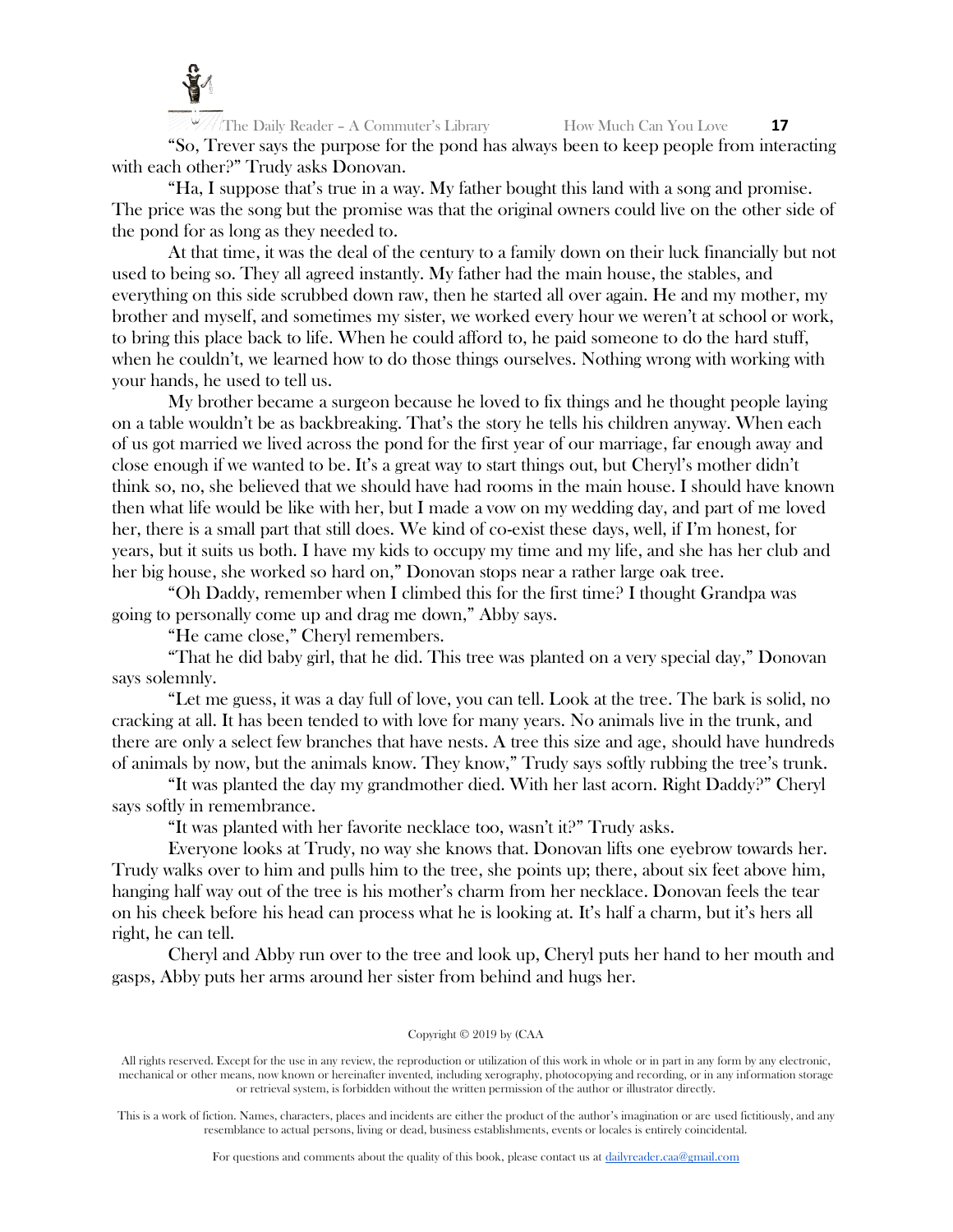

The brothers, seeing a commotion by this special tree walk over and begin to look up as everyone else has. "Oh Daddy, I'm sorry," says the oldest one and he pulls his father into a tight hug. Then the next brother, then one sister at a time.

Trudy takes a step towards the tree. "Thank you, I think he needed that today," she tells the tree and leans over and kisses the trunk, a butterfly lands on her shoulder, she stands still and watches, it flaps its wings once, twice, three times then it flutters by her face and flies away. "You're welcome," she says with a tear of her own.

# xx

There is a chime sounded on the estate. "We already ate, what can that be?" Trudy asks. The family, now dispersed into smaller sibling hugs, look up as well. Donovan looks at his watch, "It's a new sound. I think it means the groom is here." They watch as a couple of cars pull into the driveway and drive to the other side of the pond. "Yep, good old Trever. He never misses a beat, does he? Come Cheryl, let's get you into the main house and try and see if we can make civil conversation with the ladies whom are supposed to be in your bridal court," Donovan says.

The siblings, hold on to each other's hands and begin to run towards the house. Trudy takes Donovan's hand. "You did well Mr. Donovan," Trudy says sliding her hand into his bent arm watching his children.

He pats her hand, "That I did, that I did. And you? Who will tame your heart my dear?"

"It is not meant to be tamed, loved and appreciated maybe, but tamed? Not for me. I need someone who will take me for all my good and not as good qualities. Someone who will understand my need to be me. Make sense?" she asks as they stroll along.

"For anyone else no, but for you? I would accept nothing else. My guess is, none of the men who will be eligible here would fit that bill. Most are too stuffy. They don't understand how Calvin is marrying a woman who wants to work and they definitely don't understand how both of them declined a renewal on their family club memberships. Calvin told me he wants to enjoy life and live life not be a taker but be an enjoyer. I suppose he subscribes to the Trudy lessons in life blog," Donovan laughs at his own joke.

"Hmmm, you know, that may not be a bad idea, I have so many ideas all at the same time, maybe I should write them down," Trudy holds on to Donovan's arm with both hands now and leans her head on to his shoulder. Donovan lifts his other hand and crosses his body to lay his hand on top of Trudy's, they remain this way the rest of the walk to the main house.

They know immediately which room everyone is in by the sound of their laughter. They look to each other and shrug their shoulders and continue to walk towards the room with the noise. Donovan looks around, he sees his own children, a few of the gardeners, his head stable master and Trever, he should have known, no one can laugh like he does.

"Aren't we missing people?" Donovan asks referring to the ladies they were supposed to be talking to.

They erupt in fits of laughter immediately. His stable master comes over to Donovan, "A piece of work your daughter, a damn fine piece of work at that," he pulls Donovan with him, "let

#### Copyright © 2019 by (CAA

All rights reserved. Except for the use in any review, the reproduction or utilization of this work in whole or in part in any form by any electronic, mechanical or other means, now known or hereinafter invented, including xerography, photocopying and recording, or in any information storage or retrieval system, is forbidden without the written permission of the author or illustrator directly.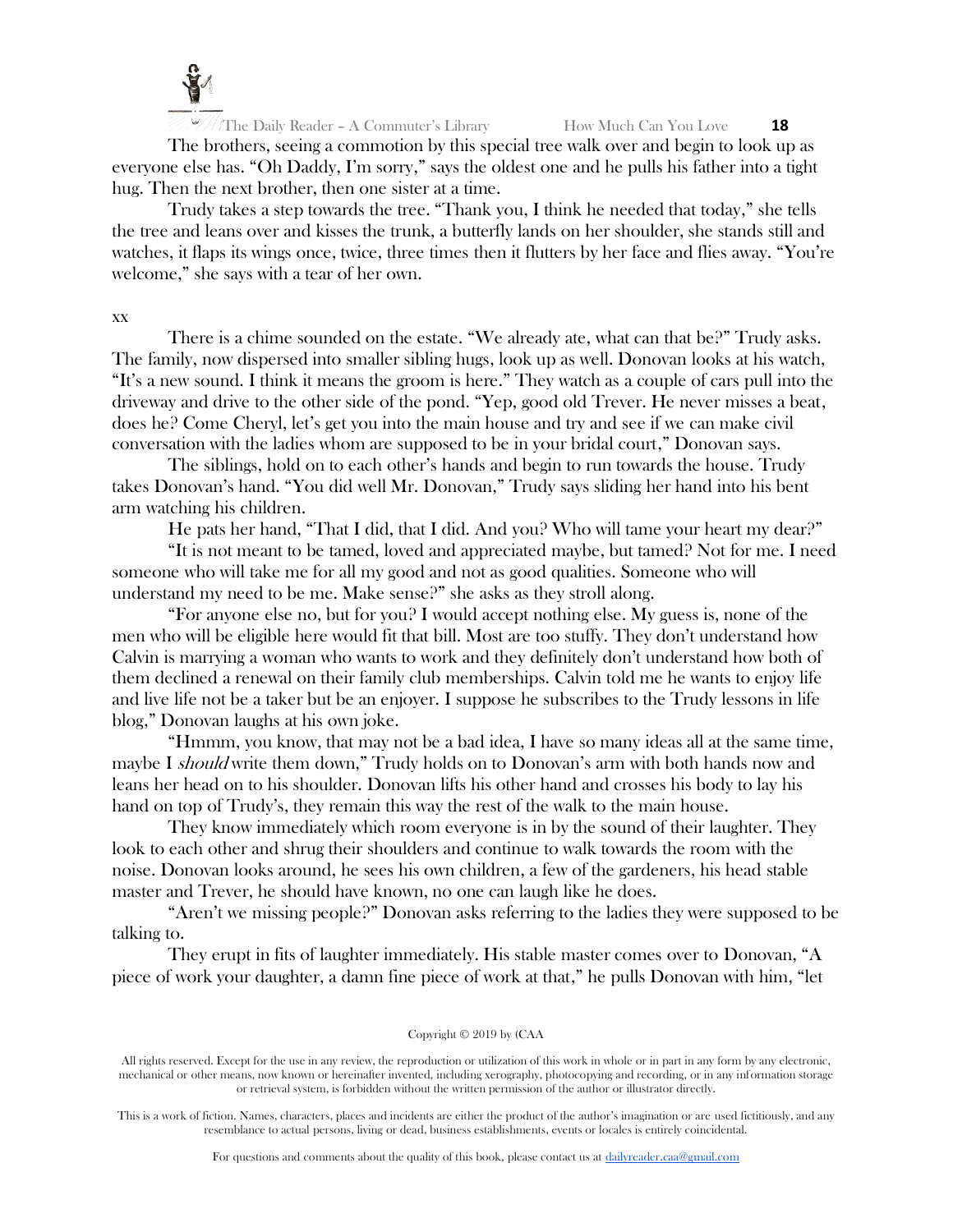

The Daily Reader – A Commuter's Library How Much Can You Love **19** the young ones enjoy themselves, I actually came by to speak with you about a couple of items, you up for estate matters?" he asks in a more serious tone.

Donovan pats Trudy's hand, "Go, enjoy the fun," he kisses her forehead like any father would. Any father, accept her own, she thinks to herself. Sure, her father loves her in his own way but affection? Not his thing. The treehouse was the last thing he did for her and that was more out of fear than love.

"Ok, what did I miss?" she asks.

As everyone begins to sit down again, Trudy notices for the first time that there are a few more men with the brothers here right now. "Hi, Patrick," the youngest brother says, "Dwain, you already met before, a few times I believe. Somehow, I was never home when you were there but I would know Trudy anywhere, simply by description. Some of these clowns are cousins, some friends, you can get their names later. I'm the only important one," he smiles at her as she shakes his hand.

"Family doesn't shake," he pulls her in for a hug. Patrick leaves one arm around Trudy's shoulders, "You see this?" he asks as he waves his hand around the room to show her everyone again, "this here is what we like to call love. We love each other, make each other laugh, cry, get angry, you name it; but the bottom line is, that all true feelings are from the insides. We come together for every event in each other's lives. Calvin would normally be here too but he can't right now. We are going to head over there now, but as maid of honor we understand you can't be there because you have to be here. We will all see you again at the bar b que. Keep my sister safe and her mouth shut. It will be better that way," Patrick leans over and kisses Trudy, a few of the cousins do the same as they leave the room. Dwain stops by for a second, "Trudy, thank you for coming, I'm sorry my wife couldn't be here, but as you may have heard the baby took ill and she only wants to expose him the day of the wedding, it will be enough then. You understand, right?" Trudy shakes her head. Another kiss on the cheek and Dwain picks up the rear of the group and heads back out to the other side of the pond.

"Ok, I definitely missed something here," Trudy says as she sits down next to Cheryl on the couch.

"I suppose all my resentment is coming out at these girls, it's not too fair to them, but they keep opening their mouths, I can't help myself. I don't hate them, only their fake lifestyle. You know what they asked me? They asked if I had ordered anybody to come and help them prep for the wedding. I said what the hell does that mean? You can't get dressed by yourselves?

Then they had the audacity to tell me that at the last club wedding, the bride provided for manicures, facials and messages on the day of the wedding and they were simply asking when that was scheduled.

Oh, Trudy, I began to cry, I really did. I had tears running down my cheeks as I told them if they want that stuff Trever would drive them into the city to get it done, they should make the appointment and he will take them. Then what's her name, um, yeah Tawny, the ring leader, she asked about their hair being done as well. I picked up the brush sitting on the table and threw it at her and said, here brush your own damn hair. My tears were clouding my eyes and it wasn't until after it fell to the ground did I realize I threw a horse brush.

#### Copyright © 2019 by (CAA

All rights reserved. Except for the use in any review, the reproduction or utilization of this work in whole or in part in any form by any electronic, mechanical or other means, now known or hereinafter invented, including xerography, photocopying and recording, or in any information storage or retrieval system, is forbidden without the written permission of the author or illustrator directly.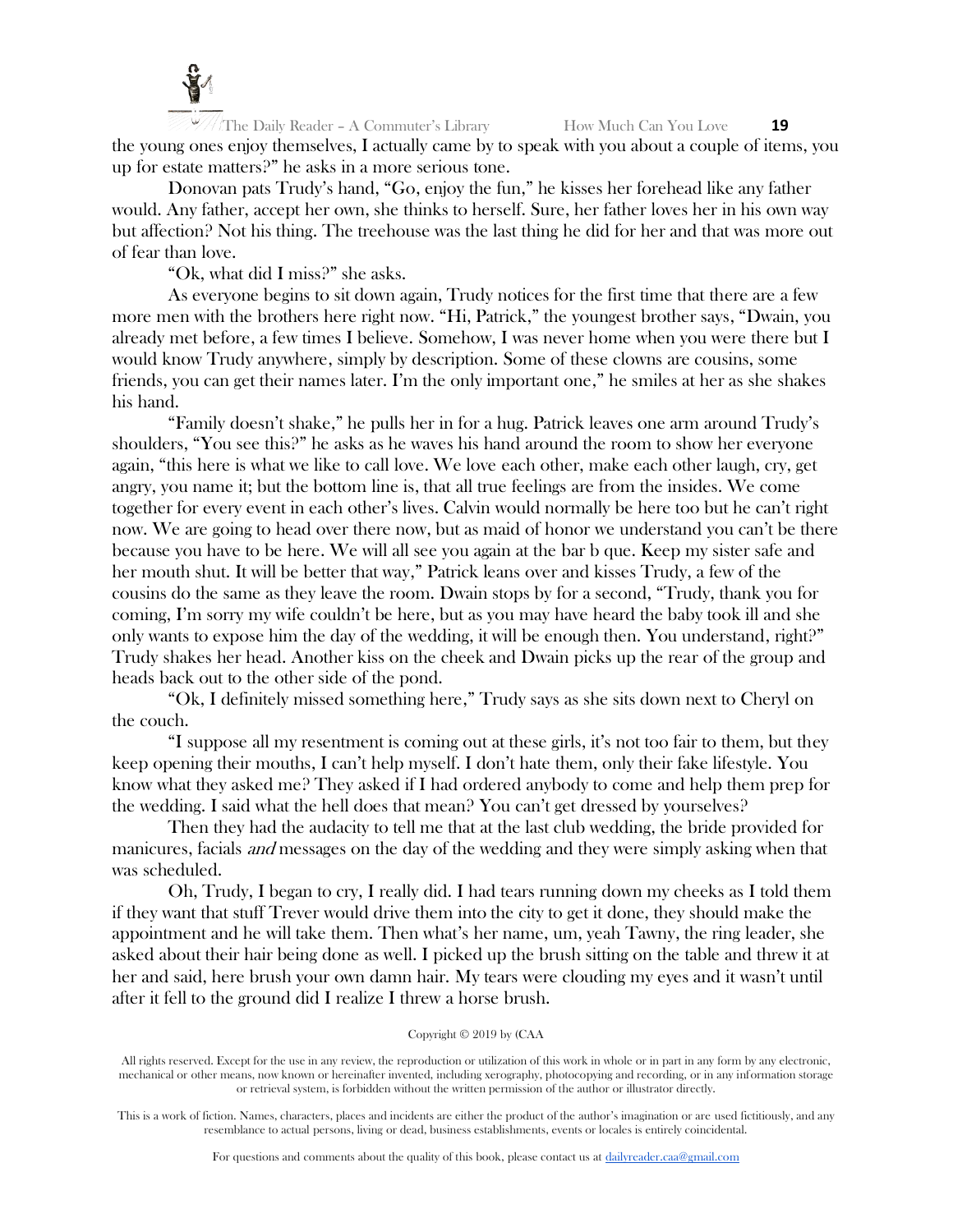

The Daily Reader – A Commuter's Library How Much Can You Love **20** I'm a bit embarrassed about my actions and yet I feel relieved at the same time. I am awful, aren't I?" Cheryl says, now out of breath and tired.

"Come, lay your head down here. We could both use a nap. You lay on me and I'll lean here in the corner of this couch. Twenty minutes, then we will call the store ourselves and get them to come here; and tell them it was planned all along and watch their faces," Trudy says.

"I love you my sister, too bad we aren't really related," Cheryl says already half asleep already on Trudy's lap.

xx

Trudy strokes Cheryl's hair a moment with her eyes half closed. She stares out the window in front of her. She slides her phone out of her pocket without disturbing her best friend's much needed sleep.

She looks for the phone numbers she needs. "Hello? Do you do private parties? Yes, well my best friend is getting married in two days and our regular people backed out on us today. I know, can you imagine? It's horrifying to say the least. Anyway, I'm at the White Estate and there are four young ladies, a mother of the bride and the bride herself whom need to be taken care of. What can you do?" Trudy pauses and listens, all of this is very foreign to her. But she listens for something that may sound outrageous, well at least outrageous for this bunch. Finally, the woman comes up for air.

"That sounds perfect, what time will you be here then?  $8:00$ am to start everything? Very well. I'll make sure to tell the bride's mother when to expect you then. How many people are you sending again? Really? That sounds good I suppose. When you get here you will be directed to the proper room. Thank you," Trudy hangs up.

"You will tell the bride's mother what dear?" Cheryl's mom asks sounding annoyed and condescending at the same time.

"Shhh," she points down to Cheryl, "didn't Cheryl tell you? The regular beauticians cancelled on her moments ago, then those girls came in making demands of her and she couldn't help but be out of control. Do you blame her? I mean who cancels so close to the event? Plain rude is what it is and its thoughtless to leave a bride in such a state. I, for one, will never use them again.

That aside, I called over to The Palace Boutique and they said they will send six women out at 8:00 am the day of the wedding, I spoke with Harriet who says with that many people they will be able to take care of everyone with time to spare. You're looking at me funny, did I not call the right place? I could have asked you first but as the maid of honor I had to think fast and as you can see the stress has gotten to Cheryl right now," Trudy holds her breath and lets Cheryl's mom absorb all she threw at her right now.

"The Palace Boutique said they would come? Trudy, they don't do private parties for anyone. Are you sure?" she asks.

"As I said, I spoke with Harriet, if you want to call back and maybe discuss colors and such, I had no idea what colors you wanted. I'm sure she will be happy to hear from you directly," she says softly trying to remind her mom that Cheryl is sleeping.

# Copyright © 2019 by (CAA

All rights reserved. Except for the use in any review, the reproduction or utilization of this work in whole or in part in any form by any electronic, mechanical or other means, now known or hereinafter invented, including xerography, photocopying and recording, or in any information storage or retrieval system, is forbidden without the written permission of the author or illustrator directly.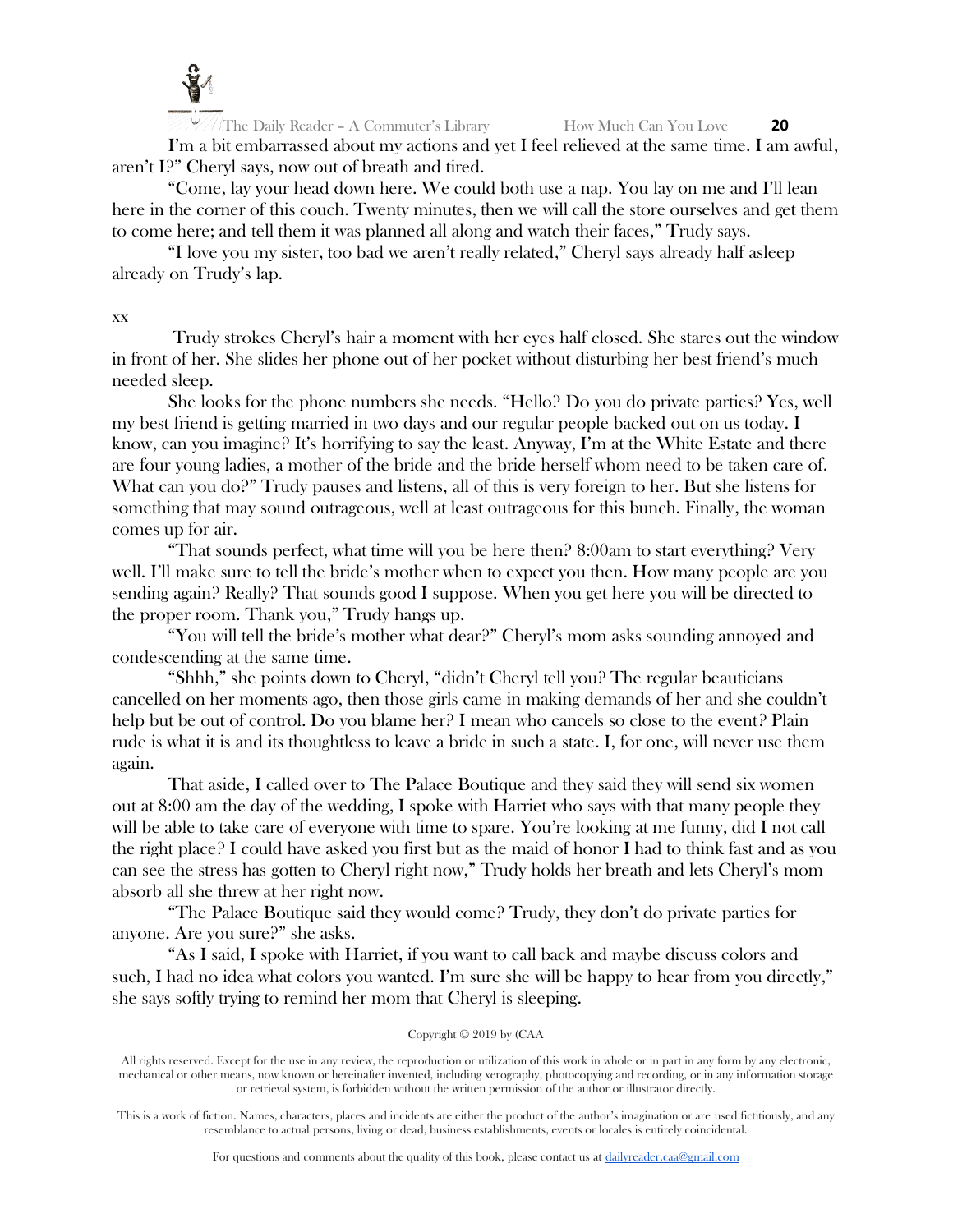

"Did you call on the desk phone there?" she asks walking towards the desk. "No on my phone," Trudy holds it up equally annoyed, as the woman saw her on her own

phone the moment she walked in.

"Thank you dear, I'll call them back now before we forget," she takes Trudy's phone and sits at the desk to call on the house phone, "Harriet please," she says hesitantly. Trudy watches as things are explained to Cheryl's mom, she watches as she nods her head yes to many things, "and how much did you say this was going to be?" she asks, "Of course dear, we understand that emergencies like this cost more. I am only so happy that you could make yourselves available. Would you like me to send our driver to bring everyone up? Sure, that makes sense, you have all your equipment and supplies. Yes, yes, it will be a wonderful affair now that you have saved the day," Cheryl's mom gets up and brings back Trudy's phone.

Trudy takes her phone but the other woman has not let go, "You should have counted in yourself Trudy, you are family," she says.

Trudy, now in shock, but never at a loss for words, "I enjoy doing my own, these girls are used to having things done for them. It's all good maám. I hope the place I called is a good one," Trudy says.

"Good? You have no idea. This will stir up some gossip all over the county. The Palace Boutique never, and I mean really never has done a private party in our area. If they do show up, and I hope they do, I will be the talk of the club for months. Trudy darling, you keep Cheryl happy these next couple of days and I will keep the other ladies occupied. They are perfectly happy to have tea with me and take strolls along the pathway as proper ladies will. I will make sure to have them at all the meals but I'm afraid the midnight bar b que won't be one of them. Truce?" she says.

Trudy, never to be outdone, "The only reason for a truce is if there was a war. Were we at war maám?" Trudy asks and pulls her phone into her own hands.

Cheryl's mom storms out of the room, Donovan walks in, "I heard the whole thing. You did good Trudy. How did you know who to call?" he asks.

"First one in the internet search. Plus, Cheryl and I know Harriet from college, she'd do anything for her. Cheryl helped her pass some critical business classes, it's because of Cheryl's investment that Harriet was able to buy the Palace in the first place, when I saw her name, I realized why it rang a bell. She has no patients for these snobs, but she will come for Cheryl. She is sending six people. Five of them will handle the four ladies and your wife. Harriet herself will be doing Cheryl, or at least she will be drinking champaign with us and enjoying the morning on the balcony of our suite," Trudy smiles.

"A horse brush, I wish I was in the room to see the look on her face, she probably doesn't even know what it is otherwise she would have been taking an hour-long shower by now, I would presume. Take a few minutes yourself to sleep Trudy. Trever said they are only serving a light snack at 6:00 tonight because of the bar b que. Don't worry Vienna rolls are at every meal," he smiles at her.

Trudy gives in to her tiredness and leans her head toward Cheryl's, to sleep. Donovan brings over a blanket to lay on the girls, his girls, all of them here at once. He is so blessed.

## Copyright © 2019 by (CAA

All rights reserved. Except for the use in any review, the reproduction or utilization of this work in whole or in part in any form by any electronic, mechanical or other means, now known or hereinafter invented, including xerography, photocopying and recording, or in any information storage or retrieval system, is forbidden without the written permission of the author or illustrator directly.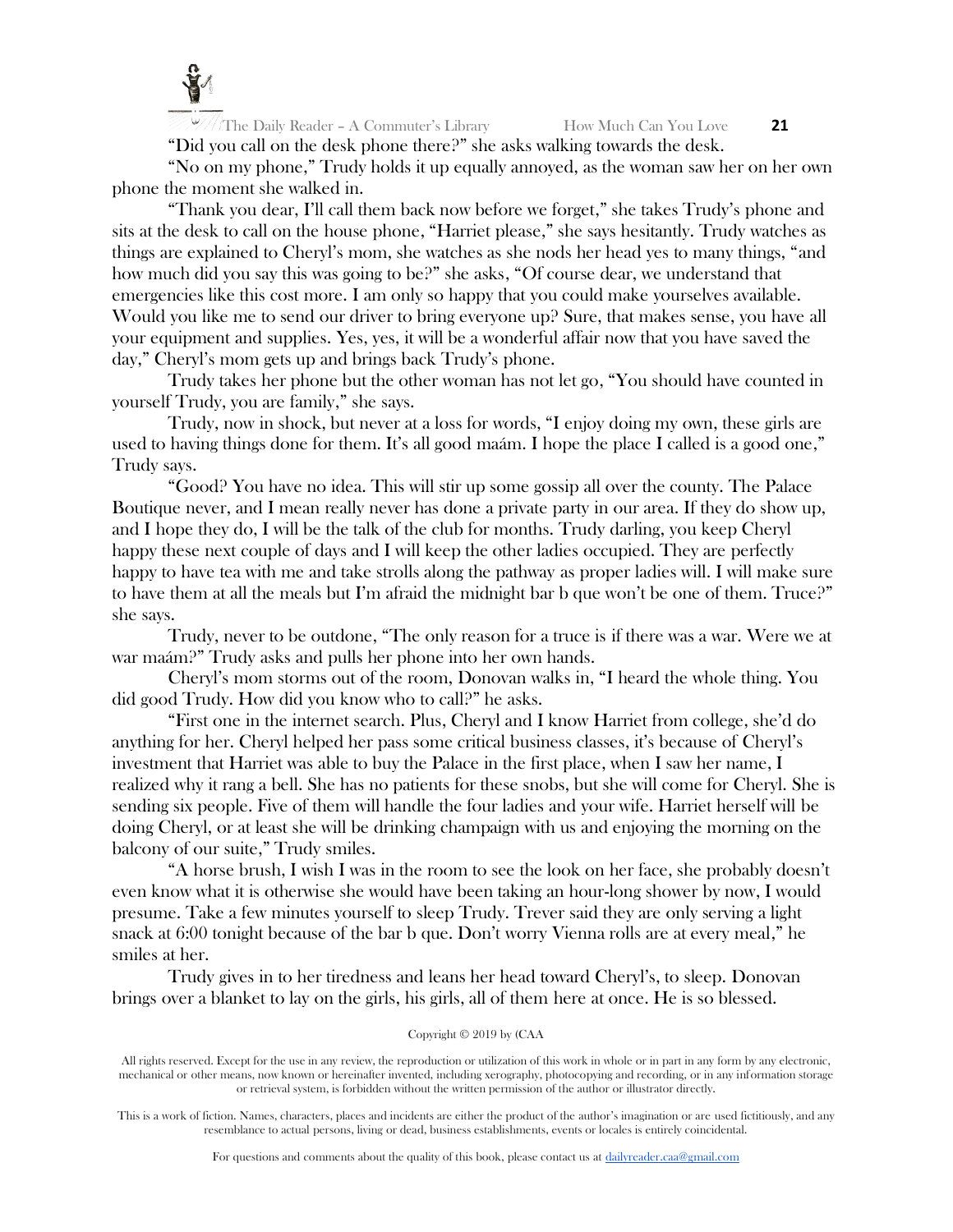

xx  $\sim$   $\sim$   $\sim$ 

The afternoon goes by quickly. Cheryl, Trudy, and Abby and even a couple of the ladies played some board games and watched a movie in the big den. Conversation was carried between Trudy and Abby most of the time. The ladies, as they have now been referred to several times by both Cheryl and Donovan, spoke only when directly asked a question, so they chose their questions carefully and enjoyed the laugh it brought when answered, or even when not.

While the second movie was playing, Trudy snuck out of the main house. Too much indoor time, not enough fresh air. She walks back to the big oak tree and rests her forehead on the trunk for strength, she stays there for an untold amount of time. She listens to all the surrounding noises. Trudy pushes off of the tree and walks towards the clean water pond as Trever says, the one with only plant life and not fish. How sad for the water she thinks. To be so lonely. "Would it be so bad to add some life into you?" she speaks out loud.

Trudy takes some water in her hands and drinks. She savors the freshness of the water. The flavor is cool and untouched, you can tell. "Maybe you aren't meant to have animal life my friend," she runs her hand back and forth in the water, then she stands up to watch the current. She notices how the moon shines right in the middle of the pond this time of night, how the moss growing at the bottom seems to float with the ripples of the breeze.

"Ahhhh," a voice cries out in pain.

Trudy looks up and sees someone across the pond, they have fallen and aren't moving, they are face down, perhaps in a drunken stupor or perhaps they slipped and hit a rock, there are many sharp ones around the edge on this side, there may be some there as well. She looks over, he is not moving, not even moaning. To get there she'd have to run all the way around the pond or at least to the foot bridge but if there is a head wound, that could be too long. Trudy takes her shoes off, throws her phone across the pond, thankful she learned to throw by one of the guys on the football team. Nods her head knowing it landed on grass and not a rock then she slides into the water and swims across to the person who fell.

She walks cautiously over, she lifts a hand to feel a pulse; she tries to speak softly, no response. She then rolls the person onto their back very carefully. Trudy grabs her phone and dials 666 like Trever told her to, "Trever, Trudy here. A man has fallen, his head hit a large rock, there is a lot of blood and he is not responding, I've got my shirt tied across his forehead to help stop the bleeding. What else can I do? Ok I'll wait," she hangs up.

In seconds, lights come on from nowhere and a siren is blaring over the estate. She sees a red light on her side of the pond, it must indicate where they are. Dwain is the first out and is next to her within seconds. He is calling orders to someone back at the house. "Trudy, why are you wet?" he asks.

"I was out on the other side, I heard a scream, I jumped in and swam across, it was faster this way, wasn't it?" she asks.

#### Copyright © 2019 by (CAA

All rights reserved. Except for the use in any review, the reproduction or utilization of this work in whole or in part in any form by any electronic, mechanical or other means, now known or hereinafter invented, including xerography, photocopying and recording, or in any information storage or retrieval system, is forbidden without the written permission of the author or illustrator directly.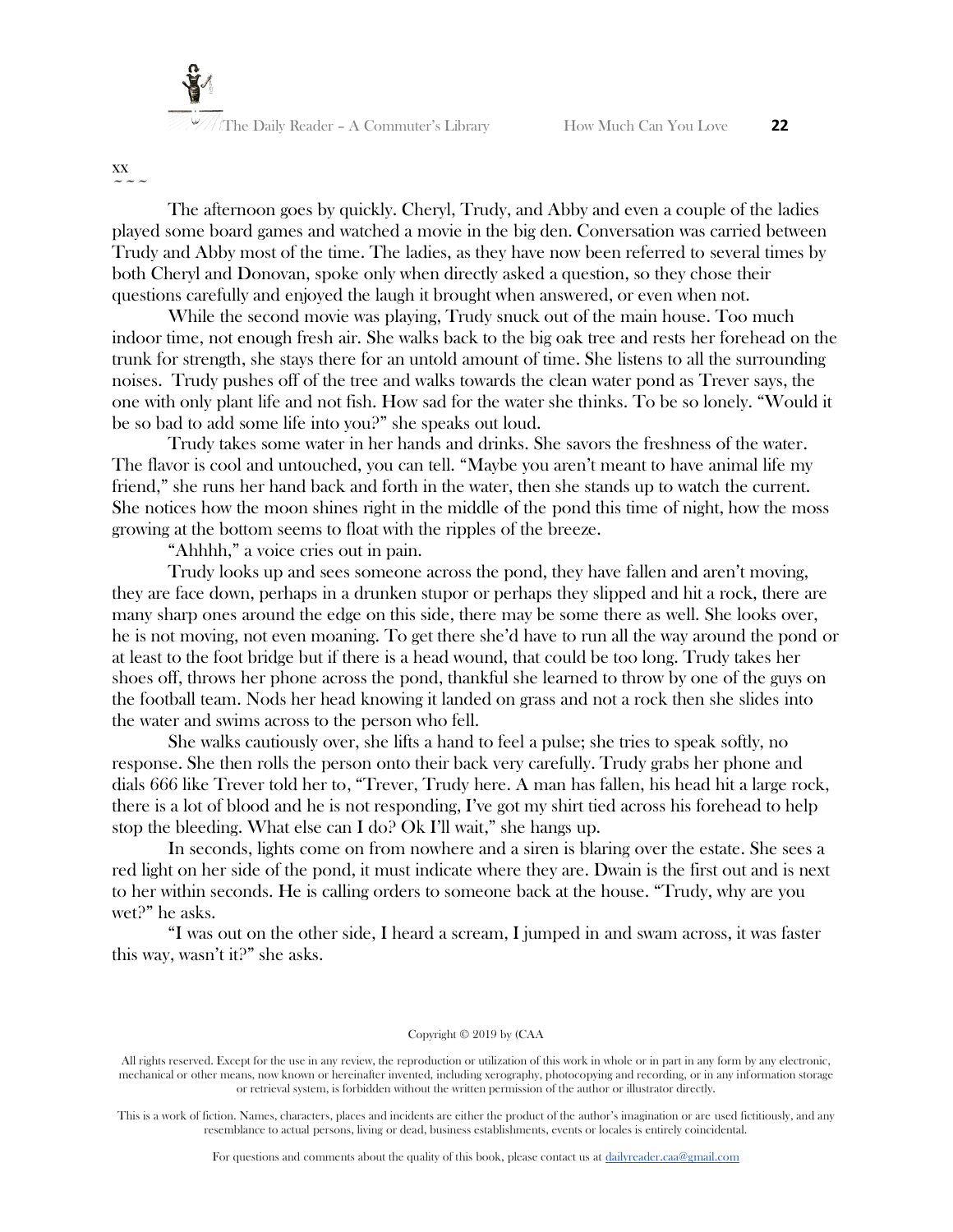

He looks at where they are, the foot bridge is twenty yards down, straight across was faster, then he realizes her wet shirt is across the man's forehead, it's tied well so he doesn't want to change that, "Here, put my shirt on, better people see me without a shirt than you," he says.

Trudy looks down and realizes she is in wet clothes and only her bra on top. "Thank you, did I tie it the right way? I couldn't feel a pulse, I think he twisted his ankle and fell," she points to his foot.

Dwain looks at the ankle and sees the foot facing the wrong direction. "Whoa, good thing he is out cold. That's going to hurt when he comes to. I think it's only a concussion, but we'll have to get him to the hospital soon," the sirens are pulling into the estate and there are people yelling, telling them where to go. "You did great Trudy, not that I'm surprised," he smiles at her.

"I hope he will be ok," she says.

The emergency technician assesses the wrapping and also decides not to take it off for fear of starting the bleeding again. Dwain shows them the foot and the head guy winces, "That's going to hurt."

Before they pick him up Trudy walks over to the man and whispers something in his ear, she kisses his cheek and steps aside. At this time Donovan is behind her. "Why are you wet?" he asks, she explains why and he pulls her in for a hug. "I'm so happy you don't like to be indoors too long."

"Ok everyone, Mike is fine. Back to your places, we'll see everyone at the midnight bar b que," Donovan calls out. Dwain rushes over to them. "I'm going with him ok?" Donovan nods his approval.

"He is my brother's boy. A good kid, he is not a free spirit, but he is reckless. He got upset over a game and threw the game across the room and came storming out of the house, we left him alone figuring he needed time to cool off. When he screamed everyone thought he was getting his frustrations all out. You know, screaming to the wind. We didn't even think to check on him. I feel horrible," Donovan says.

"Your brother loves you, you know that, right?" Trudy says as they sit down on the bench. She knows a little of what happened in the past.

"What?" he says.

"You heard me, your brother loves you. Always did, but you guys have trouble being together, but it doesn't have to end that way. Call him Mr. D. Here is my phone, he should hear this news from you first," Trudy says.

Donovan puts his arm around Trudy's shoulders, and pulls her in, he kisses the top of her head, again.

xx

"Hello Cade? Donovan," first, he tells him about his son and which hospital they are taking him to, then he continues to talk to him while Cade drives to the hospital. "Plenty of room for you here if you need a place to bunk for the night, no use staying in a crummy hospital chair. Your call, you know the way. Yeah, it has been good to talk to you too," he says as he squeezes Trudy once more.

#### Copyright © 2019 by (CAA

All rights reserved. Except for the use in any review, the reproduction or utilization of this work in whole or in part in any form by any electronic, mechanical or other means, now known or hereinafter invented, including xerography, photocopying and recording, or in any information storage or retrieval system, is forbidden without the written permission of the author or illustrator directly.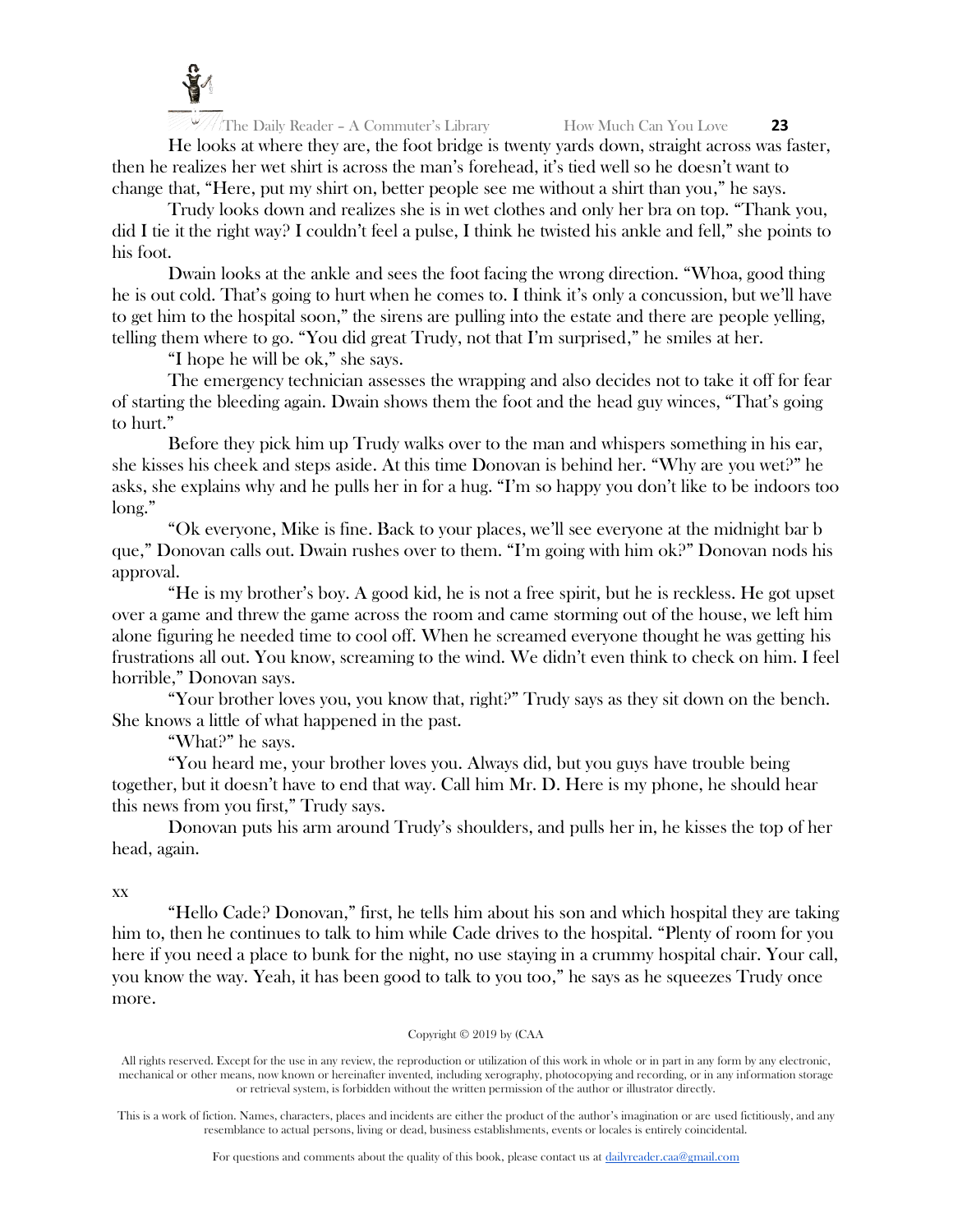

They sit there for a while and suddenly Trudy shivers from the breeze, her legs are still soaked and the breeze was a cool one. "Come dear, let's walk down to the foot bridge, it's easier than swimming back, you need to get some dry clothes on. Big day tomorrow, 5:00am remember.

"I won't forget, you mark my words, he'll be there," she says softly thinking now of the black stallion she has a date with in the morning. They walk to the main house together to get changed and ready for the night's activity.

Trever rings the bell for the bar b que, everyone comes out, both sides of the pond, Cheryl is kept away from the lights, closer to the big oak tree so she won't peek over to see Calvin, the men are keeping him occupied on their side with plenty of jokes and card games at the table.

People are running back and forth visiting with each other and eating great food. The rumble of a big truck has everyone stop for a moment. A rather large man gets out of the driver's seat, then Dwain gets out of the passenger side and then he grabs a wheelchair from the trunk and brings it to the back seat, the large man reaches in and comes out with Mike, looking a bit woozy, a large cast on his foot from toes to knee. They wheel him up the path to Donovan.

"Damn shame to miss a bar b que over a few bumps and bruises now isn't it Donovan?" the man says.

Donovan looks at his brother, he hasn't seen him in person in years. They speak now and again, but seeing is believing. Cade is the one he needed to see. Donovan looks at Trudy, "Trudy, my big brother Cade, in more ways than one," he smiles.

"Hello Cade, welcome to the party. We will be bringing out the blankets soon for some stargazing, I sure hope you're game. It's kind of a requirement tonight," she smiles at him.

"Darlin, I'll do pretty much anything you ask me to tonight," he pulls her in for a hug and whispers in her ear, "I know you told him to call. Thank you from the bottom of my heart," he stands up and she smiles.

"Well with a welcome like that I might even share a Vienna roll with you," Trudy says.

Cade grabs some food and sits down next to his brother, "Dwain filled me in while we waited in the waiting room, Trudy sure does bring a lot of love with her, doesn't she?" he asks.

"She is definitely my number three," Donovan says.

"Do I need to guess the order?" Cade jokes.

The two men laugh together for a while, they talk, they get up and walk towards the oak tree, Donovan shows them what they found earlier today. Cade flashes his phone up the tree to look, "Well I'll be damned, he did it, didn't he? Good for you, old man, good for you," he pats the trunk of the tree, he puts his arm around his brother's shoulders, "Come, introduce me to the man good enough for one of your girls," Donovan points across the pond and they continue to walk and talk.

"Well, hell Trudy, now you've gone and done it," Cheryl says crying, "you've just done it all haven't you?" she asks.

Trudy looks to Abby for clarification. "They haven't spoken to each other, in person anyway, in almost nine years, since my mom blamed Uncle Cade for something that he didn't do, but my father had to believe his wife at the moment, even though he didn't. It's so complicated and

#### Copyright © 2019 by (CAA

All rights reserved. Except for the use in any review, the reproduction or utilization of this work in whole or in part in any form by any electronic, mechanical or other means, now known or hereinafter invented, including xerography, photocopying and recording, or in any information storage or retrieval system, is forbidden without the written permission of the author or illustrator directly.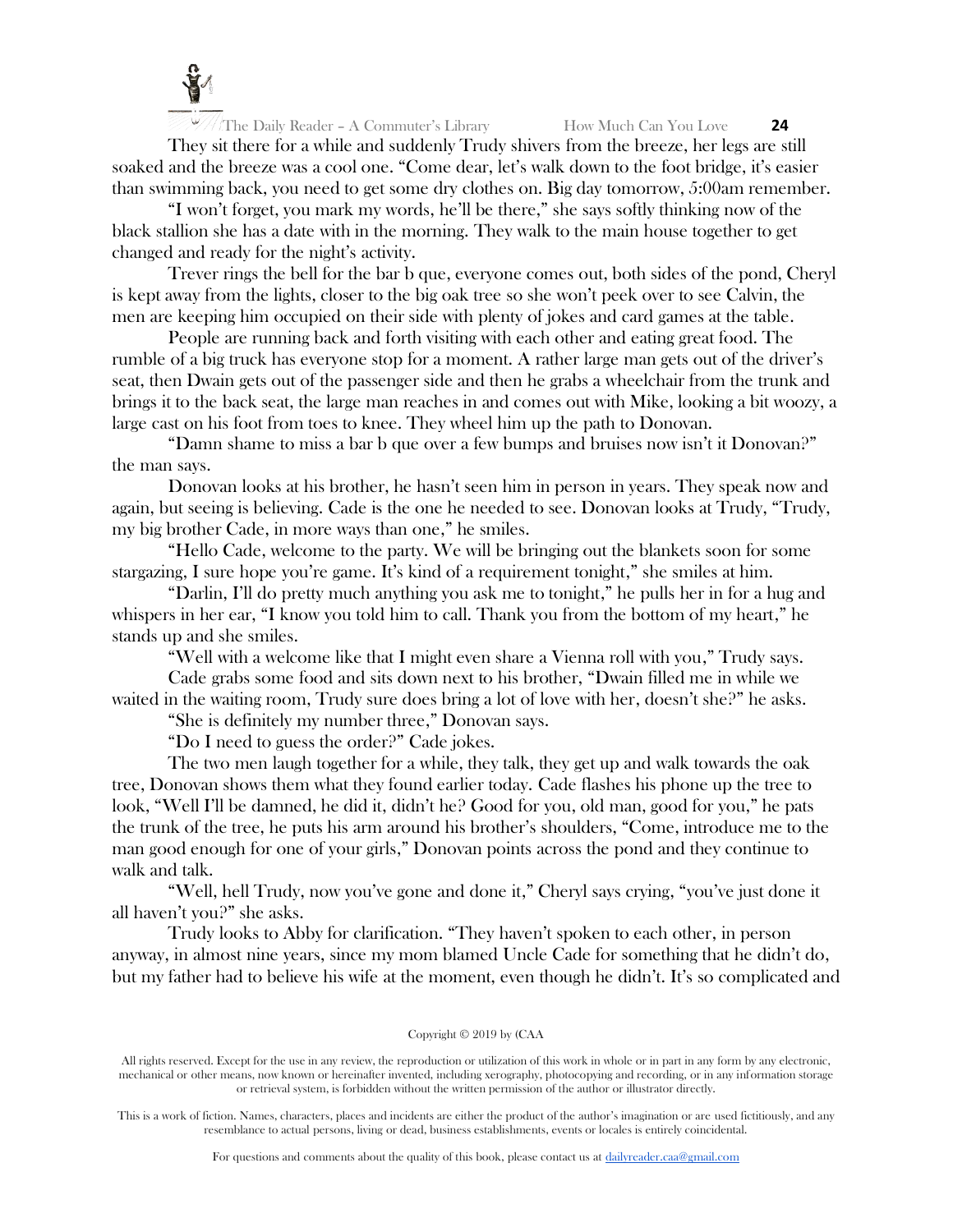

The Daily Reader – A Commuter's Library How Much Can You Love **25** yet, you saw this as simple, and here he is. Trudy, I said it before and I'll say it again, you bring new life everywhere you go," Abby hugs Trudy, Cheryl joins in.

# xx

When the girls separate, Trudy uses her fingers to whistle really loudly. Both sides turn to her. In a very loud and authoritative voice, "Anyone who does not want to stargaze must leave. There is only enough room for those who care, grab a blanket. In a little while, we will break for apple pie, and a good night's sleep."

Trever passes out blankets, there are two and sometimes three people laying down looking up together, the silence is beautiful to Trudy. You hear nature, you hear silence, it's a beautiful thing, a tear runs down her cheek, a beautiful thing.

# xx

Someone taps Trudy's foot, she looks towards her foot, its Cheryl's cousin, she puts her finger to her lips and nods. He lays down next to her, unsure of how she got a blanket by herself. They watch, and listen. After a few minutes, he pulls on her hand and points to the footbridge. Trudy looks over and gasps quietly. Her hand on her heart, there are two deer there looking as if they are standing guard. She reaches over to Abby and points, Abby lifts her head and gasps as well.

She wants to say something but mostly the three of them watch as the deer slowly cross the bridge and walk away from the pond back into the trees. Abby looks to Trudy, "so beautiful" she says. "Nature loves quiet," Trudy answers, they lay back down. This time she holds on to Cheryl's cousin's hand, interlocking their fingers.

 $\sim$   $\sim$   $\sim$ 

At 4:30 in the morning, Trudy can no longer sleep. She takes a quick shower, puts on appropriate clothing, and heads out the door, she does not bother waking anyone; she wants this moment to herself. Her and the stallion, it is between them, and the stable master, he will be there too, she is sure.

As she comes around the bend of the house and only half way up the hill, she sees him. He stands and waits for her, the stable master sees Trudy, she points, he stops as well. Slowly, Trudy walks to the green where she first met the stallion, where he is standing and waiting for her. She meets the stable master as he comes up from the other direction, she quietly takes the rope and the bucket from him and she goes to meet the stallion.

Her heart is racing, the dew is still on the grass and her feet are getting wet from it, the sky is not quite awake yet but the creature stands tall as if he owns the grounds he stands on. Even more beautiful than she saw him yesterday. "Remember me? Yes, you do, I gave you these," she holds out her hand and shows him a couple of sugar cubes, "Come, you can have them and then I get a ride," she says holding up the rope. He is not afraid, he knows what she is holding she thinks to herself.

#### Copyright © 2019 by (CAA

All rights reserved. Except for the use in any review, the reproduction or utilization of this work in whole or in part in any form by any electronic, mechanical or other means, now known or hereinafter invented, including xerography, photocopying and recording, or in any information storage or retrieval system, is forbidden without the written permission of the author or illustrator directly.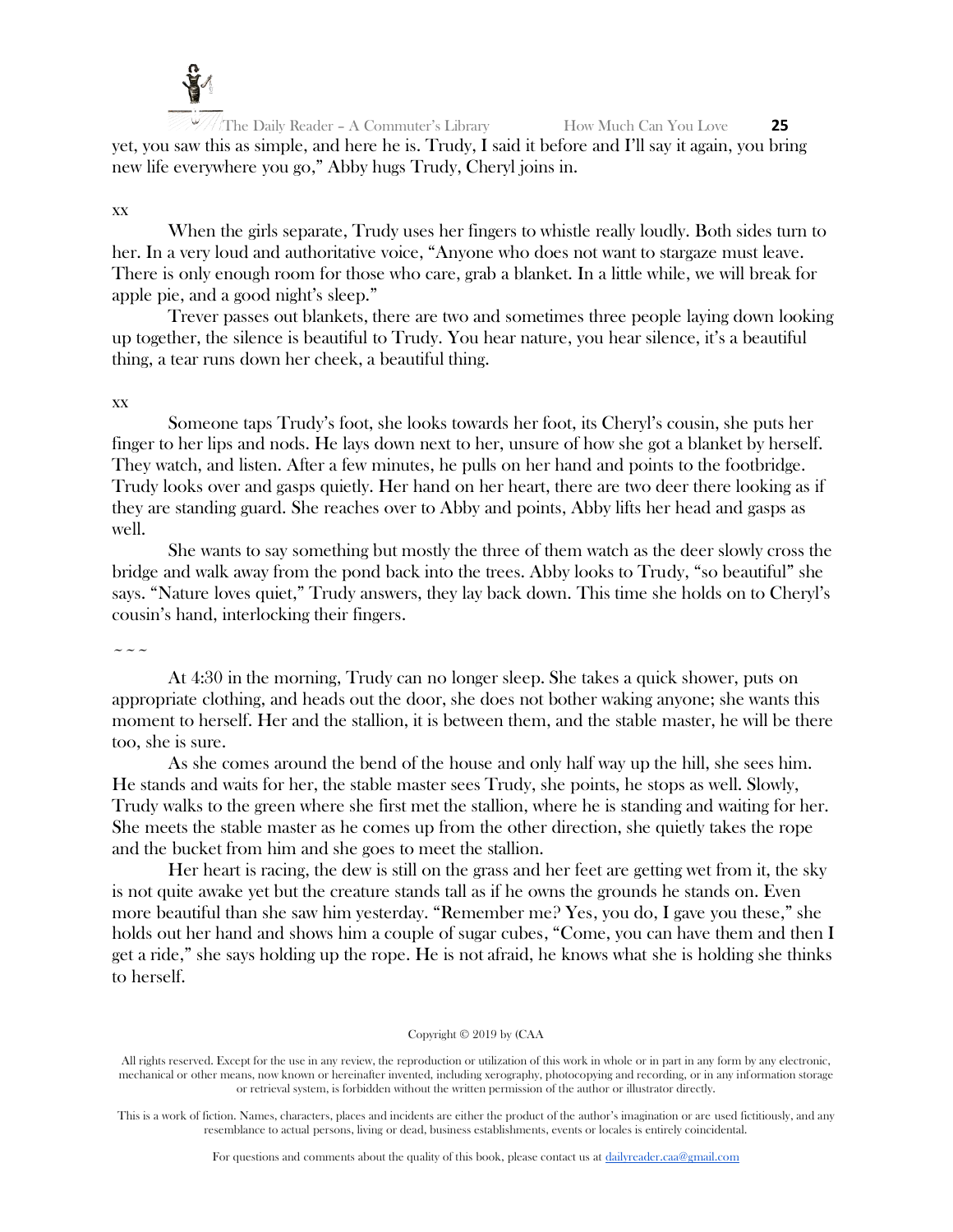

The horse pushes his nose to her face, she pats his neck, then she hugs his neck and doesn't let go for a minute, the sheer strength of this animal could crush her, but he is a gentle soul, she knows, she can tell, "Here you go," she feeds him the sugar cubes. When he takes them, he nods his head up and down, she slides the rope easily over his neck, "Wait here, you are too tall for me," she turns the bucket upside down now and stands on it. The horse gets closer to the bucket, he knows she wants to mount him. The bucket isn't much, but the extra height gives her what she needs to be able to pull herself up. The stable master watches with cautious eyes, "Careful Trudy," he says softly.

She nods. The horse uses his head to help Trudy up onto his back. She pats the side of his neck, "You're a strong one, aren't you? Take me for a trot, will you?" she asks.

The horse begins to trot along, Trudy throws her head back and laughs; she is thoroughly enjoying this ride. She bends her body towards his neck, and he knows what to do as she holds on to his mane and he goes for a run. The stable master watches in fear and in awe at the same time. Trudy is experiencing pure joy from her head to her toes.

# xx

She guides him back to the stable master and brings the horse to a stop right by the bucket. "Join me," she says. Without hesitation, he climbs up behind her, scoots up and holds the mane around her. The horse treats them to a full run this time, with both people only holding on to the hair of his mane and the rope.

Breathless, Trudy brings the horse back to the stables, thinking he could use a good wash down, and he may enjoy one too. She brings him over to the landing where others get on and off horses. He is obedient. Trudy gets off second but the horse doesn't move, he waits for her, she grabs the rope and leads him to the water trough, but he pulls away.

"Ok, where do you want to go?" she asks. The stable master walks right behind them. The stallion wants to go in to see the other horses, she opens the main gate to the stables and this wonderful horse makes a gruff sounding noise, two horses back up.

"They are our other stallions," the stable master says to her.

The wild one prances himself in front of the mares, only one does not back up. He pushes on Trudy's head with his nose, she opens the gate to that mare and walks backwards to the stable master.

"What the hell?" he asks.

"I think he was warming up with us and now he has to burn off the rest of his energy, we were lucky enough to witness nature picking the best of the crop, he established his strength when he walked in. Now he wants to make more like him," she says shyly.

"We can't let that happened," the stable master says taking a step towards the horses. Trudy grabs his arm, "You rode him with me. The stallion has the strength of many, are you going to fight him on who he picks to mate with? The other stallions were smart enough to back away, I believe we should too," and they do.

They step back and watch as this powerful stallion establishes who is boss when it comes to the horses. "Never in forty years, never," he shakes his head.

#### Copyright © 2019 by (CAA

All rights reserved. Except for the use in any review, the reproduction or utilization of this work in whole or in part in any form by any electronic, mechanical or other means, now known or hereinafter invented, including xerography, photocopying and recording, or in any information storage or retrieval system, is forbidden without the written permission of the author or illustrator directly.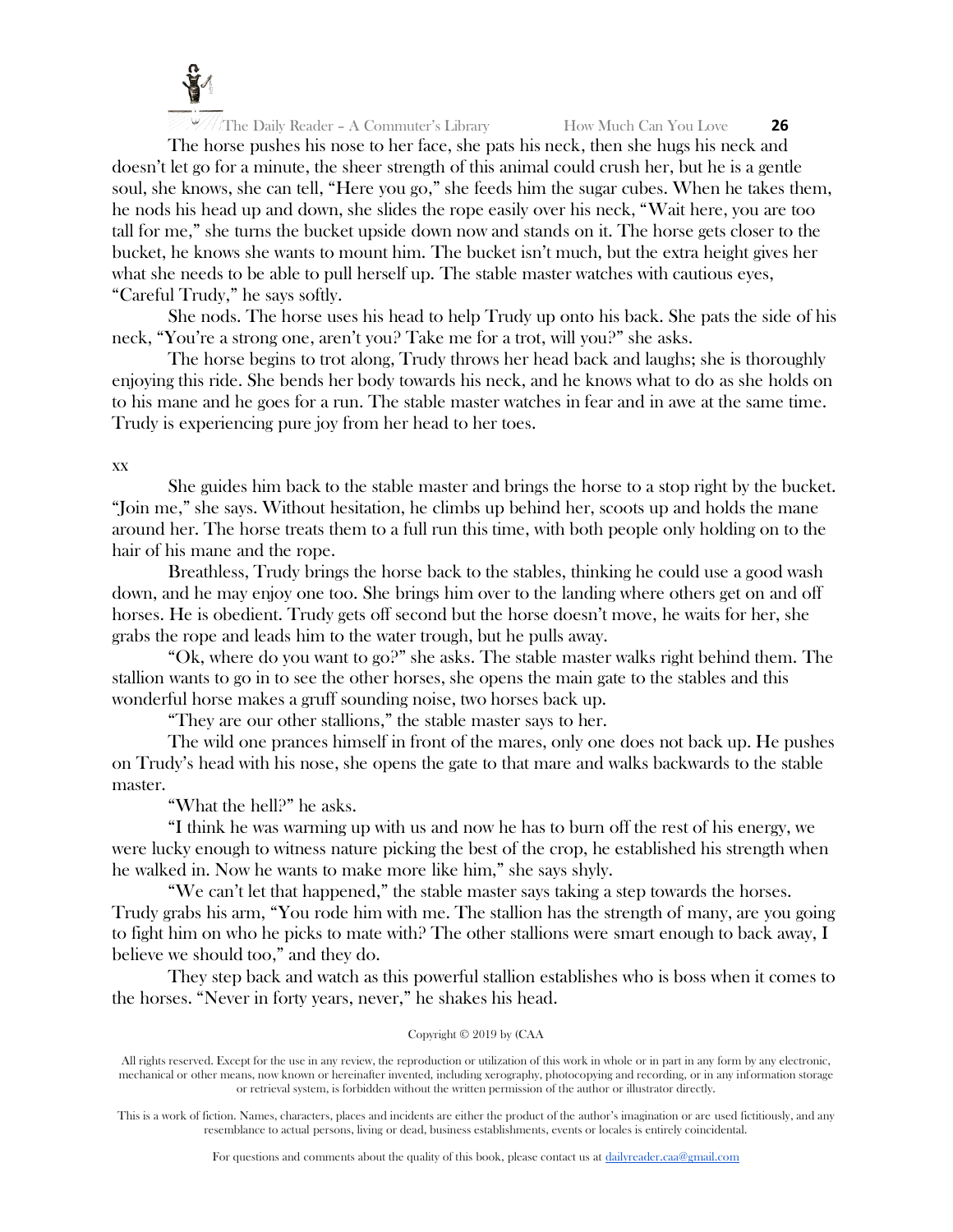

"He won't let you tie him up. He will come and go as he pleases, I'm afraid," Trudy says. "He let me ride him though, he will respect me I think. I have watched this act many times,

but this time, it actually feels like something being done with love. I have never, I don't know if this is even normal anymore but he sure makes it look like it is," he says to Trudy.

Trudy shakes her head. "I thought they prefer to be in the open, more room to, well, more room. It has to be cramped in there. They are both so large," she says.

"Never in forty years," they hear behind them.

"Donovan, why are you ups so early?" Trudy asks.

"You have to have slept to be up Trudy. We watched the whole run from our balcony. Then you were taking too long to come out, so I came to see, and what a show he gave," he says.

Both horses make a rather strange noise and all three people look over. The black stallion makes his way out of the stall, he walks past them and over to the water trough, "Now he drinks?" Does he want a smoke too?" the stable master asks in jest.

The stable master walks slowly over with a hose that has been turned on, the stallion allows himself to be washed off and brushed down. As soon as he has had enough, he is up on his hind legs again, everyone clears the way, and he trots off.

"Oh sir, please, take my phone number, you have to tell me if there is a colt that comes of this joining. I want to be here for the birth. Promise me," Trudy pleads.

"You'll be the first I call. I think I'm going to secure the fencing around the estate, it hasn't been done in a long time. Maybe he will stay if he sees the gates are sturdy. We will give him what he needs here, I hope he lets me ride him again. What a ride that was, huh? Both of us, bareback even, what a rare treat," he asks Trudy.

"Only bare though, don't try and saddle him, won't work," Trudy says.

"No, his spirit needs to run, needs to roam. I'll let him. Don't you worry young lady. Now why don't you two head back to the main house. I'm sure breakfast will be served soon," the stable master shoos them on. He rubs the back of his neck and looks back at his stables, did that happen? He hears the sound of a horse running in the field behind the stables, yes, yes, it did.

"Until we meet again my friend," he calls to the stallion.

 $\sim$   $\sim$   $\sim$ 

Trudy is not sure she has ever experienced anything like that before, the euphoria of the ride, has to be better than sex that is for sure.

"What's better than sex?" a voice from behind asks.

"ooo, did I say that out loud? Sorry, I rode the stallion today, bareback and he took off like a bullet, it was exhilarating, beyond that, it reached every nerve ending in my body and had me on edge, see better than sex," Trudy says simply.

"Hmmmm that's a pretty tall order for any future husband of yours. I'll make a note though," he smiles at her.

"It's good to keep a log you know, helps people remember events in their lives," she says.

"Pictures are better, one picture can tell a whole story and if it doesn't, it gives the onlooker a reason to contemplate why the objects in the picture are the way they are," there is silence between them for a second or two, the breakfast chime sounds and interrupts their thoughts.

## Copyright © 2019 by (CAA

All rights reserved. Except for the use in any review, the reproduction or utilization of this work in whole or in part in any form by any electronic, mechanical or other means, now known or hereinafter invented, including xerography, photocopying and recording, or in any information storage or retrieval system, is forbidden without the written permission of the author or illustrator directly.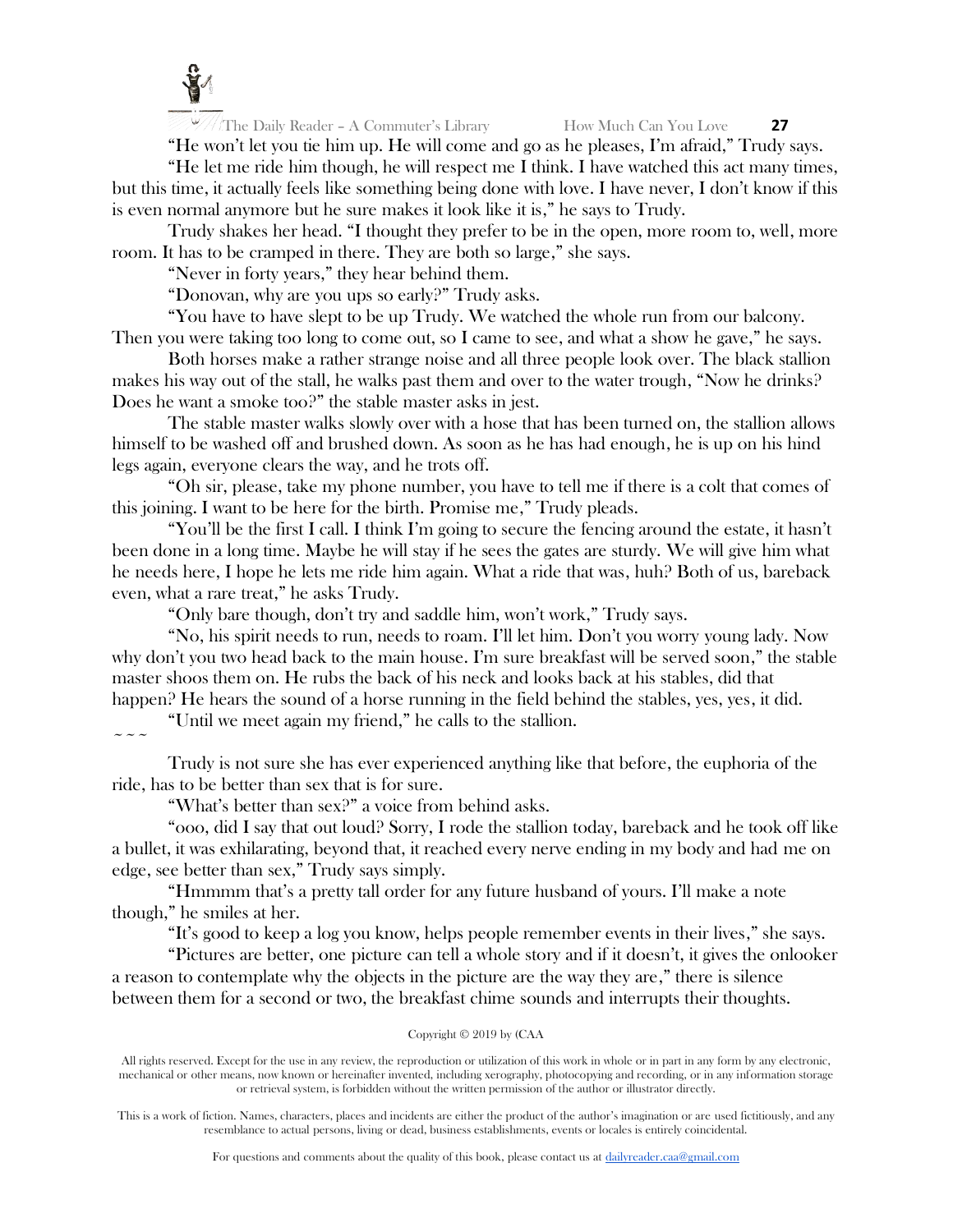

The Daily Reader – A Commuter's Library How Much Can You Love **28** "Breakfast! I'm starved. I've had a whole day already," Trudy says.

"Come then, I'll race you," and he takes off, so does Trudy. The two of them stop at the doorway half out of breath and walk in together. "Good morning to my no longer best friend who said she would wake me to see the stallion," Cheryl says.

"At 4:30 in the morning? When was the last time you saw that hour?" Trudy asks.

"Well Daddy and Uncle Cade told us all about what happened, my uncle even took a couple of pictures and printed them out already, see?" Cheryl says.

Trudy looks at the pictures, they are good, they are an event, but he didn't capture what went on, there is no feeling in them, what would set them apart is if you could feel what they felt while riding. "Ok, so I let you sleep, sue me," Trudy jokes as she hands the pictures over to the next person to see. He looks down at them. Amateur for sure, they don't capture her, or the stallion. He knows that is what she was thinking when she handed them to him, as proof that you can't capture feelings in images.

"Don't eat all the rolls this time!" he calls to Trudy.

"Plants are beautiful, but you can't interact with them like the animal kingdom. But there is no reason I can't do both is there? I mean I can do the research specifically about plants and I can love animals at the same time, can't I?" Abby asks Trudy in an early morning ramble at the bread table.

"You can do whatever you want, that is what I was trying to tell you, the doors are open wide and if you don't see what you want, then try and create it but also try and love your job. These are the types of professions that a person could actually love all the time. We are the lucky few." Trudy says as she throws a roll over her shoulder, wondering if he will catch it. He does with a smile.

"Good morning and how are two of my favorite nieces?" Cade asks Abby and Trudy. They smile, "The bride to be is angry I didn't wake her for this morning's festivities," Trudy says.

"She looks like she isn't awake now either," he says.

"Midnight bar b que, favorite uncle showing up and telling tales, cousin being shipped off in an ambulance, I mean the girl should have slept soundly for hours," Trudy's sarcasm comes out more when she is tired herself.

Trudy's phone buzzes, "Are you out of your mind? Bareback on a horse you don't know? My god Trudy I could kill you if I could only cross the pond before tomorrow. You'd be my best man too if there was a way. Please Trudy, no more capturing nature. I'm getting married tomorrow and you promised me a dance.  $C^{\prime}$  Trudy smiles at her phone, they've been teasing her for months about being Calvin's best man as well as Cheryl's maid of honor.

She writes back, "I can only promise to try, but do you know where we are right now? It's a natural heaven on earth. You didn't say anything about climbing the trees yesterday $\mathcal{O}$ " Trudy puts her phone away and goes to enjoy her breakfast with everyone.

After breakfast Cheryl and Trudy go back to their bedroom. "Trudy, how was it riding bareback? I've never done that."

"I can't begin to describe how that felt, I don't know if it was being bare backed or being on that stallion, but I can tell you, it was better than sex, that is for sure," she says laughing.

## Copyright © 2019 by (CAA

All rights reserved. Except for the use in any review, the reproduction or utilization of this work in whole or in part in any form by any electronic, mechanical or other means, now known or hereinafter invented, including xerography, photocopying and recording, or in any information storage or retrieval system, is forbidden without the written permission of the author or illustrator directly.

This is a work of fiction. Names, characters, places and incidents are either the product of the author's imagination or are used fictitiously, and any resemblance to actual persons, living or dead, business establishments, events or locales is entirely coincidental.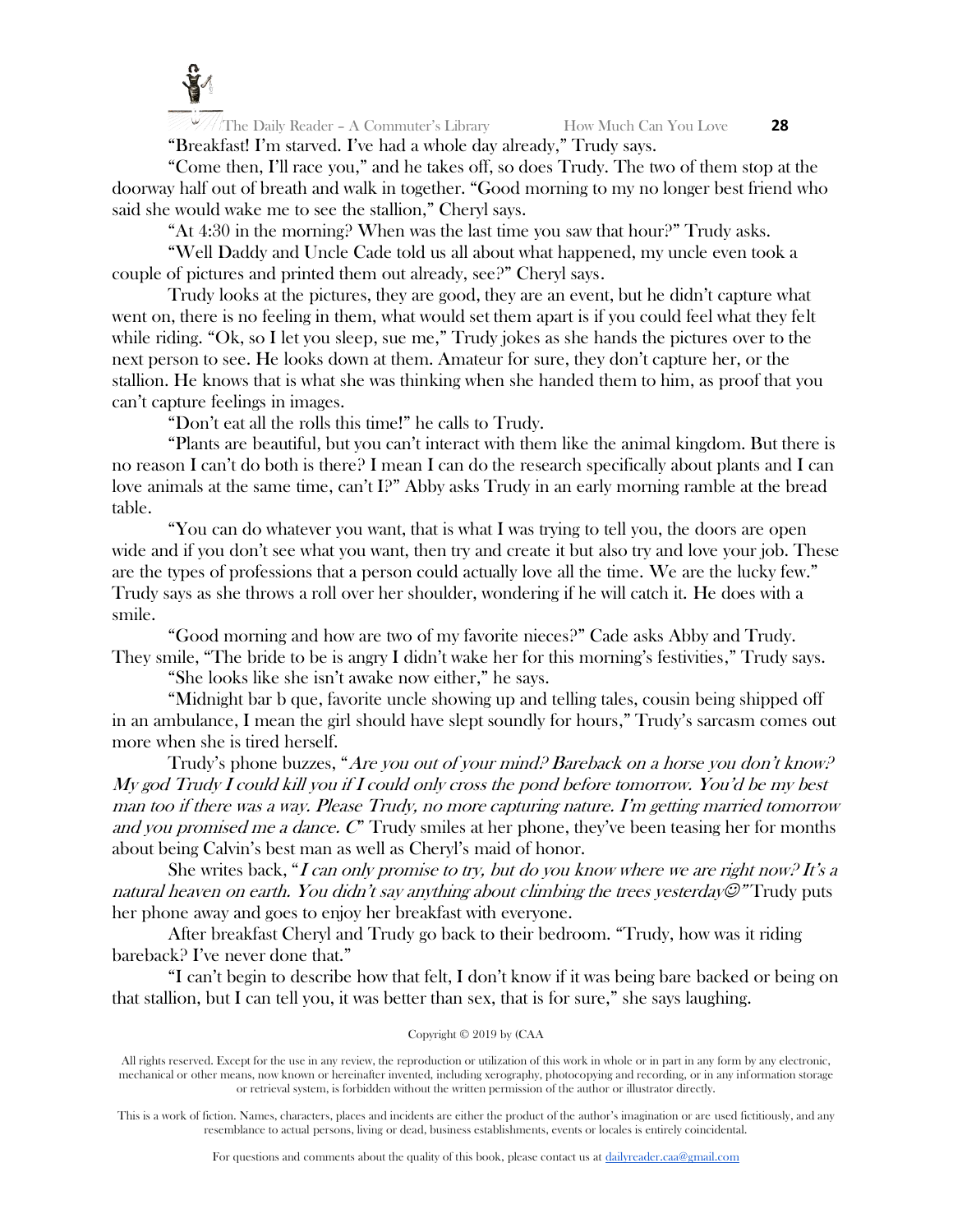

"Yes, well in your vast experiences. I'm sure there was what to compare it to," Cheryl says. Trudy sits down on the chair. "Tomorrow by noon you will be walking down the aisle on the greens below." She says looking out the window

"Momma told me the call you made. Thanks, I was being a jerk," Cheryl says

"I called Harriet," she says.

"Holy cow!!!! For real?! I loooooooooooove you Trudy!" Cheryl jumps from her chair and hugs her friend. "I hope she charges my mom a fortune, it will serve her right," she says.

"I didn't ask about price but your mom did, and I heard her say something about understanding emergencies cost more and how appreciative she was that it could even be done. Harriet said she will be doing you herself." Trudy says.

"Ok, so champaign and strawberries with Trudy and Harriet in the morning. Well, that is the best present a bride's maid could give. Any plans for the rest of today, I mean you have about conquered everything there is to conquer here." Cheryl laughs.

"I'm not sure yet, we still have time for the water balloon fight but half the guys here are wimps and the ones who aren't probably won't participate because of Mike. How about a swim in the big pond? The water was beautiful when I was in there, it was a shame I ran through it so fast," She says thinking out loud.

"Count me out, I've done that swim and sometimes I break out from whatever plant life is growing at the moment, sometimes not, can't take that chance today. And don't tell me we have to do a stupid rehearsal dinner. I'll barf," Cheryl says.

"No rehearsal anything. I already told Trever no. Hmmmmm. I'll be right back," Trudy runs out of the door.

"Bloody hell, she is planning something and I'm going to be the last to know, aren't I? She can be so, so, well damn, I love her, who cares," Cheryl sits back down on the chair and grabs a book.

Trudy sneaks down to the kitchen where she knows she will find Trever. "Caught you," She says.

"Yes, you did Ms. Trudy, and may I say bravo on getting Cade here. Dumbest feud in the history of feuds. He has sent for his wife and his sister, they will be here by dinner time," he says. "No feud with the sister though, she is caught in the middle and tries to play things safe around Donovan's wife. Hates confrontation. The fact that she got divorced blew all of our minds."

"Perfect, now tell me whose birthday is next in the family and don't say you don't know because you do, I see the wheels spinning in your mind already," Trudy says challenging him not to come up with the answer.

"Donovan's birthday is the day after the wedding, he said he didn't want to share days with her, it made everyone laugh. But you and I both know what he really didn't want. No sadness at a wedding, or any remembrances thereof," he says.

"Ok, so family reunion, I'm thinking major birthday bash including old time party games like pin the tail on the donkey and a piñata, shaped like a horse of course. We will hang it from the oak tree. Yes, Trever we will, it's ok I promise. But that's not all is it? When is Cade's birthday Trever? Treeeeever?" she drags out his name the second time.

# Copyright © 2019 by (CAA

All rights reserved. Except for the use in any review, the reproduction or utilization of this work in whole or in part in any form by any electronic, mechanical or other means, now known or hereinafter invented, including xerography, photocopying and recording, or in any information storage or retrieval system, is forbidden without the written permission of the author or illustrator directly.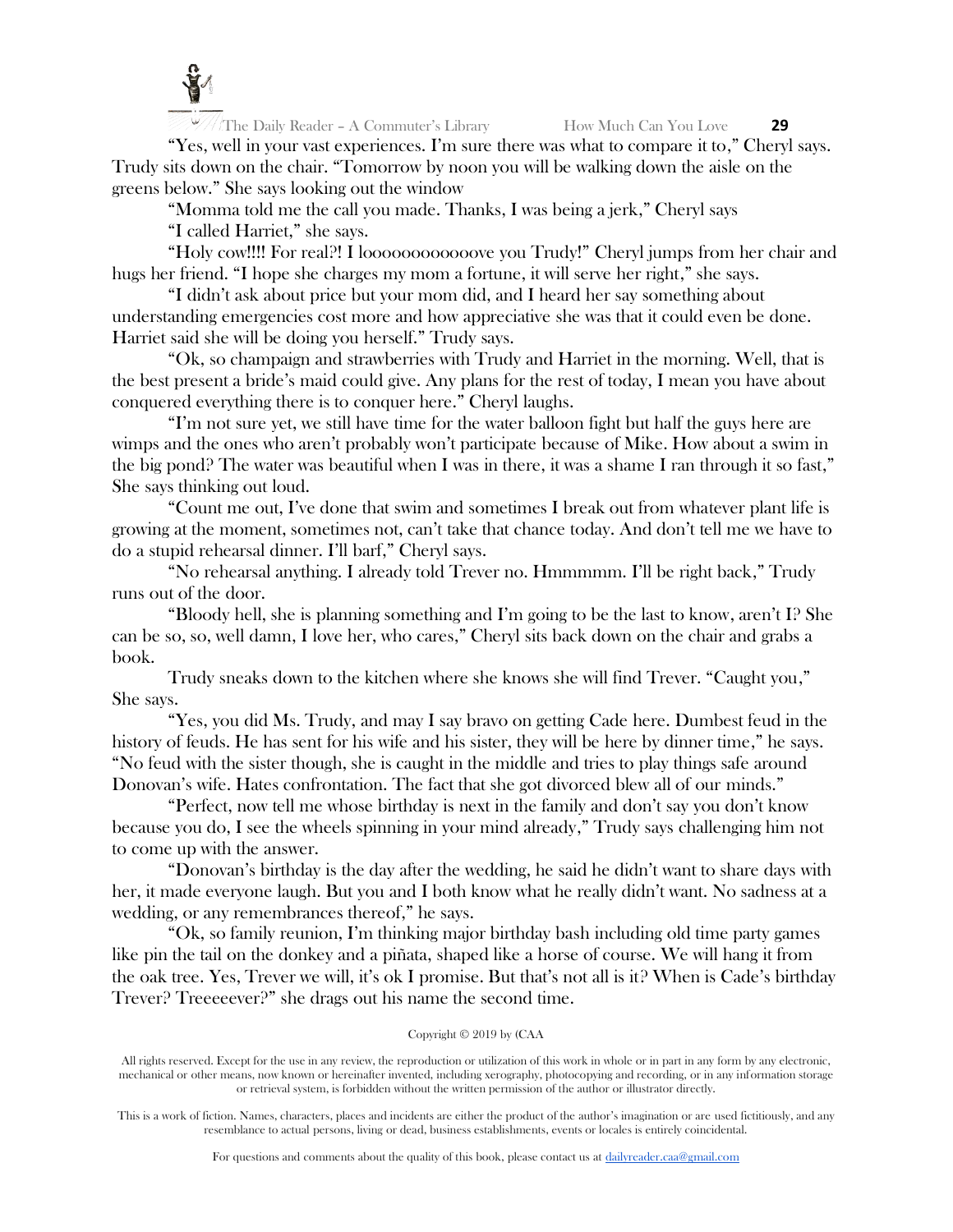

"Donovan's wife tore them apart over foolishness, they stayed in touch without her knowing, you can't be that close and cut it off for dumbness. So, for nine years she has thought she won in getting rid of him.." he says with a pause.

"Twins?" Trudy asks

Trever nods his head. "Strangest looking twins ever, different sacks completely so different children. Cade is the spitting image of his father and Donovan is a combination of the parents. Cade was born a full hour before Donovan. Which is why with each birth of his children he cried. Their sister is six years younger. She's had a tough life, accident in high school, bad marriage, lost her job by being the scapegoat for someone else, she is always down wind of the fan, if you know what I mean. So yes, twins Trudy," He says as if he let out a family secret, "happy to see each other, twins."

"So, on the cake a bicycle built for two surrounded by a fence all the way around the cake. Then I want you to get out the giant projector and place it on the foot bridge, we will all watch a movie tonight with a picnic dinner, both sides of the pond will watch the movie, and eat at the same time. When the movie is over the cake will be rolled out and happy birthday will be sung loud and from the heart, you'll see Trever, if it comes from within, its automatically louder," she says.

"I'll talk to Cook," he says

 $\sim$   $\sim$   $\sim$ 

Trudy turns back to look at him on her way out, "Liar, you know you want to do this, doesn't matter how many birthdays are left, no need to forget any of them. Is there?" she asks.

"Damn, don't you hate being right all the time?" Trever asks.

"Always, because I can also be wrong, but being quick witted has helped me out of a few of those ideas that didn't quite make the cut. But this one will, you'll see," she blows him a kiss and runs back to Cheryl's room. She tells her what she told Trever. Cheryl calls her brothers and sister, they love the idea.

As night falls and everyone heads outside for what is to be a picnic dinner, Trudy is pacing in her room. Something is wrong, she knows it, she can feel something. She looks outside, nothing by the stables, she looks towards the gazebo, no it's perfect and ready for the wedding tomorrow. Her gut is pained by something, she will have to go investigate.

She quietly makes her way downstairs and heads towards the kitchen to talk to Trever when she sees Cheryl's mother and Cade facing each other in the foyer. If they had pistols they would both be clutching them. This is not something she can interfere with, it's not hers to fix. She quickly gets down the stairs and runs to Donovan's office, she opens the door, not knowing if it is ok, "Cade, your wife, foyer," she spurts out, out of breath. Donovan is out of his seat and running, she is right behind him.

"Is this your idea of some kind of joke Donovan?" she asks him before he even has time to stop running.

"Is what a joke?" he asks slowing to stand near his brother.

"This, this…..." she points to Cade in disgust.

#### Copyright © 2019 by (CAA

All rights reserved. Except for the use in any review, the reproduction or utilization of this work in whole or in part in any form by any electronic, mechanical or other means, now known or hereinafter invented, including xerography, photocopying and recording, or in any information storage or retrieval system, is forbidden without the written permission of the author or illustrator directly.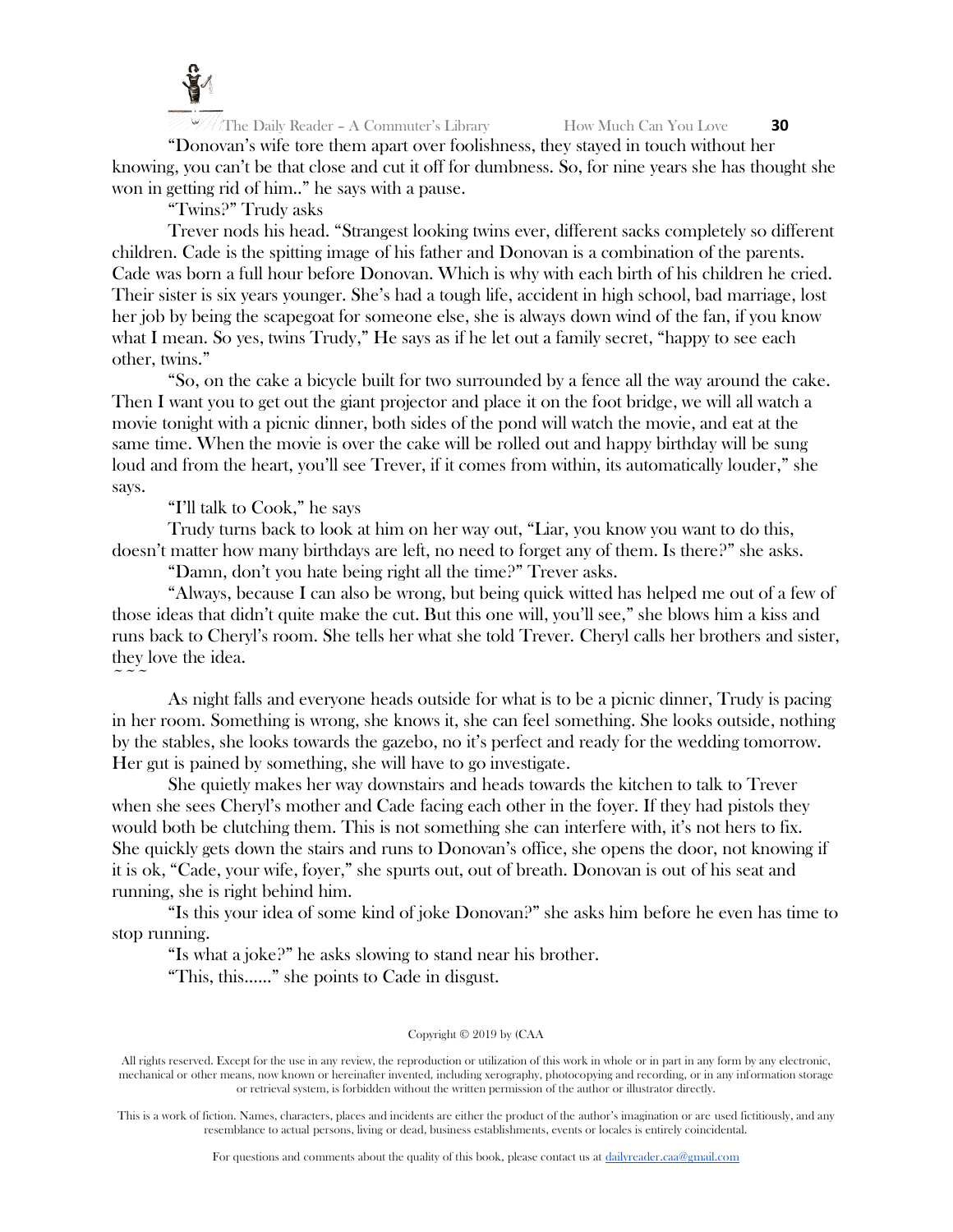

"In case you're wondering, this is Cade, my brother, my only brother, whom I love and have always loved. This is my gun carrying, son producing, lottery winning, brother. This is a man, a human being, wife dear, who deserves more respect than calling him 'this'. Without him, you would have nothing because he is the one who helped me build the empire you so cherish. He is the reason you were able to join your precious club and snub your nose at the world all these years. Listen to me, and listen carefully, when I say, get off your blasted pedestal and come down to earth with the rest of us peons.

And as long as we are making things more clear for you, let me make your life a little easier to bare, I will be living out my life here at the estate where I belong, Cade and my sister will be staying with me, with his family here and hers. There is plenty of room in this big house built on true love. You, on the other hand, will be living in the house built on material love. It is all you love, it is all you've ever loved. You don't love me, I'm not sure how much you ever did, you loved the idea of me and the status I brought to your life. I'm done, you will leave after the wedding and we will bid each other adieu and that will be that. Now, get out of Cade's way so he and I can go have a large brandy with our adopted family member here, Trudy," he pulls Trudy close with his arm around her shoulder.

Cheryl's mom stands there stunned. Donovan walks past his wife, "we haven't been married for years, don't look so shocked. One more thing," he pauses to look her in the eye, "Don't play up the grieving widow too long, every one of *my* friends knows the truth of our marriage," he walks away with Trudy under his arm and Cade at his side.

What they do not know is that Donovan's real children are sitting in the den in earshot of the whole thing. "Who wants to join them for that brandy?" Dwain says smiling at his father's gumption. They all get up and in a show of family bonds too strong to be broken by nonsense, they hold hands and walk past their mother and into the library with their father and uncle. They used to think it was a legitimate fight between brothers, now they know otherwise. All those years lost, thankfully they always kept in touch with their cousins on their own as well as their aunt and Uncle Cade.

Cade hugs his brother, "I'm sorry. I was frozen, I wouldn't let her pass on principle. It was dumb, but what you did took guts, you didn't stick up for me, you stuck up for yourself, it was a matter of self-respect. I would have stood there all day if I had to, for you Donovan." Cade says

"And miss dinner? I think our cook is making your favorite lasagna tonight and parmesan noodles," Donovan says trying to lighten the mood. He basically told his wife, they were divorced and only married on paper but if he was honest with himself, it's been this way for most of their marriage, but he loves his children and spent his life raising them and being a father, he would not have traded that for anything. It was enough to sustain him for years, and now he needs his brother and sister, they are truly what he needs so he can let his children go and live their lives as they should. Independently.

Trudy is looking out the window, "Trudy, you knew to look for something didn't you?" Cheryl asks quietly. She knows Trudy has a weird sense about sadness and anger, it hurts her, she can feel pain if its anywhere near her. Like all that she loves, when she senses the opposite

#### Copyright © 2019 by (CAA

All rights reserved. Except for the use in any review, the reproduction or utilization of this work in whole or in part in any form by any electronic, mechanical or other means, now known or hereinafter invented, including xerography, photocopying and recording, or in any information storage or retrieval system, is forbidden without the written permission of the author or illustrator directly.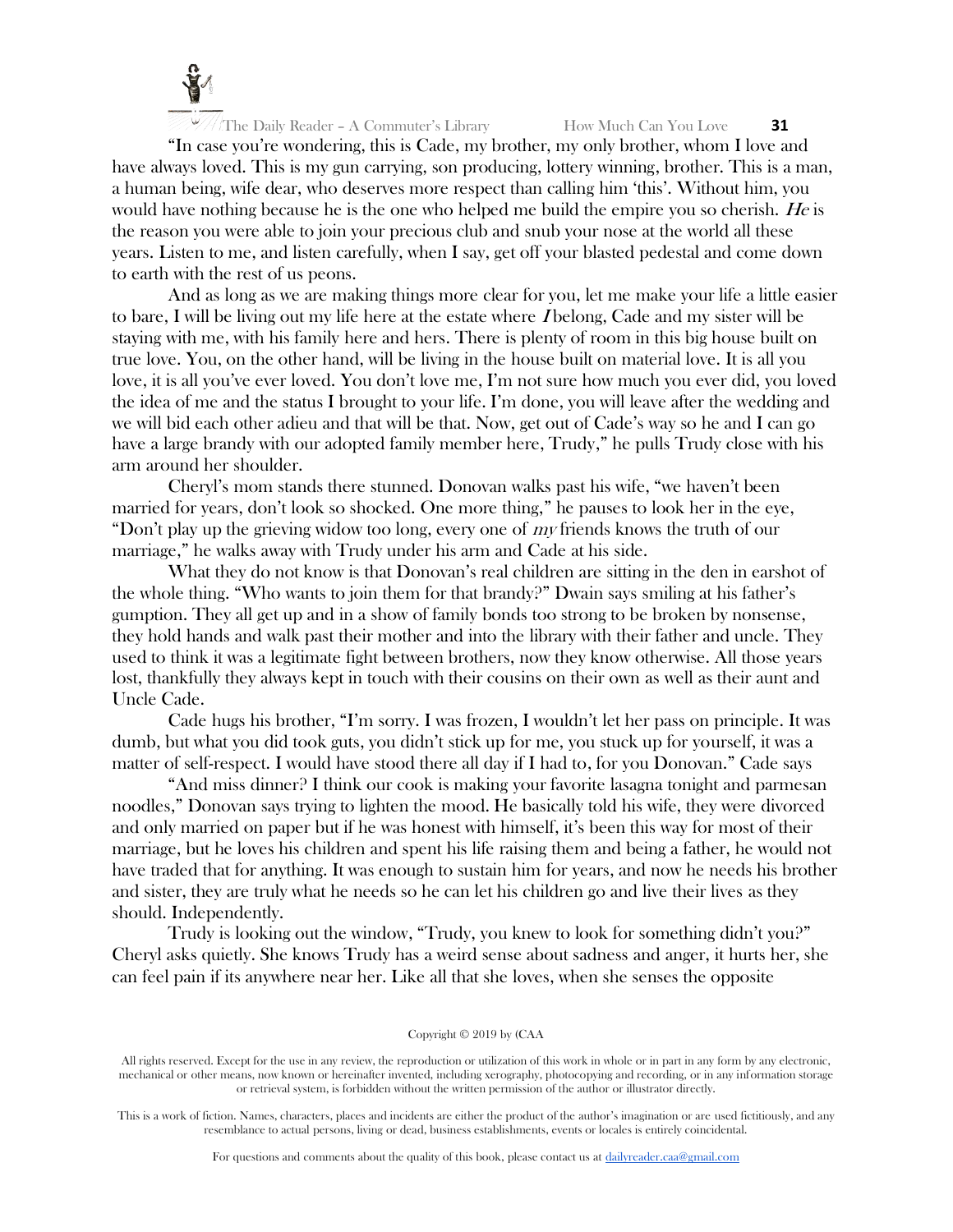

The Daily Reader – A Commuter's Library How Much Can You Love **32** emotions, her body reacts. Trudy remains silent, it's too much to bear right now. She knows that Donovan still has some time, but they do have a known time limit with him.

Donovan tells everyone his brother is coming here to watch the end of his life. There is something not fair about that, after all those years apart. The bile in Trudy's stomach is churning up in furry. She runs out of the room and finds the closest bathroom. She doesn't even know someone is in there until their hand is on her head holding her hair out of the way. When she is done, she sits down on the cool tile floor, a cold wash cloth is handed to her and she throws it on her face. She sits there, and sits.

A hand touches hers and places something on her palm. She knows that feeling very well. It's a sugar cube. She rolls the cube in her fingers. In her other hand a glass of cold water is placed. Now she has to remove her wash cloth. She pops the sugar cube in her mouth and lets it melt, her eyes still closed, she takes a drink of the water. Calm is coming back to her, she opens her eyes. Not who she was expecting, but she is ok with this, always is. Only she has never expressed her feelings. Trudy knows how to get others to express their hearts, but she has the hardest time doing this for herself.

"A long time ago Cheryl told me why you carry these around. I thought you were crazy until I tasted one. It is truly the purest candy around. You ok now? I'm sure there are a few people concerned about you by the way you ran in here, I'm assuming you ran from them," he says. "I heard what happened in the foyer."

"I'm better now. Thanks. Any way we can sneak out of here?" she asks.

"No, not even if you went out the window," he says, "come stand up, you don't look as bad as you think. You can use this if you'd like," he hands her a comb from his pocket.

"Thank you, I think I will," Trudy washes her mouth out a couple times and drinks the rest of the water from the cup, she washes her face one more time and combs her hair then pulls it back using the pony tail holder from her pocket.

"You look fabulous. Sadness happens Trudy, you can't internalize everything like that," he says.

"I don't, on purpose anyway," she says looking at him sorrowfully

"I know, something we will work on," he says as he opens the door so she can leave before him. This is the second time he said 'we' when talking to her, the word hasn't gone unnoticed. Trudy is trying to figure out what he means though.

 $\sim\sim\sim$ 

The picnic dinner and movie are exactly what everyone wanted and needed. Simple, yet a lot of fun at the same time. To watch the movie all together is a fun idea. Lights come back on and everyone looks around, it isn't the regular lights that are on, it's a whole stream of lights around where Cade and Donovan are sitting. Music starts and everyone begins to sing happy birthday. They haven't spent a birthday together in years. Cheryl holds on to Trudy and Abby, "Best bachelorette party ever," she says

xx

#### Copyright © 2019 by (CAA

All rights reserved. Except for the use in any review, the reproduction or utilization of this work in whole or in part in any form by any electronic, mechanical or other means, now known or hereinafter invented, including xerography, photocopying and recording, or in any information storage or retrieval system, is forbidden without the written permission of the author or illustrator directly.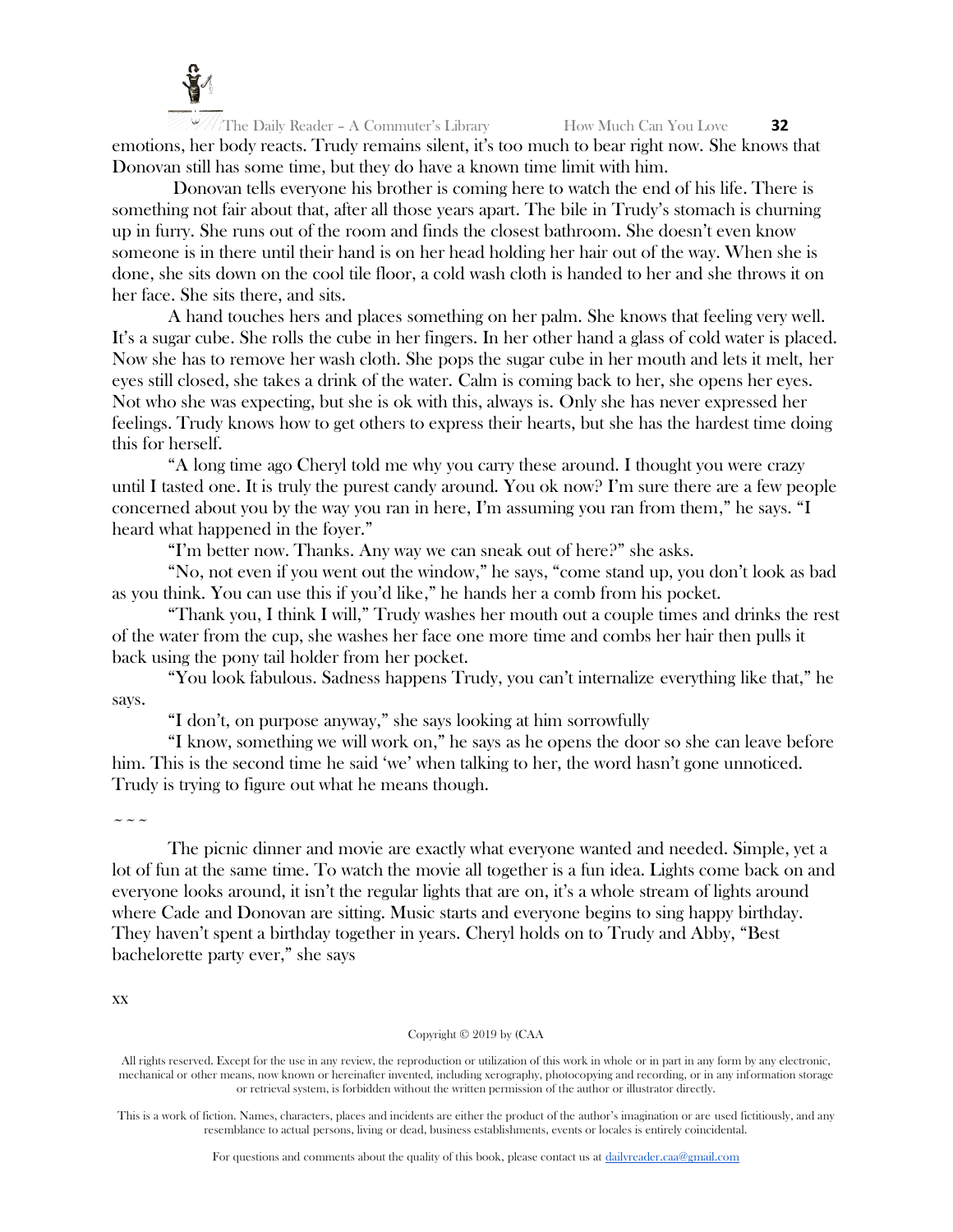

The two brothers are shocked at the display before them, instead of one cake, with their current age, there are nine small cakes with all the years they need to make up for. They walk together down the large table and blow out all the candles. The crowd cheers on both sides of the pond. The various cakes are cut and distributed.

Cade gets everyone to be quiet for a moment, "Well, Cheryl thank you for inviting us to your bachelorette party and to you too Calvin," he calls over and there is clapping on the other side, "It will please all of you to know we never lost touch over this supposed feud. We only lost face time. This is perfect, the games, the cakes the family. To family!!" he calls and raises his glass.

The other side of the pond yells, "To love!!!"

"Here, here!!!" everyone responds.

The picnic lasts for a little while after dessert but not much, everyone is tired and there is a wedding tomorrow set for high noon.

Trudy watches as the various family members join each other in hugs and happiness. She drinks this in because she feels the sadness too, she wants the happiness to overtake the sadness, she needs it to, her body is in conflict and this hurts her. She has to get through tomorrow in a positive way or her mood will affect the whole wedding. She begins to walk over to the smaller pond so she can meditate with nature and get her calm back.

Trudy sits on one of the boulders that she sat on before. She takes some deep breaths. Slow on the inhale, even slower on the exhale. She turns to face the pond and listens. Her eyes closed, she listens for the music of nature to calm her. First come the frogs, then some crickets ring in with their melody. She shivers at the cool breeze blowing on her neck, but then she is warmed by a jacket being put over her shoulders, she turns around and he puts his hand over his lips to show he won't talk and neither should she. He sits on the boulder behind her, close up, his legs next to hers, his body next to her back to keep her warm, he rubs her arms to make sure the warmth is penetrating through the jacket. They sit together and listen, she rests her head back onto his chest, her eyes closed, finally she is able to relax. He sits and holds her. You can't find a better peace, he thinks to himself.

 $\sim$   $\sim$   $\sim$ 

The knock at the door awakens Trudy and Cheryl, then the voice, that voice only a good friend would have, "I brought the champaign!!! Who has the strawberries?" Harriet walks in with an already open bottle and three glasses.

"I left my crew downstairs with your mom and the 'ladies', so how much love are we spreading today?" she asks, "Trudy you look amazing as usual, and Cheryl, well you look like hell but hey that's why I'm here to make you beautiful!" she exclaims.

"Really?" Cheryl asks in confusion.

"She is kidding right?" Harriet looks to Trudy to make sure Cheryl knows she is sarcastic.

"Cheryl realized today is her wedding day at about 4:30 this morning, we've been up ever since. I put in for blue skies and billowy clouds, pretty good results don't you think?" Trudy asks.

#### Copyright © 2019 by (CAA

All rights reserved. Except for the use in any review, the reproduction or utilization of this work in whole or in part in any form by any electronic, mechanical or other means, now known or hereinafter invented, including xerography, photocopying and recording, or in any information storage or retrieval system, is forbidden without the written permission of the author or illustrator directly.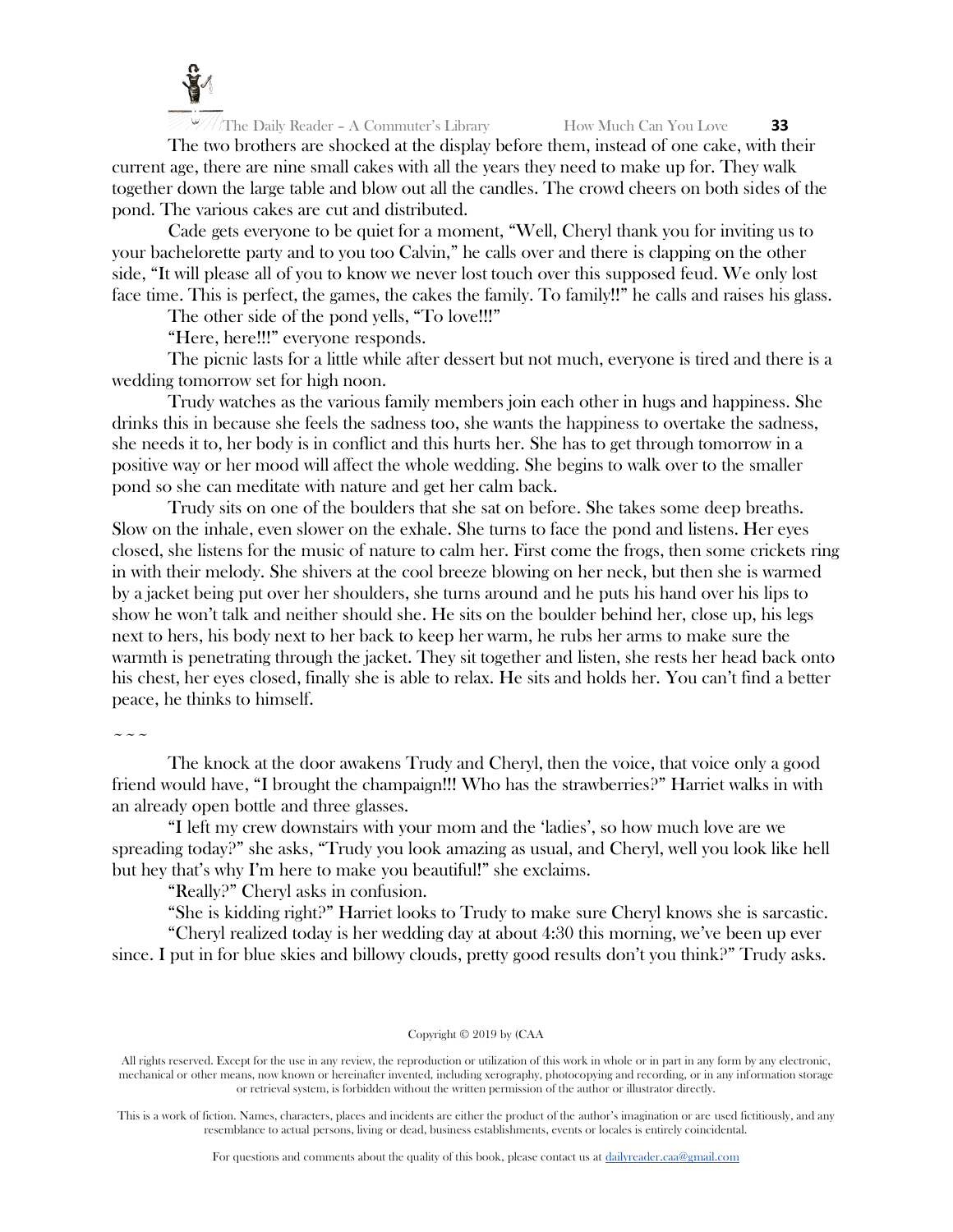

"I'll say. Listen, Cheryl I'll do or not do whatever you want. How about we have a drink and at least do your nails, that's relaxing. Oh, and if we do it by the window, we can watch that gorgeous black stallion that is hanging out by the tree," Harriet says.

"He's back?" Trudy gasps, she looks to Cheryl and Cheryl nods, "You're the best," Trudy kisses her friend on both cheeks and runs out the door.

Cheryl sits down at the desk and Harriet comes next to her to look out the window, Cheryl explains what has happened with the stallion and then she sits down to get her nails done with her good friend.

Trudy makes it outside and is breathless, "Oh, you came back," She says softly and slows her pace to walk up to her four-legged friend. As she gets closer he lifts his head and nods up and down. She pulls out a sugar cube from her pocket and holds out her hand. The stallion comes to take it easily, then comes closer and puts his nose on her shoulder like a thank you.

# xx

Trudy pets his neck and rubs it up and down, "Want to run today?" she asks him. The horse backs up. "Ok. Want to see your girlfriend?" she asks as she realizes the rope is still on him. She takes the rope and he allows her to lead him to the stables. The stable manager looks at her and smiles.

"Did he come on his own or did you run out to the woods to find him?" he chuckles.

"I saw him on the green and he asked for a sugar cube, but he doesn't want to ride today but he does seem to want to be here though," she says.

"Oh, well then, come here boy, let me check you out," he takes the rope and leads the horse to a fence and he wraps the rope to show the horse he needs to stay put for a few minutes. The stable manager rubs down each leg to see if he is inured, not until he comes to the fourth leg does he see the gash. "Did you try and jump a fence? Or was this another animal? Never mind I don't want to know. Trudy, you're going to have to talk to his face while I wash down this leg, he has an injury that he may not like me touching. And Yes, I did ask him how it happened," he says with a grunt.

"I told you to stay on this estate, they are the only ones who will help you. You have to listen to me, say you will listen," she says. The horse nods again and rests his nose on her shoulder once more.

"Ok buddy, this is going to sting, try not to kick me," the stable manager washes the wound and preps the gash with some medicine then he wraps it with some special gauze and comes back around to the front of the horse. "You're a strong one all right. Others would have needed to sleep through that. You come back in a couple days and I'll check on the healing," he says as he unwraps the rope for the horse, he drops the rope to the floor, releasing him to go on freely.

The horse, the stable manager and Trudy all stand there looking at each other.

# xx

Finally, the horse nods his head up and down and puts his nose on the manager's shoulder this time. He rewards him with stroking his neck and standing still, and another sugar cube. He

#### Copyright © 2019 by (CAA

All rights reserved. Except for the use in any review, the reproduction or utilization of this work in whole or in part in any form by any electronic, mechanical or other means, now known or hereinafter invented, including xerography, photocopying and recording, or in any information storage or retrieval system, is forbidden without the written permission of the author or illustrator directly.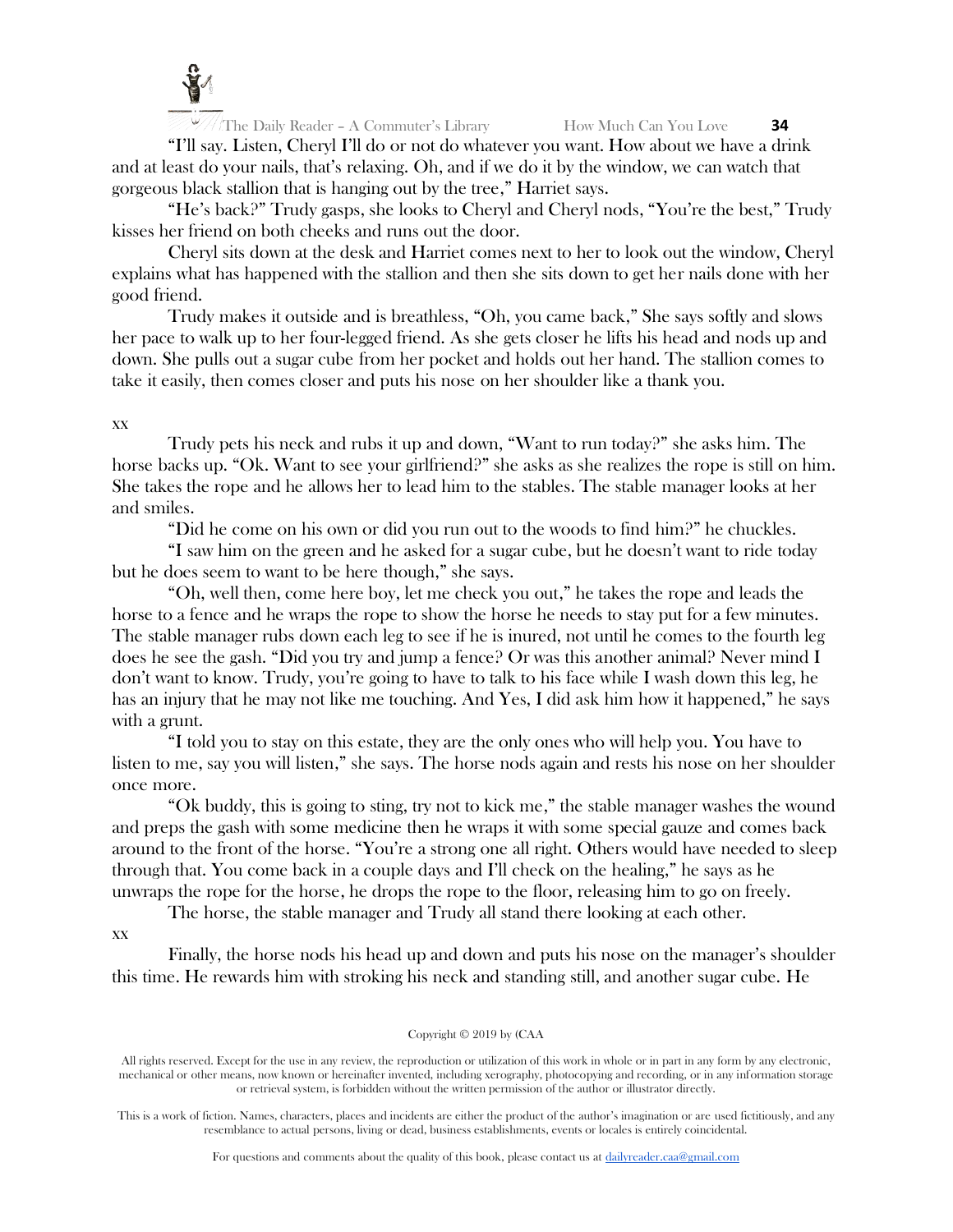

The Daily Reader – A Commuter's Library **How Much Can You Love 35** pats the horse's neck once more and steps away. The horse walks away as if he came to get treated and now that he is ok, he can leave.

"Don't look at me like that, I don't have enough time in the day to take care of the ones we have, let alone a stray who wants to visit once in a while," he snarls at Trudy.

"You love him and you know it, there is too much inside you to deny him your affections. Is the wound bad?" Trudy asks.

"No, not particularly. But it should be watched. I'm an old fool talking to animals like people, but sometimes you feel you need to say what you're thinking out loud," he says.

"Not an old fool, you're not even old and you're certainly not a fool. I'll bet in your day you were quite the lady's man sir," Trudy pulls herself up on her tip toes and kisses his cheek. "See you at the wedding, save me a dance," she calls back to him as she leaves.

Trudy runs back to the main house to find Cheryl. "Ahhh, thanks Cheryl. Did you see him?" she asks.

"Yes, but you don't look like you rode him, your hair is too neat," she laughs.

"He came to get taken care of, he had a gash on his leg; your stable manager took care of him. I think they like each other. There is so much love in the air today Cheryl, you can feel the warmth, the birds are singing, the wind is whispering, I can't believe you're lucky enough to be married here," Trudy says and plops down on the bed and falls backwards.

"Um, speaking of the wedding, are you planning on getting dressed?" Harriet looks to her smiling.

"Not a bad idea, before you know time has passed, the guests will be arriving and I have to do my maid of honor duties and keep them all away from the bride," she laughs and the others join in too.

"Speaking of maid of honor duties, you need to bring Calvin his wedding gift from me," Cheryl says.

"On it, I'll get dressed right after, promise Harriet," with that Trudy grabs the small box and runs out again, this time she is on a mission of love.

There is a knock at the door. "Well, hello. What are you doing on the girls' side of the camp?" Cheryl asks.

"Look at these and tell me if I can convince her to stay, maybe permanently," he waits and watches Cheryl.

"Oh my, oooo, oh my. You did these? This sums up everything about the place, oh and every picture is about love, you can feel the love by looking at what you've captured. Harriet look, be honest, I may be biased," she hands the packet to Harriet

Harriet looks from her hand to Cheryl and back at her hand. "You have to show these to Donovan. You have to show them to your brother Cheryl, you could make a book of these alone and I'll bet you every woman on the planet who likes a good love story will buy two copies. No explanation necessary," she hands them back.

"You think your brother will like them?" he asks.

"He will be brutally honest, and if that's what you want, then go ask, but I have a feeling his opinion won't be much different from mine," she gives her guest a kiss and closes the door.

## Copyright © 2019 by (CAA

All rights reserved. Except for the use in any review, the reproduction or utilization of this work in whole or in part in any form by any electronic, mechanical or other means, now known or hereinafter invented, including xerography, photocopying and recording, or in any information storage or retrieval system, is forbidden without the written permission of the author or illustrator directly.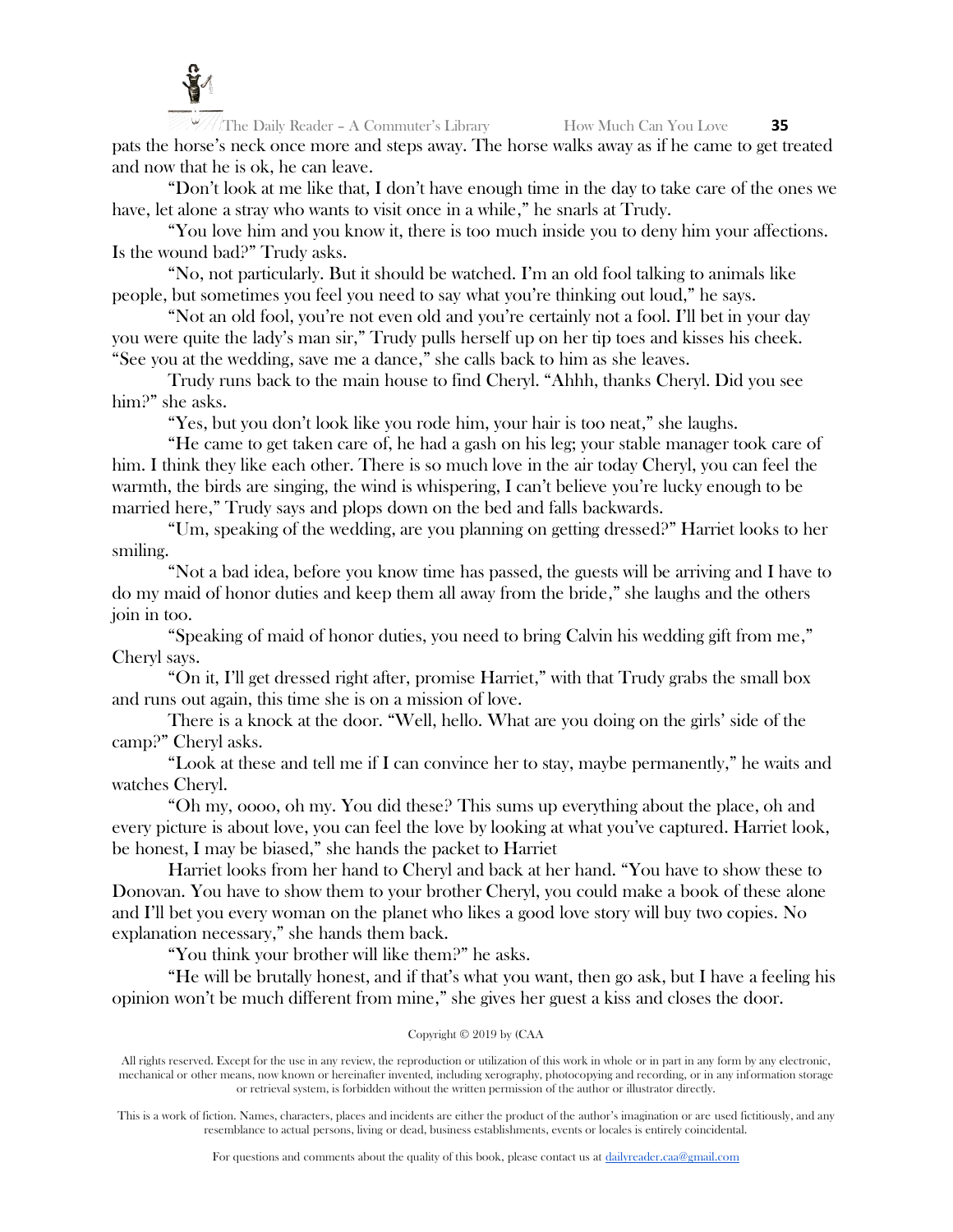

The Daily Reader – A Commuter's Library **How Much Can You Love 36** Harriet and Cheryl dance around the room, having Trudy here long term would make them so happy. Abby bursts in the door, "Did you see, wait what are you too smiling about and why wasn't I called?" she says.

Cheryl fills her in quickly. Abby puts her hand to her heart, "Stay? Here at the estate? Oh Cheryl I couldn't think of anyone I'd want to be a neighbor with more than her. Hell, I'd be her stable cleaner if she taught me how to love like she does. She loves with her whole body, doesn't she?"

"It's a blessing and a curse, by loving with all of you, the rest of you responds when emotions are negative too. Sadness is very hard for her and anger will rip her up physically. Remember Harriet that one time she was full blown angry at the unjust way the kids were being treated at the school she worked for?" Cheryl asks.

"Wanted to forget that scene. Abby, she was physically ill for three days afterwards. Three days, through and through. But of course, her love is what prevailed, when she remembered the reason she was working with them, she turned her anger around and created a solution for everyone. How much can a person love anyway?" Harriet asks.

"There are no limits," Trudy says as she walks in and walks over to Cheryl, "This, my dear, is for you. Turn around," Cheryl turns around and Trudy puts a necklace around her neck made of tiny pink pearls with simple rose gold flowers placed every couple of inches.

The necklace lays perfectly on Cheryl's dress. The color, the size, the length. Cheryl looks to Trudy, "I said nothing, he told me he knew in his heart this would work with your dress," Trudy answers.

Before he finds Cheryl's brother he has to find one more person, he walks to the room he knows to be hers, "Mom? Can I come in? I have to show you something," he says.

"Oh my dear boy, I didn't think it was possible to capture someone's heart in a picture. Look at Cade by the oak tree, and the girls by the pond," she looks to her son, "Go, it must be done, today is a good day for such things, I can feel it," she kisses him and he leaves smiling.

 $\sim$   $\sim$   $\sim$ 

Watching Donovan as he walks his daughter down the aisle, standing tall and proud, hits Trudy's heart loudly. It's too bad her father won't ever do this for her. He told her flat out that when she gets married he is coming as an invited guest not as someone to be pranced around. True to his word, he did the same thing for her brother's wedding, so she knows he would do it for hers.

The reception tent looks amazing and everyone is having a great time. Abby has danced every dance with either Donovan or her uncle. The 'ladies' only danced when approached properly, which, in this crowd, wasn't too often.

Cheryl's mom walks around with an air of importance around here that everyone ignores because the people invited to this wedding were Calvin and Cheryl's friends mostly and her father's friends, plus a few select co-workers. No one is impressed by Cheryl's mom. At one point she begins to get the message and she takes a seat near the other girls and stays there.

#### Copyright © 2019 by (CAA

All rights reserved. Except for the use in any review, the reproduction or utilization of this work in whole or in part in any form by any electronic, mechanical or other means, now known or hereinafter invented, including xerography, photocopying and recording, or in any information storage or retrieval system, is forbidden without the written permission of the author or illustrator directly.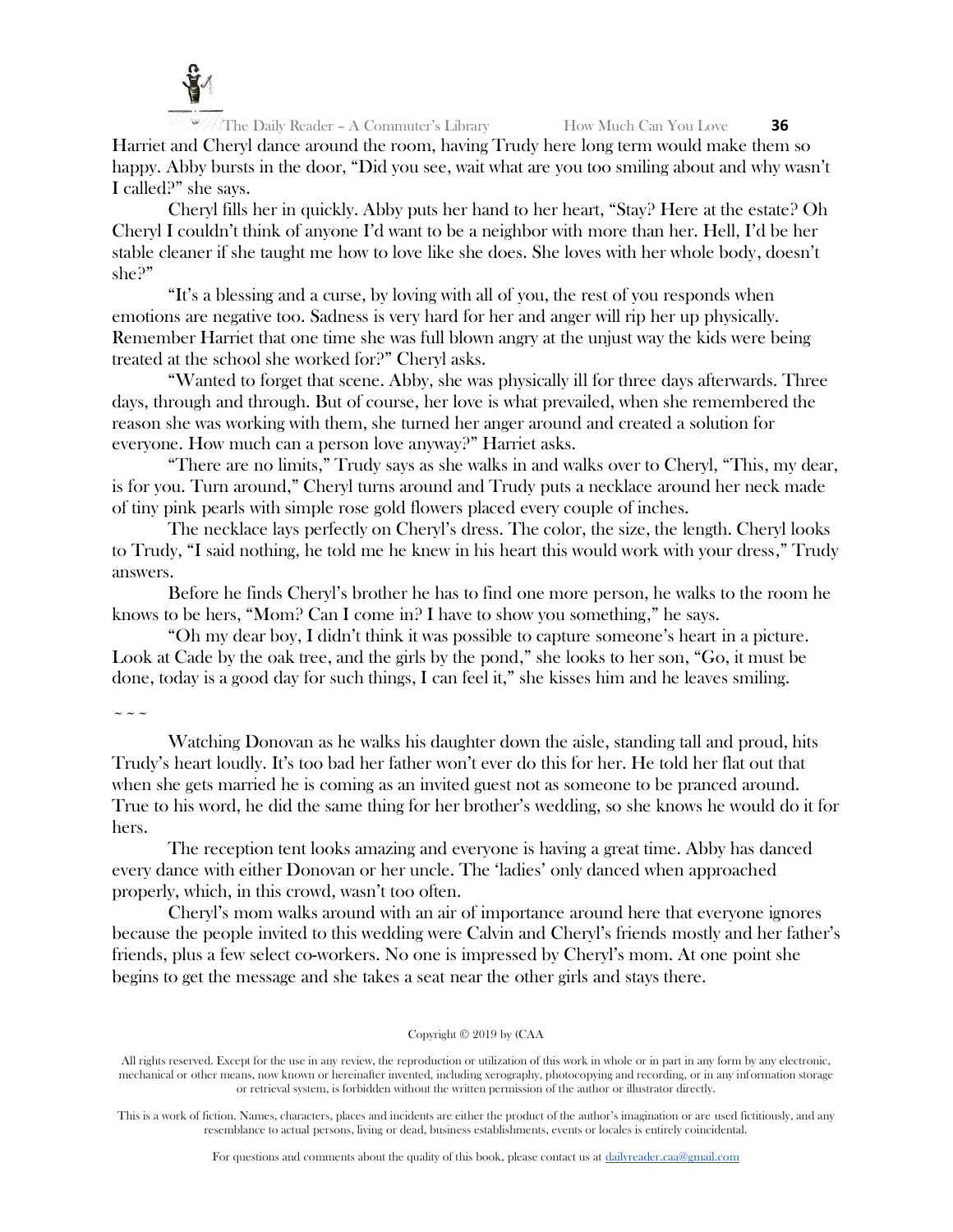

Cade, Donovan and their sister Amy take turns dancing with each other and many of their guests. Next to the bride and groom, they are the happiest people in the room. Patrick and Dwain spend a lot of time with their cousins, Dwain with his wife and child as well, who is thankfully feeling much better.

Being true to herself, Trudy sneaks out from all of the people, to be with herself. She decides to walk back to the boulders by the frog pond as she has begun to call it. With no regard for the silk she is wearing, she sits on the edge of the boulder she sat on the previous evening, thinking of the sounds she heard as well as the arms she felt. Her eyes close.

A familiar body sits down behind her, hands rub up and down from her shoulders to her elbows and back again. An envelope lands on her lap. She opens it slowly, the first picture has her gasping, she is looking at the first time she met the stallion, now he is up on his hind legs, oh the strength she sees. Here she is with Cheryl watching the frogs, laughing on the boulders, now she sees Cheryl and Abby hugging, this one is exuding love. She rubs her hand over the two sisters hugging.

Here she is again up in the tree with Abby, now the butterfly on her shoulder, she is sleeping on the couch, now on a bench with Donovan in the dark. Trudy turns around quickly after looking at this next one, "How did you capture this?" she asks as she holds the picture of herself laying on the blanket stargazing with a tear running down her cheek.

"I told you a picture can capture true feelings, what is in a man's heart, or a woman's in this case," he says as he brushes her hair from her face and puts it softly behind her ear.

"But these pictures are so real, you can feel them with your eyes, it reaches right through you. It's not like other pictures," she says.

"I'm not like other men," he responds simply.

"You had to have been following me all this time, so early to capture the horse, so late to capture that tear. This whole time. I don't understand," she says, at this point Trudy's nerves are on edge, and yet her comfort level couldn't be higher. He was also the one who was with her in the bathroom and made her feel comforted without words.

"Cheryl asked me to capture what these few days are all about, and they are all about love are they not? There are some without you, but no need to show you those. You can view them later. I'll make a nice album for the new couple," he says.

"You had time to take more? You had time to make these? You thought I was important enough?" she asks choking a bit on her words. Loving everyone is easy to Trudy, loving herself not as much.

"Affection comes easy when you're around my dear Trudy. I know you don't want to leave here. You, like Cheryl, are inherently attached to this place. The feelings are internal, and it's obvious," he says.

"Denny, I have to go back home," she says softly, another tear betraying her and falling down her cheek.

"That's the first time you've used my name," he says swallowing hard. Trudy has no words right now. "You know our initials, T.D. make an interesting acronym," he looks into her eyes. She raises an eyebrow.

## Copyright © 2019 by (CAA

All rights reserved. Except for the use in any review, the reproduction or utilization of this work in whole or in part in any form by any electronic, mechanical or other means, now known or hereinafter invented, including xerography, photocopying and recording, or in any information storage or retrieval system, is forbidden without the written permission of the author or illustrator directly.